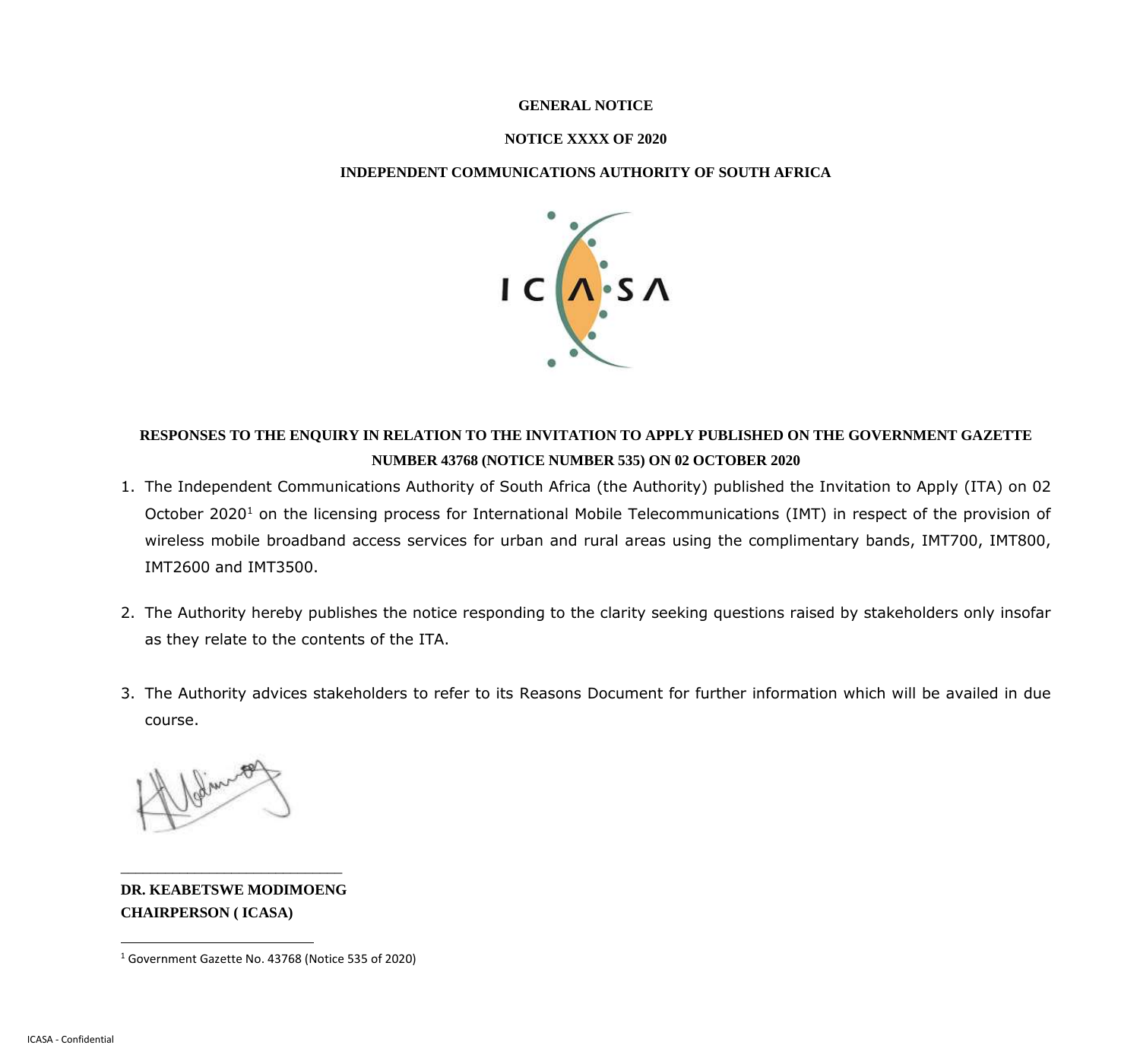#### **OVERVIEW**

The ITA requested the public to submit enquiries in relation to the ITA by 22 October 2020, 16h30 and the table below is the list of the stakeholders who submitted their enquiries within the stipulated period. Two queries will not be considered in this document as they were submitted after the closing date for submission of enquiries. .

| Sn | Date received | <b>Entity</b>                  |
|----|---------------|--------------------------------|
| 1  | 05/10/2020    | China telecom                  |
| 2  | 12/10/2020    | David Sjoe                     |
| 3  | 12/10/2020    | <b>MTN SA</b>                  |
| 4  | 16/10/2020    | Convergence Partners & inq.inq |
| 5  | 16/10/2020    | Paul Hjul                      |
| 6  | 19/10/2020    | MzansiWoan                     |
| 7  | 19/10/2020    | etv                            |
| 8  | 22/10/2020    | <b>Telkom SA</b>               |
| 9  | 22/10/2020    | <b>NAB</b>                     |
| 10 | 22/10/2020    | SABC                           |
| 11 | 22/10/2020    | <b>RAIN</b>                    |
| 12 | 22/10/2020    | <b>MTN SA</b>                  |
| 13 | 22/10/2020    | MzanziWoan                     |
| 14 | 22/10/2020    | Vodacom                        |
| 15 | 22/10/2020    | <b>Black Business Council</b>  |
| 16 | 22 10 20 20   | Liquid                         |
| 17 | 22 10 2020    | <b>SACF</b>                    |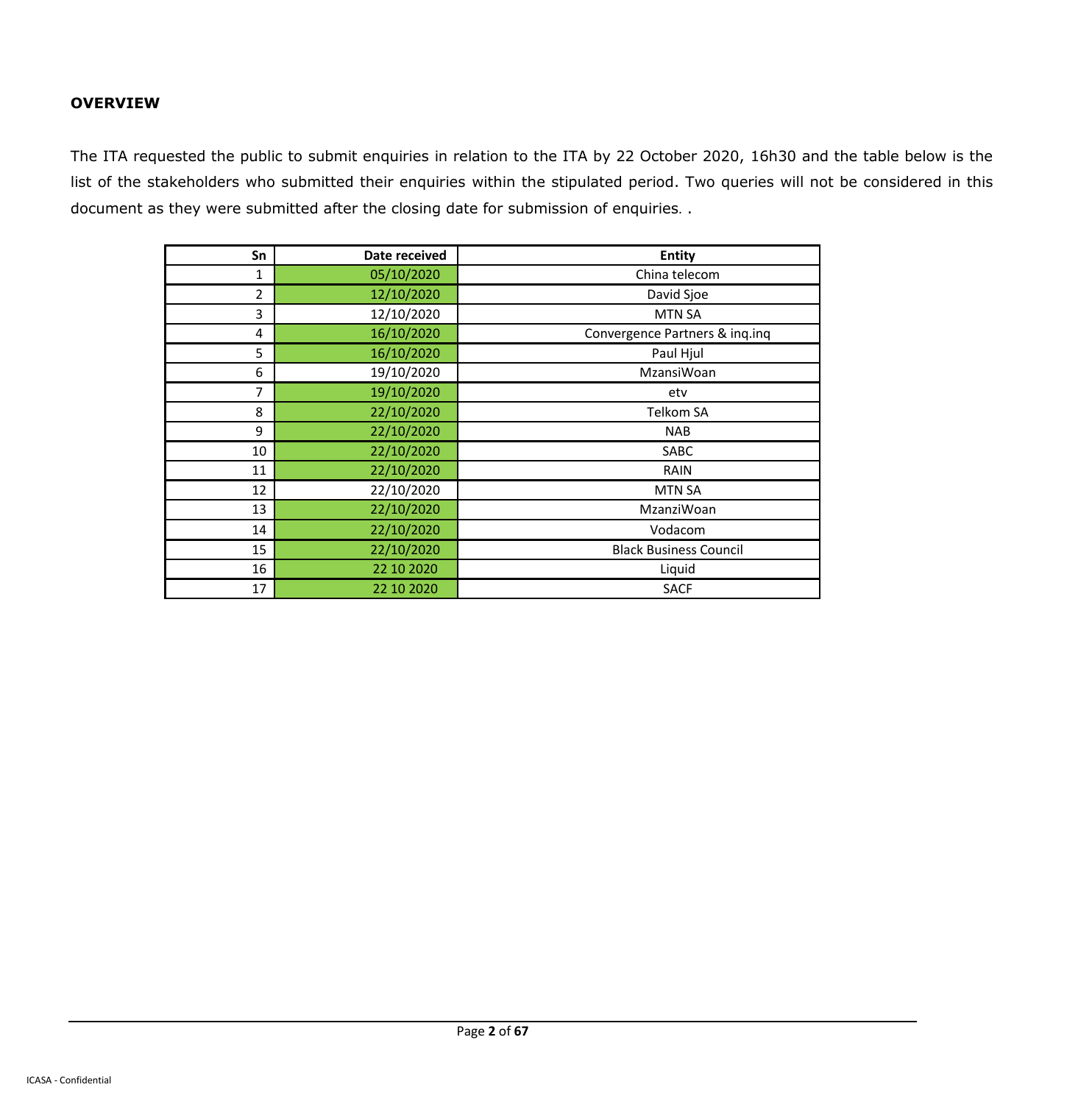#### **CLARIFICATION TO THE QUESTIONS RAISED**

1. Facilities sharing: Does ICASA intend placing an obligation on existing operators and successful bidders for the high demand spectrum to make available on a cost or similar basis, facilities to the WOAN?<sup>2</sup>

**The Authority addresses all the facility leasing issues through obligations to lease electronic communication facilities in terms of the Facility Leasing Regulations published on 31 May 2010 in the Government Gazette No. 33252.** 

2. Spectrum trading/sharing: Will ICASA allow for spectrum trading and sharing by the WOAN and other wholesale operators (as defined in the ITA)? $3^3$ 

**Spectrum trading is not provided for in terms of the Electronic Communications Act and related regulations. Spectrum Sharing will be dealt with in accordance with regulation 18 of the Radio Frequency Spectrum Regulations, 2015 as amended (the Regulations).**

**The information in relation to the licensing of the WOAN is provided on the Composite Invitation to Apply for an Individual Electronic Communications Network Service Licence and Radio Frequency Spectrum Licence for the Wireless Open Access Network published on 02 October 2020, in the Government Gazette No. 43767 (Notice No. 534 of 2020).**

3. Additional spectrum allocations: Will the WOAN be eligible for additional spectrum allocations in the IMT band as per the outcome of WRC-19 and expected at WRC-23? In addition, could the WOAN apply for spectrum in other bands including mmWave bands?<sup>4</sup>

**The Authority is licensing the IMT Spectrum Bands identified in line with the rules and channel arrangements set out in the Radio Frequency Assignment Plans. The IMT Spectrum identified at WRC-19 will be made available for licensing in future.**

**The information in relation to the licensing of the WOAN is provided on the Composite Invitation to Apply for an Individual Electronic Communications Network Service Licence and Radio Frequency Spectrum Licence for the Wireless Open Access Network published on 02 October 2020, in the Government Gazette No. 43767 (Notice No. 534 of 2020).**

<sup>2</sup> Convergence Partners

<sup>&</sup>lt;sup>3</sup> Convergence Partners, and Telkom

<sup>4</sup> Convergence Partners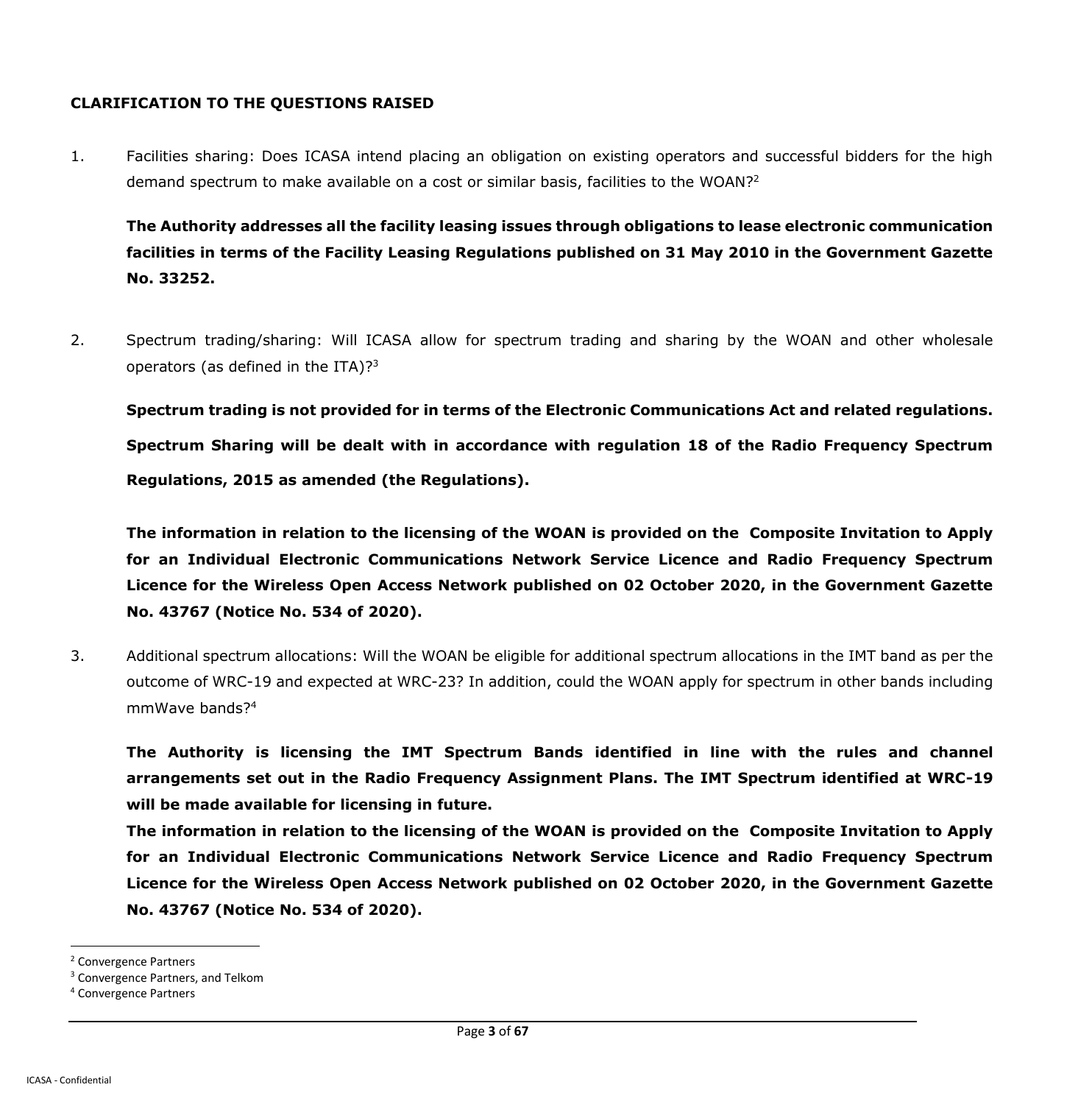4. Open access obligations: The WOAN is required to provide access to wholesale services on open access principles. What happens if terms and conditions cannot be reached between the WOAN and potential other party? Will there be a process (e.g. arbitration) and/or will ICASA look to determine the pricing?<sup>5</sup>

**The Obligations as set-out in the ITA will form part of the licence terms and conditions of the successful bidders. The Authority will monitor the compliance to the licence terms and conditions, should there be noncompliance the matter will then be referred to the Complaints and Compliance Committee for adjudication. The Authority will not determine any pricing for spectrum procured from the WOAN.**

5. Eligibility criteria: What are the factors and weightings applicable thereto that will be applied in assessing the quality of the bids submitted?<sup>6</sup>

**The Eligibility Criteria is described with the factors and weightings under section 17.5 (from page number 36 of 76) of the ITA.**

6. Para 22.1. seems to contradict the provisions in para 12.4.1. in the invitation to apply for the radio frequency spectrum licences for IMT spectrum bands which stipulates that the 30% uptake for a period of 5 years not 7 years. Could ICASA clarify which obligation in terms of uptake is correct? $7$ 

**5 years is the prescribed period for the 30% uptake as stipulated in the ITA on 02 October 2020<sup>8</sup> on the licensing process for International Mobile Telecommunications (IMT) in respect of the provision of wireless mobile broadband access services for urban and rural areas using the complimentary bands, IMT700, IMT800, IMT2600 and IMT3500.**

**The WOAN ITA does not make provisions for how long the obligation to procure a minimum of 30% national capacity, from the WOAN by successful Applicants that are assigned Radio Frequency spectrum through the IMT auction licensing process should be. It simply says that an obligation to procure will be placed on the IMT licensees. Such obligation is placed in the IMT ITA for a period of 5 years.**

**The WOAN ITA states the WOAN must make available 30% of its national capacity for 7 years, this does not send a contradictory message it just only guarantees the WOAN business for 5 years leaving the additional 2 years optional for the IMT licensees.**

<sup>5</sup> Convergence Partners and Vodacom

<sup>6</sup> Convergence Partners

<sup>7</sup> Convergence Partners, SACF, Telkom and Vodacom

<sup>8</sup> Government Gazette No. 43768 (Notice 535 of 2020)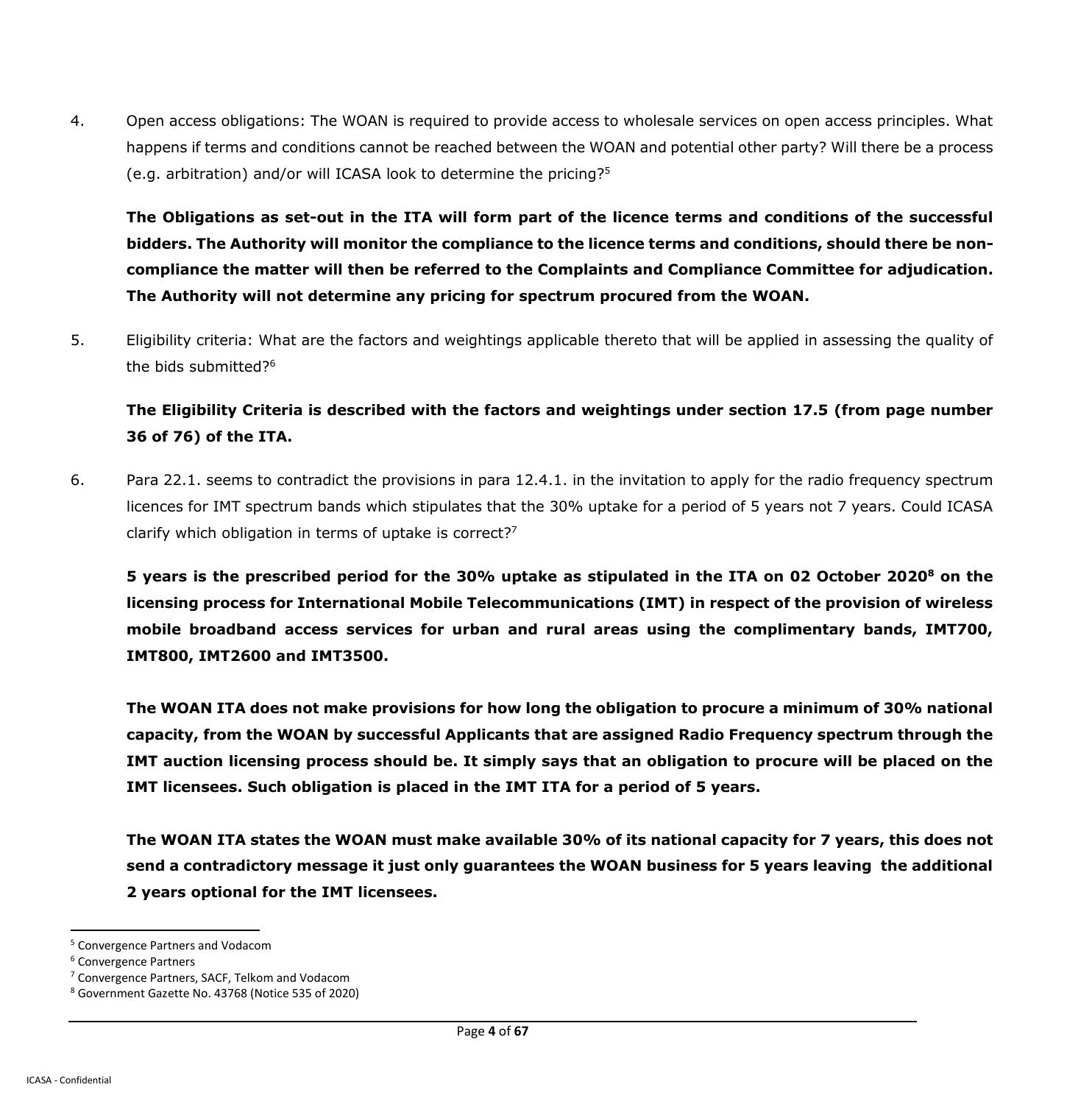7. The ITA does not provide any timeline for the completion of the licencing process to be completed. We request that the Authority provides us with an indicative outline of the contemplated timelines.<sup>9</sup>

#### **Stakeholders are kindly referred to section 18.3 (Timeframe for the award process) of the ITA.**

8. In terms of the eligibility requirements, is the Authority requiring that applicants have both the 30% HDP and, at minimum, a B-BBEE Level 1 status at the time of application, or would meeting one of the two measures render an applicant eligible to apply?<sup>10</sup>

**Stakeholders are kindly referred to paragraph 15.3.6.3 of the ITA which stipulates the disqualification criterion for applicants.**

**An applicant shall be disqualified from the application process where such an applicant has less than 30% (thirty percent) equity ownership by Historically-Disadvantaged Persons (HDP) OR is below a level 4 contributor (BBBEE status) in terms of the Codes of Good Practice published in terms of section 9(1) of the BBBEE Act.**

**The empowerment provisions as set out in section 14 of the ITA will be included as licence terms and conditions for the successful bidders.**

9. In the event of any conflict between the BBBEE Act and other law, the BBBEE Act will prevail if the conflict relates to a matter dealt with in the BBBEE Act. While the Spectrum Regulations appear clear that the 30% HDP and Level 4 B-BBEE status requirements are alternative requirements and not conjunctive, this is not clear in the ITA. We request the Authority to confirm the intended interpretation and application of the aforesaid requirements.<sup>11</sup>

### **The HDP and BBBEEE status requirements prescribed in the Regulations apply equally in the ITA.**

10. Finally, we request the Authority to provide clarity on what is contemplated in so far as the computation of the 30% HDP ownership requirement. In particular, would applicants in terms of the ITA be correct in applying the B-BBEEA rules in this regard, and incorporate, *inter alia*, the modified flow-through principle, exclusion of mandated investments,

<sup>&</sup>lt;sup>9</sup> Liquid Telecom

<sup>&</sup>lt;sup>10</sup> Liquid Telecom, Telkom, SACF and Vodacom

<sup>&</sup>lt;sup>11</sup> Liquid Telecom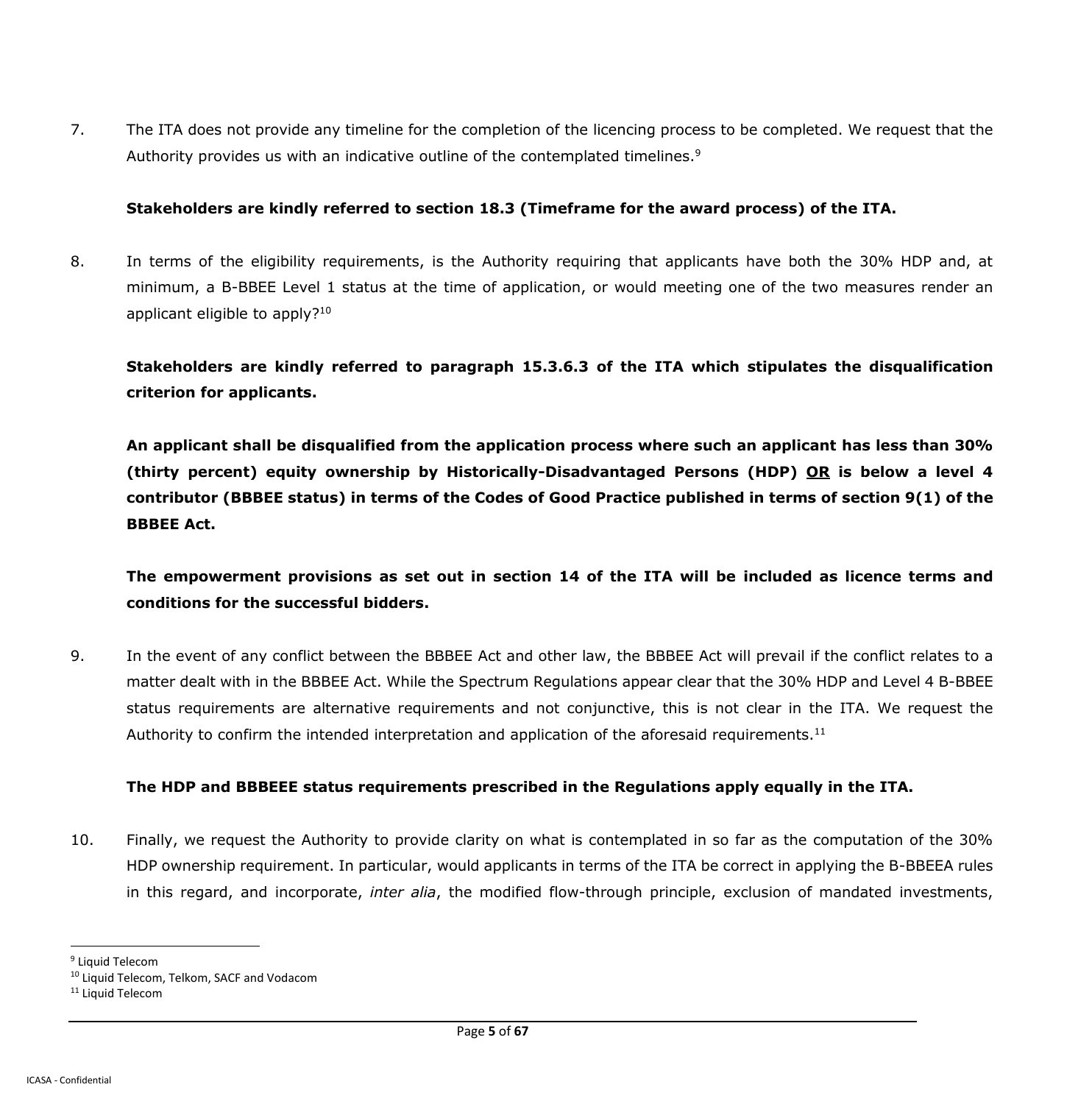exclusion of foreign business, exclusion of government ownership and sale of assets wherein prior ownership would be considered in terms of the "once empowered always empowered principle"?<sup>12</sup>

### **The published ITA is clear that applicants must either have 30% HDP or level 4 and above<sup>13</sup> BBBEEE status.**

11. It is not clear whether 12 months period for the empowerment provision on the ITA, would be calculated from the date of awarding of the spectrum to a successful licensee or upon the spectrum actually becoming available for use by such licensee following the digital migration process. It is requested that the Authority provides clarity in this regard. It is further requested that the Authority provides clarity on the commencement of the Term of the spectrum license. In particular, would the terms of the license be calculated from the date of awarding of the license or upon the awarded spectrum actually becoming available to the licensee upon conclusion of the digital migration process?<sup>14</sup>

**The empowerment provision will be effective as licence terms and conditions from the date of award of the radio frequency spectrum licences. The licence duration is provided for in section 8 of the ITA and will be effective from the date of the award of the radio frequency spectrum licences.**

12. During April 2020, the Authority issued temporary spectrum licences in terms of the Covid-19 State of Disaster Regulations. We request an indication from the Authority, given the integration of the temporary spectrum in various operator's networks. We request the Authority to confirm whether it intends to make provision for, and/or consider allocating the specific spectrum already held by such operators, factoring in practical configuration considerations and with a view to ensuring minimal impact and consistency on deployed networks.<sup>15</sup>

**The ITA is specific to the radio frequency spectrum bands available for licensing, in accordance with regulation 6 and 7 of the Regulations and to the extent that some of the spectrum that was assigned on the temporary basis shall be returned in terms of the ICT COVID-19 Regulations.**

13. It is requested that the Authority should advise of its intentions in respect of matters where there are historic pending spectrum alignment issues, to the extent that such may be impacted by the current ITA process. This is particularly

<sup>&</sup>lt;sup>12</sup> Liquid Telecom, Telkom, SACF and Vodacom

<sup>&</sup>lt;sup>13</sup> Level 1,2 and 3 BBBEE Status

<sup>&</sup>lt;sup>14</sup> Liquid Telecom

<sup>15</sup> Liquid Telecom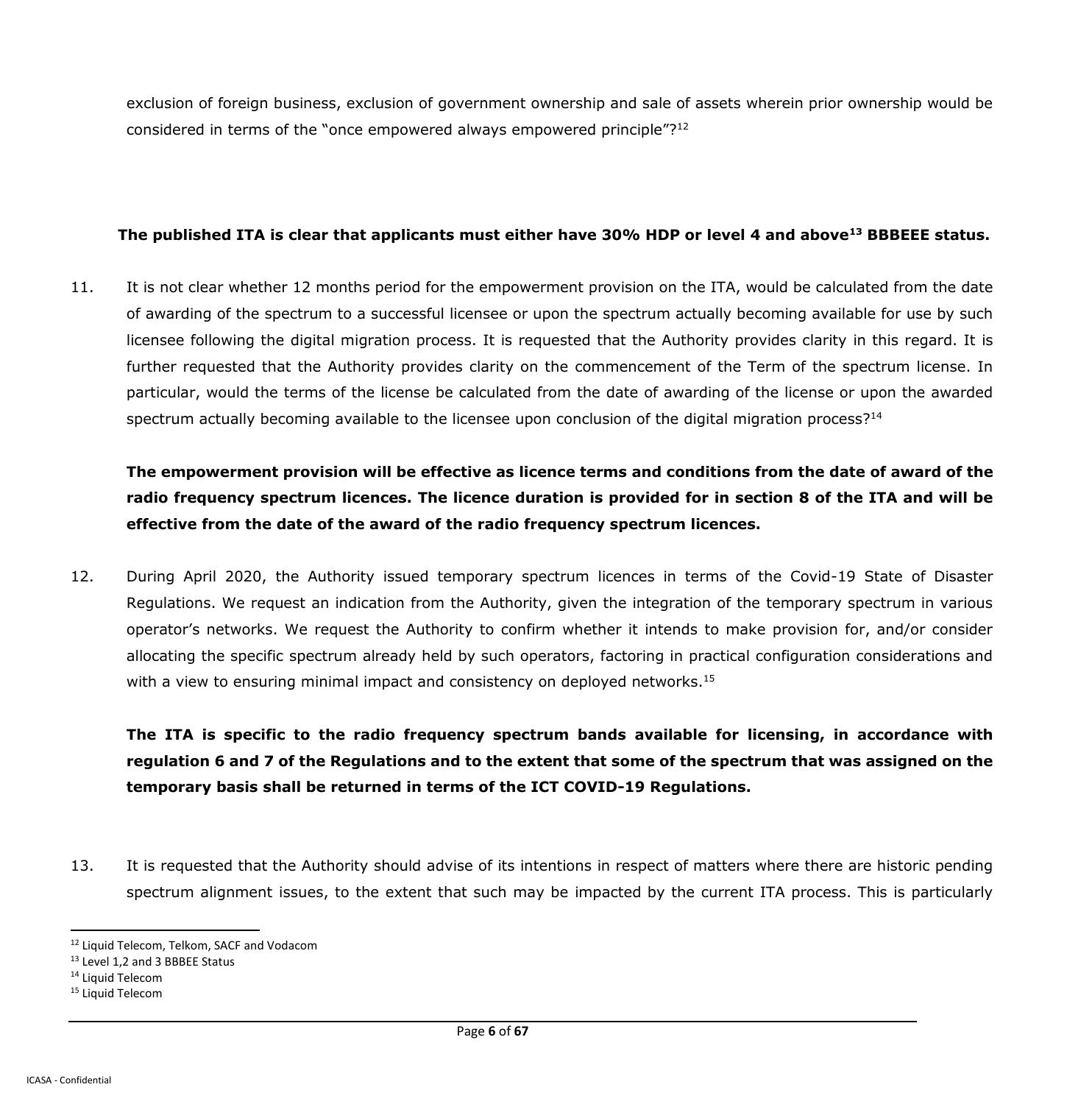relevant to Liquid Telecom in the context of its existing assignment of 850 MHz and the provisions in the Radio Frequency Spectrum Assignment Plan ("RFSAP") for the Frequency Band 825 to 830 MHz and 870 to 875 MHz dated 29 March 2019 and published in Government Gazette No 42337.<sup>16</sup>

**Radio Frequency Spectrum Assignment Plan ("RFSAP") for the Frequency Band 825 to 830 MHz and 870 to 875 MHz dated 29 March 2019 and published in Government Gazette No 42337 is not the subject of this licensing process. The RFSAP address the matters of the historic nature in relation to spectrum alignment in the IMT800.**

- 14. How will the opt in rounds work.<sup>17</sup> Please explain in detail the nature of the Opt-in round is this a single bid round or a multi-round process? What are the pricing rules, etc?<sup>18</sup> **Stakeholders are kindly referred to section 6 of the ITA which covers the Opt-In Rounds. During the bidding process, the Authority will calculate the spectrum holdings of the bidders and determine those who qualify for Opt-In rounds so that they could acquire enough spectrum from the auction to be credible national wholesale operators. The Opt-In is a single round and the prescribed reserve prices will apply.**
- 15. It is requested that the Authority provides more clarity on the order and/or sequence of bidding to be followed in respect of tier 1 and tier 2 licensees.<sup>19</sup>

# **The Authority advises that it will hold a mock auction which will address the process to be followed during the auction as indicated in section 18.3 (Timeframe for the award process) of the ITA.**

16. With reference to the spectrum caps, it is requested that the Authority clarify whether an applicant can apply for more than 1 Lot in one Lot category? If the answer is 'yes', and if the applicant is successful, would consideration be given to awarding them a consecutive lot (to ensure continuous frequency)?<sup>20</sup>

### **Yes. The assignment round rules are described in section 17.18 of the ITA.**

<sup>&</sup>lt;sup>16</sup> Liquid Telecom

<sup>&</sup>lt;sup>17</sup> Liquid Telecom

<sup>18</sup> MTN, Rain, Telkom, SACF and Vodacom

<sup>&</sup>lt;sup>19</sup> Liquid Telecoms and SACF

<sup>20</sup> Liquid Telecoms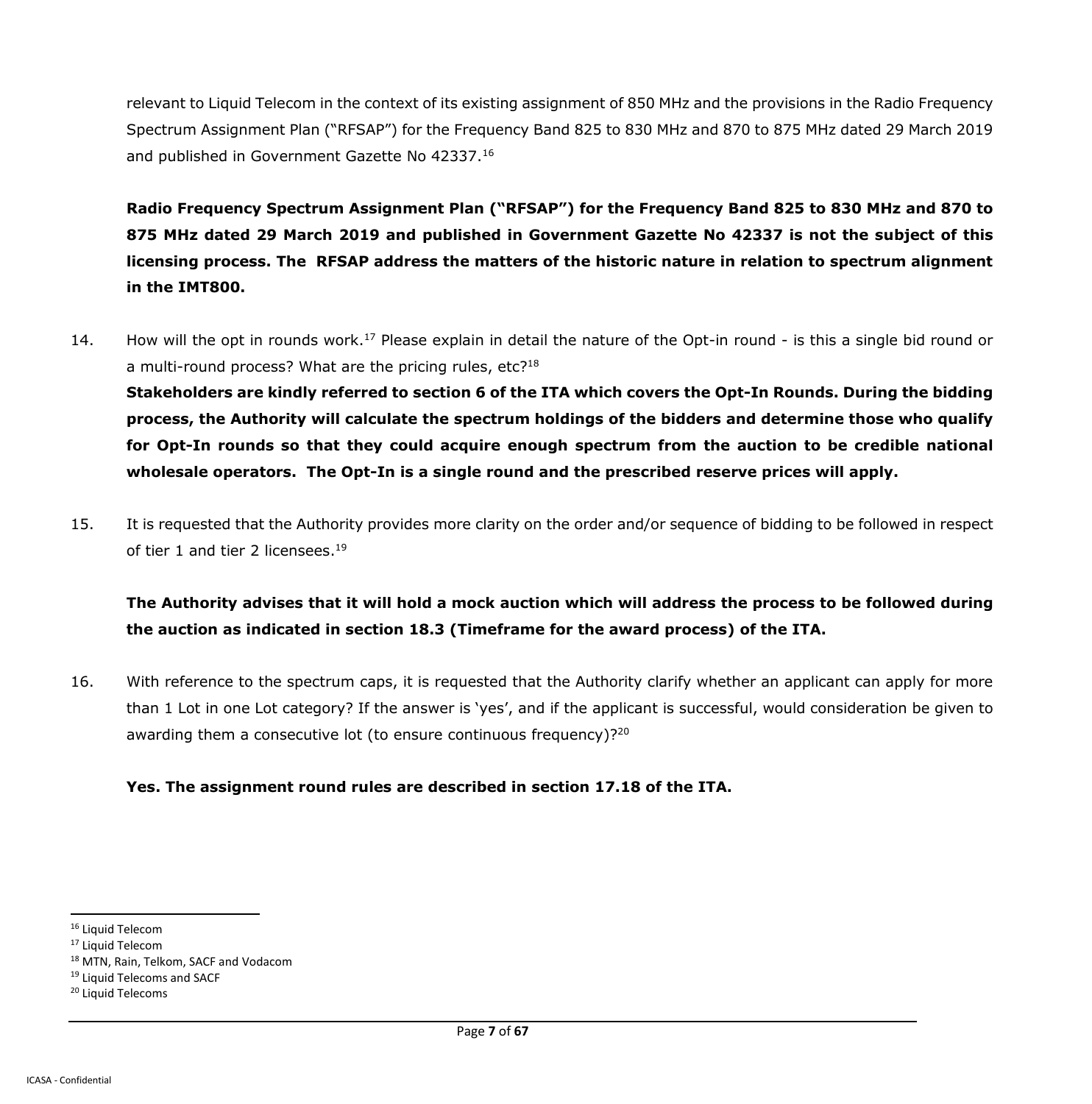17. How and at what point in time is market share defined (e.g. is it based on subscribers, in which case how is a subscriber defined, or revenue in which case what is the definition for revenue, or what other basis is market share defined and at what point in time is this measured)? Please confirm which operators are to be designated as Tier-1 operators?<sup>21</sup>

**The Authority conducted a competition assessment prior to the publication of the ITA. The competition assessment assessed the status pre-auction and post-auction of the ICT Sector. The details are contained in the Reasons Document to be published.**

**A number of licensees have significant market power in various municipalities, as measured using the dominance threshold applied in the Electronic Communications Act, 2005 (Act No. 36 of 2005) ("ECA") (a 45% market share). Vodacom is dominant in 110 municipalities, MTN is dominant in 78 municipalities. MTN and Vodacom both have a share of 45% or more in 4 municipalities. Cell C has a market share of 45% in one local municipality, and 41 municipalities do not have a dominant operator.**

- 18. The definitions of "tier-1 operator" and 'tier-2 operator" refer to "retail market share" in ten municipalities. In this regard $^{22}$ :
	- a. Does ICASA intend an applicant to calculate its retail market share in a municipality by using a fraction in which the numerator is the retail market share of the operator in that municipality and the denominator is the total size of the retail market in that municipality?
	- b. If the answer is "yes":

Must retail market share be computed with reference to revenue, to the number of subscribers or to something else?

On what date must the calculation be done?

How should an applicant set about getting access to data in order to ascertain the value of the denominator?

- c. If the answer is "no", what does ICASA intend?
- d. On what basis does ICASA take the view that the market share of an operator in ten municipalities is relevant to the allocation of spectrum under the ITA?

 $\overline{a}$  $21$  MTN <sup>22</sup> Liquid Telecoms and Vodacom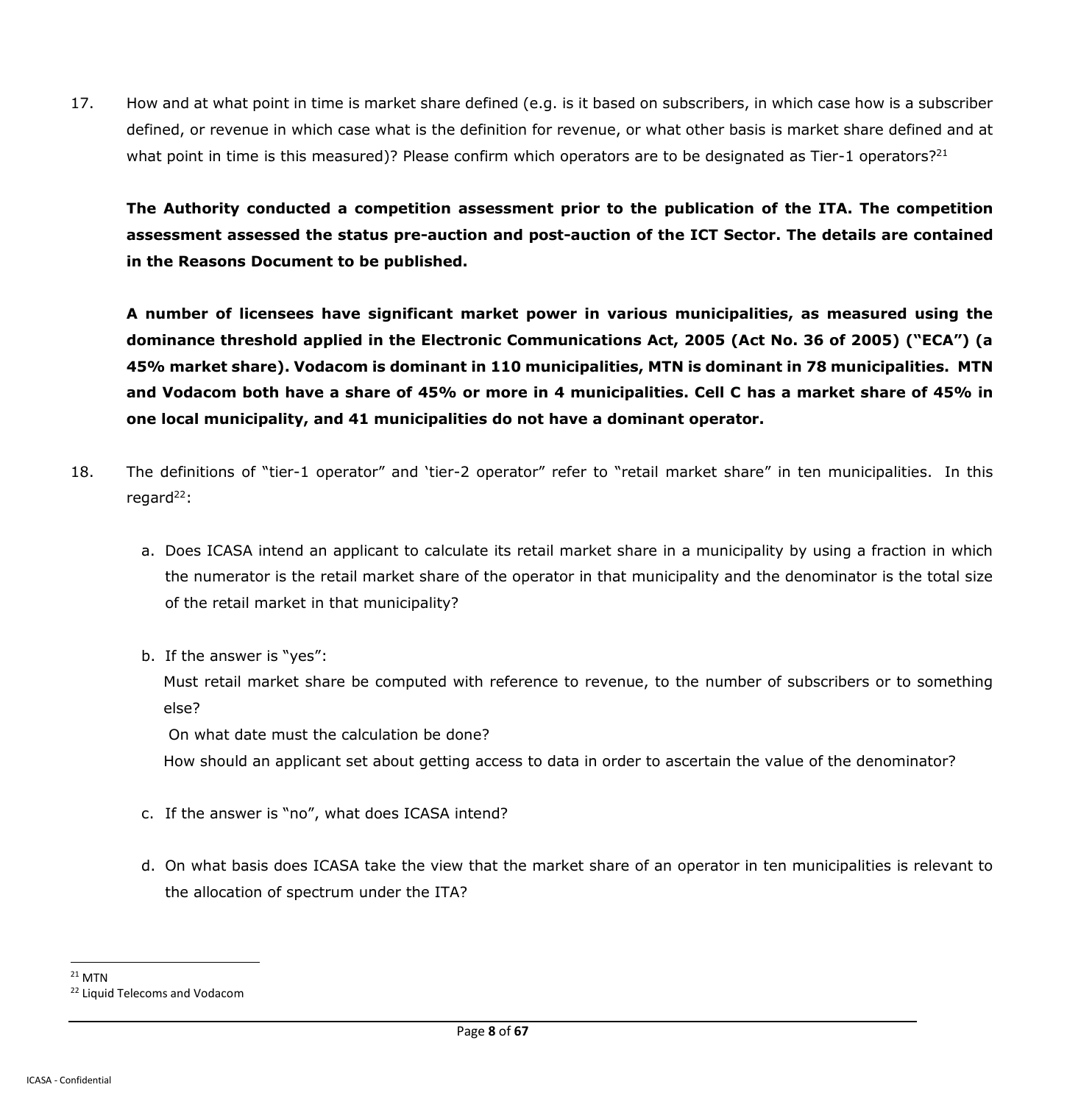e. On what basis does ICASA take the view that the comparative size of the ten municipalities is irrelevant when it comes to determining whether an operator qualifies as a "Tier-1 operator"?

#### **The Authority is to publish a Reasons Document which addresses issues raised here above.**

19. The definition of a Tier-2 operator seems to overlap with that of a Tier-1 operator i.e. if a Tier-2 operators "has a retail market share below 45% in less than 10 municipalities", then this implies the operator will have a retail market share above 45% in more than 10 municipalities  $\Rightarrow$  the operator is also a Tier-1 operator. Can the regulator please clarify the definitions for Sub-National Operator, Tier-1 operator, Tier-2 operator and Wholesale national operator?<sup>23</sup>

## **In calculating the retail market share of Tier 1 and Tier 2 Operations, the Authority uses the reference point of ten (10) Municipalities. The definitions in the ITA provide clarity.**

20. Please provide clarification as to how the Authority has arrived at the definition of Tier 1 and Tier 2 Operators and the computation thereof?<sup>24</sup>

#### **The Authority is to publish a Reasons Document which addresses issues raised here above.**

21. Are Tier 1 and Tier 2 Operators mutually exclusive or may a single operator be both a Tier 1 and Tier 2 operator?<sup>25</sup>

### **Tier-1 Operator cannot also be categorised as a Tier 2 Operator.**

22. Is it correct that the definition of a Tier 2 Operator refers to a "Wholesale National Operator" instead of a "Sub-national Operator"? A "Sub-national Operator" is defined by the ITA to mean "a licensee that controls access to its RAN and is capable of providing IMT services on a wholesale basis to roaming and MVNO customers, where the licensee's RAN is capable of serving less than 50% of the population in South Africa." We note that the definition of "sub-national operator" is not used in the ITA."<sup>26</sup>

# **The definitions of Tier-1 and Tier-2 Operators are based on the factual status of the retail market share of mobile operators in South Africa.**

 $25$  MTN

 $\overline{a}$ <sup>23</sup> MTN, Paul Hiul and Vodacom

<sup>&</sup>lt;sup>24</sup> MTN and Vodacom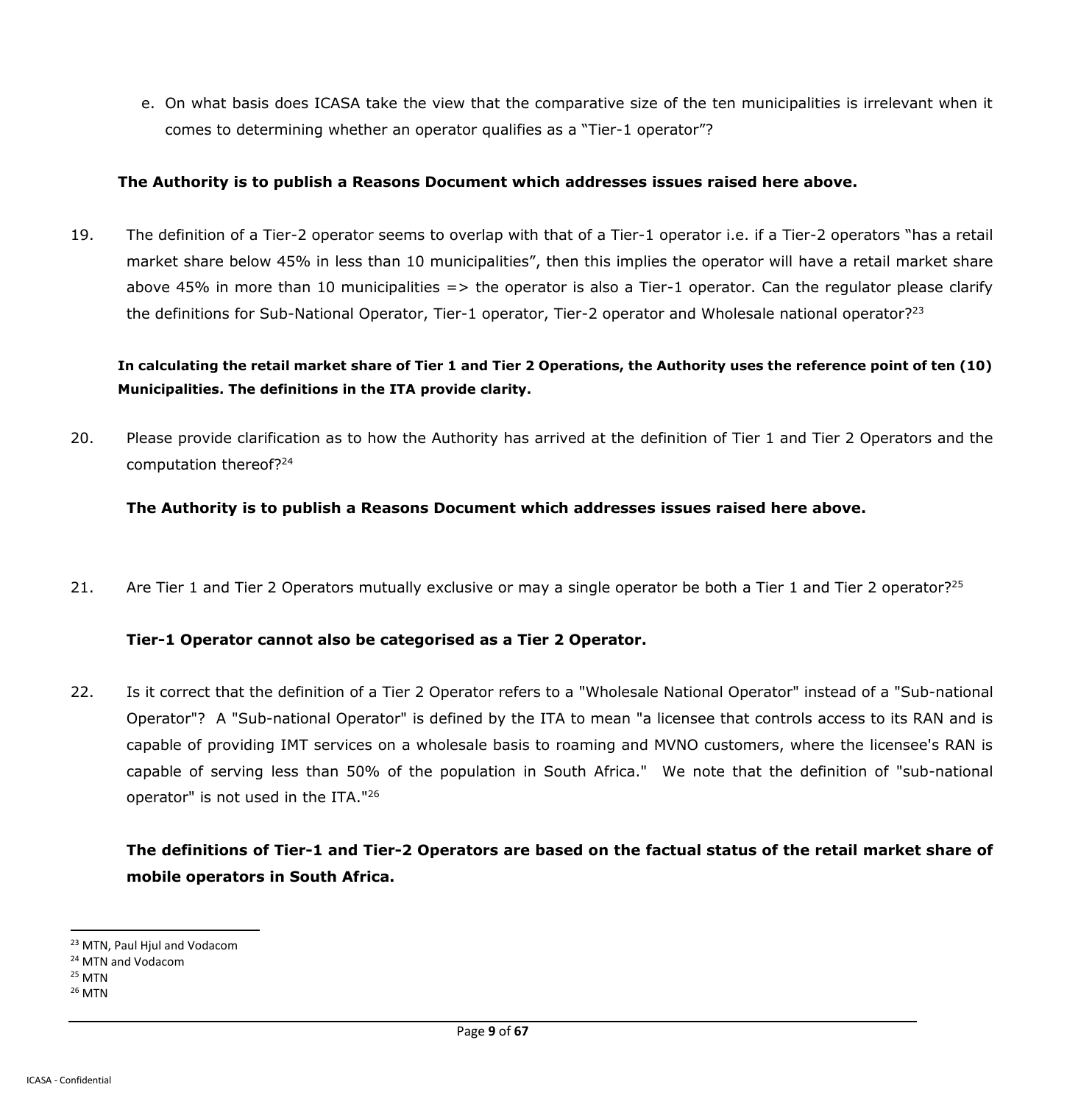- 23. How is 30% of industry capacity to be measured based on the speed orientated definition of capacity?<sup>27</sup>
- 24. What happens if the licensee's choice cannot be accommodated? $28$

**The Authority is of the considered view that the definitions of the Wholesale National Operator and National Capacity are clearly provided for in the ITA.** 

25. Please can the Authority clarify exactly which spectrum is considered high-demand spectrum in order to reach the total of 609 MHz currently assigned. This is important for operators to understand in relation to the impact of the spectrum caps. MTN assumes IMT bands in WRC Region 1 which South Africa falls under would form part of the IMT spectrum holding caps. Recommendation on MHz stop is 3.8GHz for the C band. What is the IMT Spectrum band (start and end MHz) considered part of the spectrum cap per operator?<sup>29</sup>

| <b>Band</b> | <b>Operator</b>  | <b>Total Bandwidth (MHz) Available for auction</b> |               |
|-------------|------------------|----------------------------------------------------|---------------|
| 700 MHz     | Available        |                                                    | $2 \times 20$ |
| 800 MHz     | Available        |                                                    | $2 \times 30$ |
| 850 MHz     | Liquid Telecom   | 10 (2x5)                                           |               |
| 900MHz      | Cell C           | 22<br>(2x 11)                                      |               |
|             | Vodacom          | 22.<br>(2x 11)                                     |               |
|             | <b>MTN</b>       | (2x 11)<br>22.                                     |               |
| 1800 MHz    | Cell C           | (2x 12)<br>24                                      |               |
|             | Vodacom          | (2x 12)<br>24                                      |               |
|             | <b>MTN</b>       | 24 (2x 12)                                         |               |
|             | Liquid Telecom   | (2x 12)<br>24                                      |               |
|             | Telkom           | 24 (2x 12)                                         |               |
|             | Rain             | 34 (2x 12)<br>$+$ (1x 10)                          |               |
| 2100 MHz    | Cell C           | 30<br>(2x 15)                                      |               |
|             | Vodacom          | (2x 15)<br>35<br>(1x 5)<br>$+$                     |               |
|             | <b>MTN</b>       | (2x 15)<br>(1x 10)<br>40<br>$+$                    |               |
|             | Telkom           | 30<br>(2x 15)                                      |               |
| 2300 MHz    | Telkom           | $(1 \times 60)$<br>60                              |               |
| 2600 MHz    | Rain             | (1x 20)<br>20                                      | 140 (1 x 140) |
| 3500 MHz    | Liquid Telecom   | (1x 56)<br>56                                      |               |
|             | Rain (3600-3800) | (1x 80)<br>80                                      | 86 (1 x 86)   |
|             | Telkom           | 28 (1x 28) <sup>30</sup>                           |               |
| Total       |                  | 609                                                | 32631         |

#### **The Authority refers the operators to the table below.**

 $\overline{a}$ <sup>27</sup> MTN

<sup>28</sup> MTN

<sup>29</sup> MTN, Telkom and Vodacom

<sup>30</sup> Regional assignment

<sup>31</sup> The total available IMT spectrum is 406 MHz. However, 80 MHz has been set aside for the licensing of the WOAN.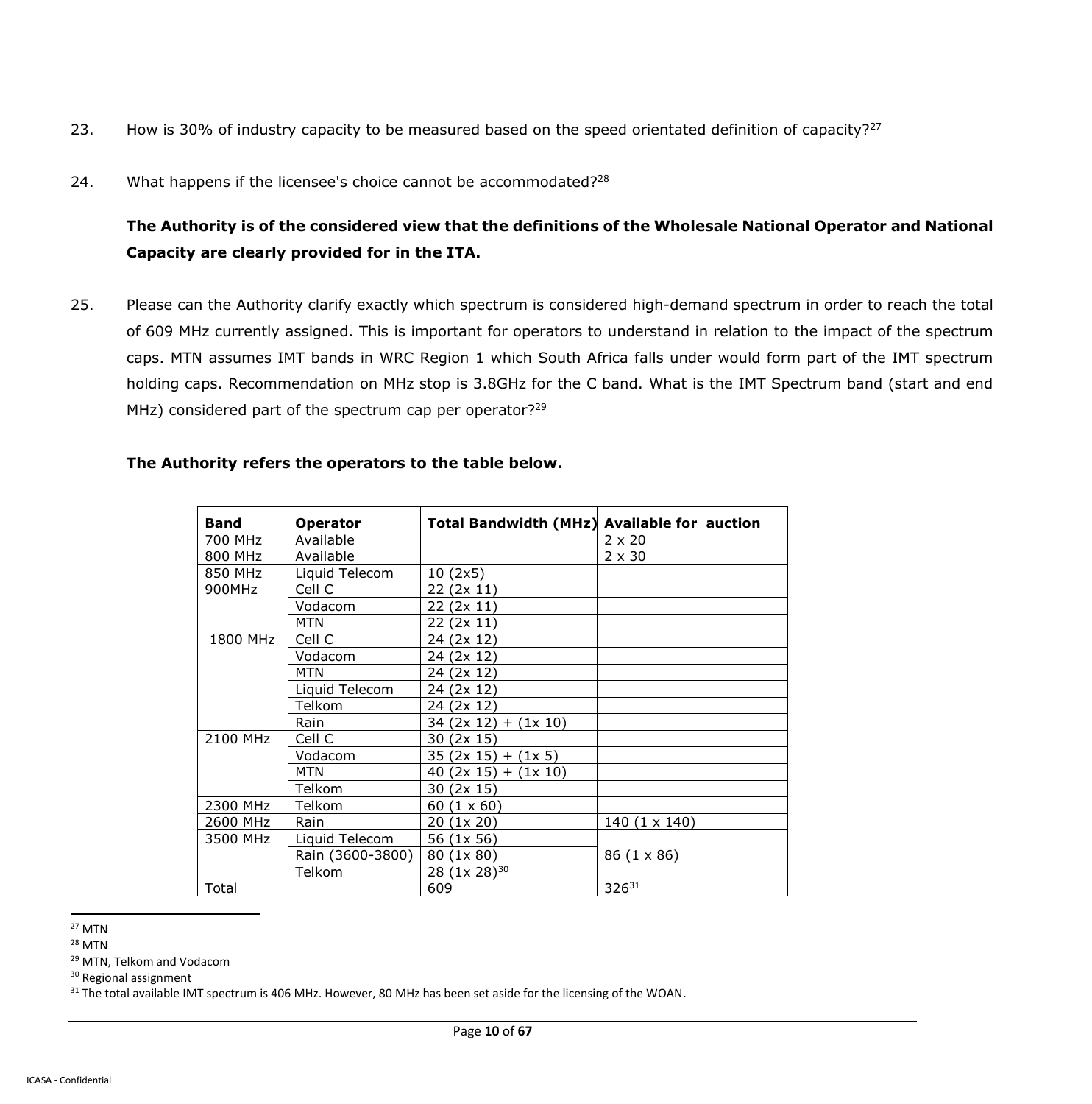26. It is unclear from both the WOAN ITA and the IMT ITA how applicants, under the IMT ITA, are required to procure spectrum from the WOAN. In particular, it is unclear whether a successful applicant under the IMT ITA, in respect of a particular frequency band, is required to obtain spectrum in that same band from the WOAN or if the applicant must procure any available spectrum from the WOAN (which may be in a different frequency band). This uncertainty is compounded by the fact that the WOAN will be granted spectrum in the 700MHz, 2.6GHz and 3.5GHz spectrum under the WOAN ITA, but applicants under the IMT ITA may apply for spectrum under the same frequency bands but also the 800MHz frequency band, which is not available to the WOAN. Please clarify the manner in which applicants under the IMT ITA will be required to procure capacity from the WOAN in this context?<sup>32</sup>

**The 30 percent of the total capacity of the 80 MHz of IMT Spectrum to be licensed for the WOAN will be procured collectively by the successful bidders. The procurement of the total capacity is imposed irrespective of the spectrum holding of the successful bidders.**

27. Although it can largely be inferred from the information provided, there is some ambiguity in the Lots. For example, in section 5 "Spectrum for the award" the table indicates 14 lots available for the 2600MHz band with lot numbers "10- 24", but this range of lot numbers implies 15 lots available; in addition the spectrum blocks available for the 2600 MHz band (2530 – 2575MHz and 2595 – 2690MHz) are not aligned to 10MHz so it appears there may be two lots of 5MHz, or a 10MHz lot may consist of two non-contiguous 5MHz blocks. Please can the Authority clarify the ambiguities in the Lots as described in this commentary section? Is it the intention of the Authority to license contiguous spectrum Lots to successful Applicant? Please provide clarity on the size of all Spectrum Lots in the 2600 MHz band especially in relation to the position of existing assigned spectrum? $33$ 

**The total IMT spectrum available in the IMT2600 is 140 MHz excluding the 30 MHz which is set aside for the WOAN's licensing process. The Authority has noted non-contiguous 5MHz blocks in the IMT2600 band and will implement section 17.18 of the ITA to ensure that successful bidders acquire contiguous spectrum.**

28. Some Lots appear to be specific (the "coverage lot") and others, generic. Please indicate which Lots are specific and which lots are generic?<sup>34</sup>

 $\ddot{\phantom{a}}$ <sup>32</sup> MTN

<sup>&</sup>lt;sup>33</sup> MTN and Vodacom

<sup>34</sup> MTN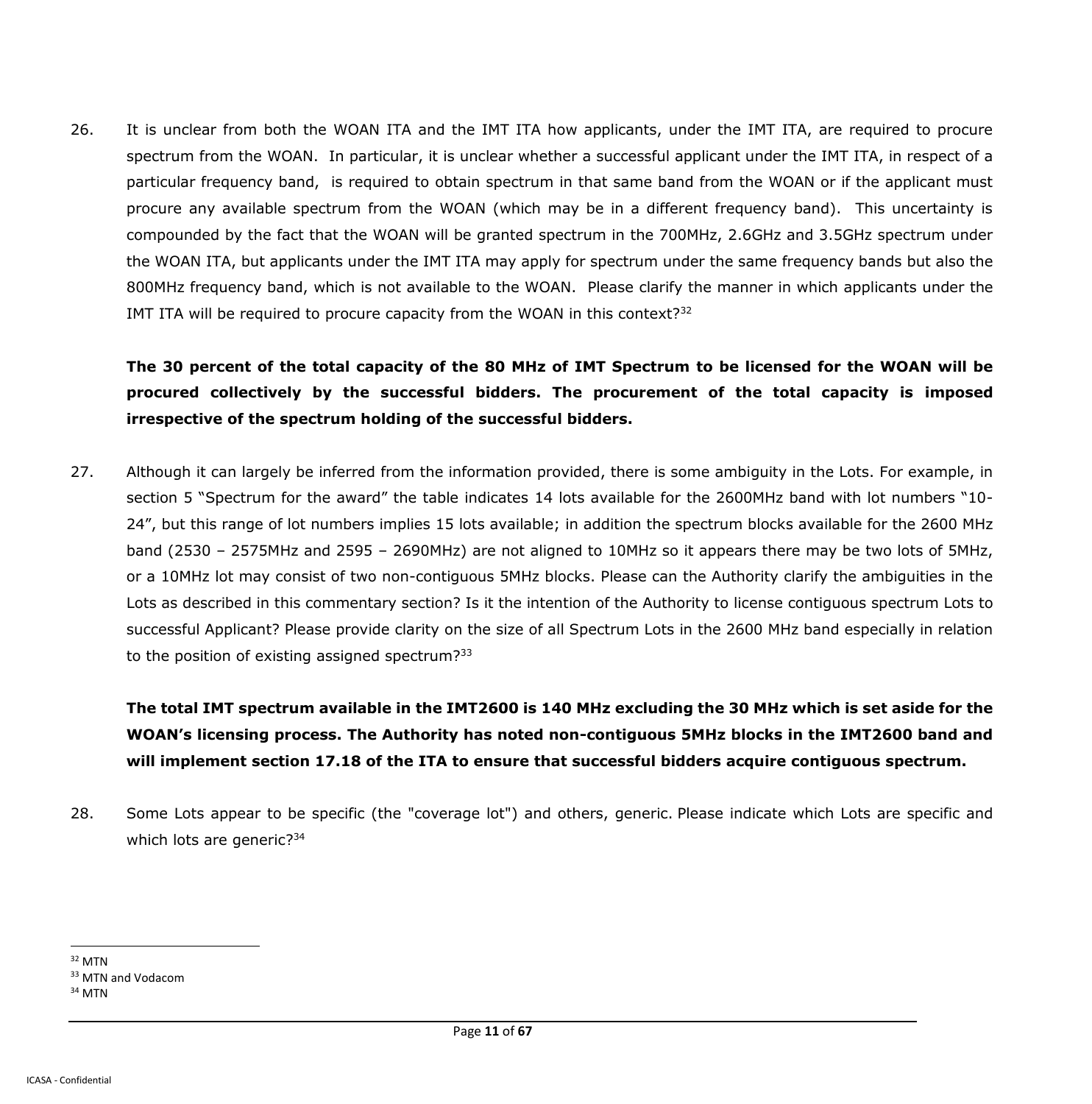## **LOT nine (9) is referred to in the ITA as a Coverage LOT the remaining LOTS are generic as they are not specifically defined.**

29. Please define which operators are designated as the third and fourth national wholesale (Tier-2) operators and the basis of ranking and defining these operators? What happens if these envisaged operators have 45% market share in more than 10 municipalities?<sup>35</sup>

#### **The Authority is to publish a Reasons Document which addresses issues raised here above.**

30. Table under 6.1 identifies two portfolios and specifies quantities of spectrum above and below 1 GHz. Please confirm that following the opt-in auction that up to 2 x 25 MHz of sub 1 GHz spectrum could be assigned to non-Tier-1 operators leaving 2 x 25 MHz of remaining sub 1 GHz spectrum for auction in the second auction stage? Please confirm that following the opt-in auction that up to 100 MHz of 2600 MHz spectrum could be assigned to non-Tier 1 operators leaving 40 MHz of 2600 MHz spectrum available for later stages of the auction? Please confirm which specific frequencies will be included in the Opt-in auctions for both above and below 1 GHz spectrum?<sup>36</sup>

**Stakeholders are kindly referred to section 6 of the ITA which covers the Opt-In Rounds. During the bidding process, the Authority will calculate the spectrum holdings of the bidders and determine those who qualify for Opt-In rounds so that they could acquire enough spectrum from the auction to be credible national wholesale operators. Following the Opt-in round, the spectrum cap for the sub- 1 GHz spectrum is 2x21 MHz and the overall spectrum is 184 MHz for all the bidders will apply for the remainder of the spectrum.**

- 31. In paragraph 6.2. Portfolio 1 and portfolio 2 are spectrum floors designed to ensure that South Africa is left with at least five (5) credible wholesale national operators after the spectrum assignment process (including the WOAN).This is to ensure that the third and fourth national wholesale operators must have enough spectrum to be credible competitors. Does this mean that ICASA has already formed the view that MTN is a "tier-1 competitor"?<sup>37</sup>
	- a. If the answer is "yes":
	- b. When did ICASA form this view?
	- c. On what basis did ICASA form this view?
	- d. ICASA is requested to furnish MTN with all documentations and calculations on which it relied upon when it formed the view that MTN is a "tier-1 operator".
	- e. If the answer is "no": what does para 6.2 of the ITA mean?
- $\ddot{\phantom{a}}$ <sup>35</sup> MTN

<sup>&</sup>lt;sup>36</sup> MTN and Vodacom

<sup>37</sup> MTN, SACF, Telkom and Vodacom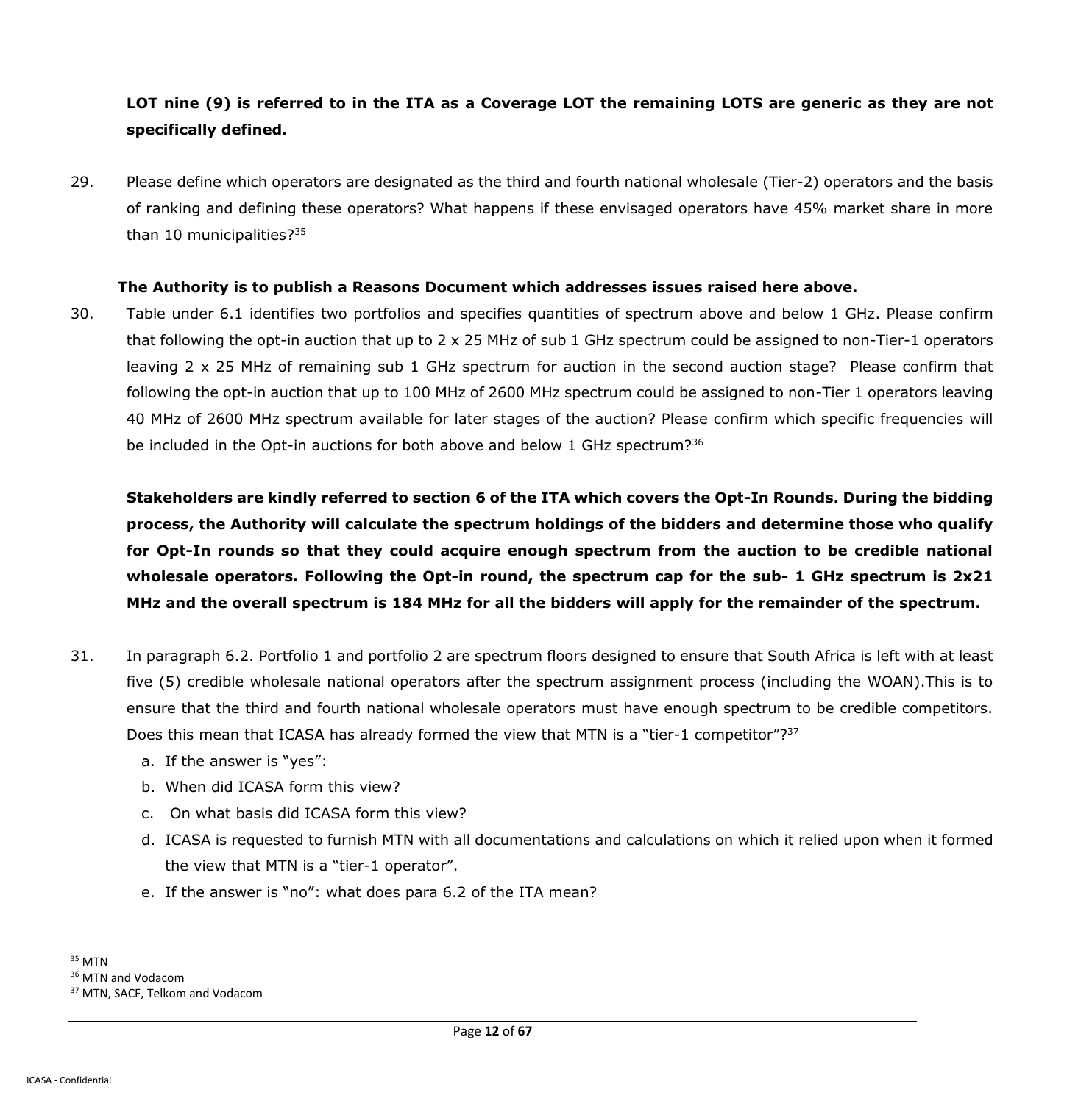**MTN and Vodacom are Tier- 1 Wholesale National Operators and Tier-2 (regarded as third and fourth national wholesale operators) are Cell C and Telkom Mobile as per the competition assessment that the Authority has conducted. The Sub-national RAN operators who own RANs but operate only in limited parts of South Africa include RAIN and Liquid Telecom. The Reasons Document will contain the competition assessment which will provide guidance as to how the Authority concluded in categorising the "mobile operators".** 

32. When the third operator entered the market in 2001, the 900MHz spectrum band had to be re-assigned to ensure that the third operator obtained access to 900MHz spectrum, where each operator would have 11 MHz of contiguous spectrum.

There is a relationship between the availability of IMT700/IMT800 low band spectrum and the feasibility to implement the IMT900 Harmonisation due to the 900MHz spectrum allocation reduction included as part of the harmonisation. The 900MHz band harmonization project is yet to be completed, where operators are expected to return 2x1MHz of spectrum reducing their respective holdings in the 900MHz band to 2 x 10MHz. This can penalise MTN in the auction assuming 900MHz will be reduced to 10MHz. Please confirm if the 1MHz that is to be returned to the Authority will be included in the spectrum cap determination. Should the Authority allow MTN to retain a total of 2x11MHz in the 900MHz band then it is fair to consider this as part of the allocation for the spectrum cap, however should the Authority intend to reduce MTN's allocation to 2x10MHz then MTN requests only 2x10MHz counts towards the spectrum cap. Should an operator wish to relinquish (a portion of) currently licensed IMT spectrum in order to be able to acquire additional spectrum in the auction while complying to the spectrum caps imposed by the Authority, what process needs to be followed?<sup>38</sup>

**The Authority has considered the current spectrum holdings of the operators in determining the spectrum caps, including that of 2x21 MHz of sub-1 GHz spectrum. The Authority is to publish a Reasons Document which will provide further details.**

33. The ITA states that the licences issued under the ITA will "take into account" the ongoing migration of television broadcasting services from analogue to digital (the "DTT Migration") It is not clear whether this means that the license duration will be extended should the television broadcasting service migration be delayed. Please confirm whether:<sup>39</sup>

<sup>&</sup>lt;sup>38</sup> MTN and Vodacom <sup>39</sup> MTN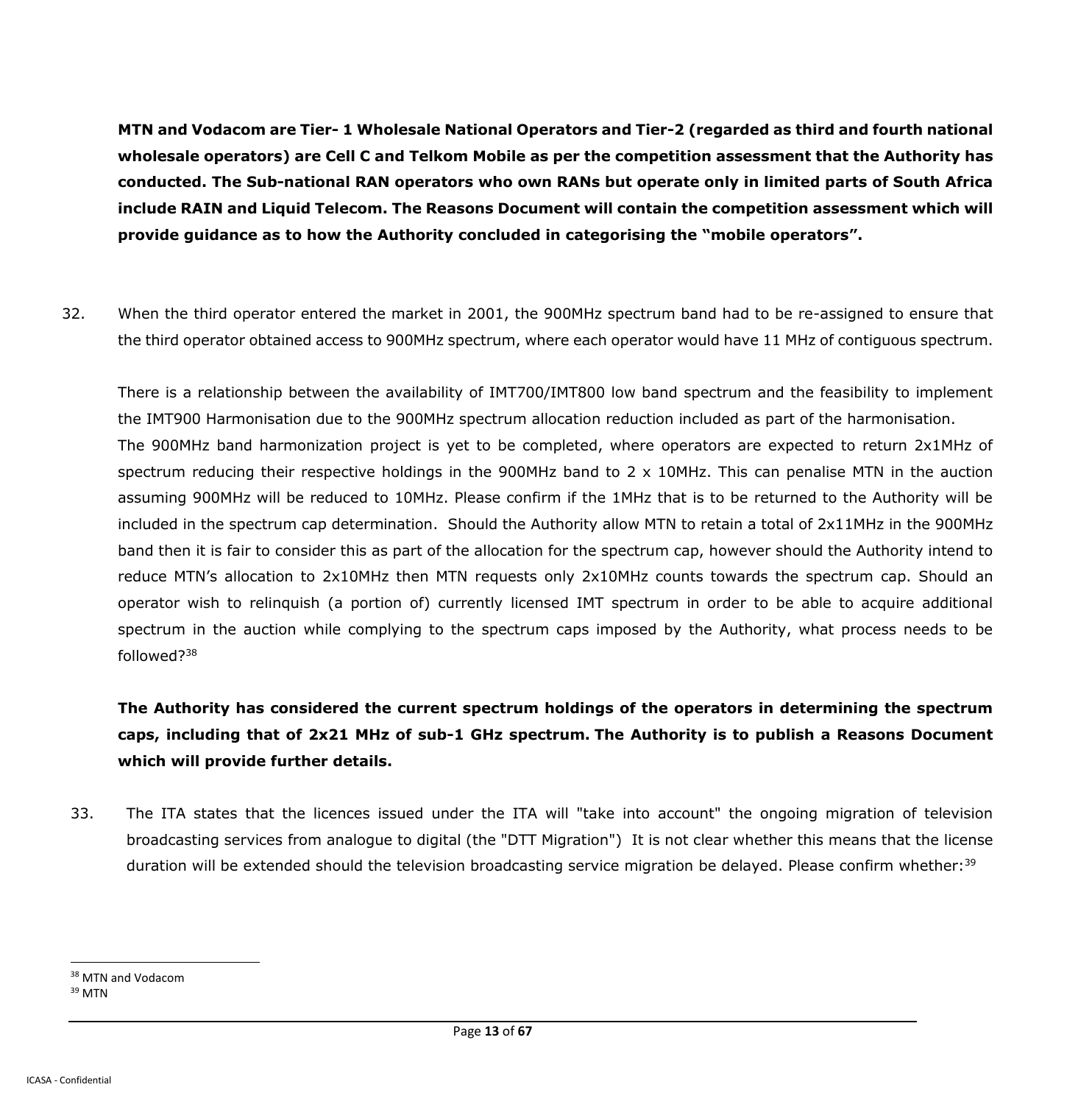a. The date of issue of the licence may be delayed as a consequence of the DTT Migration, or the duration of the licence may be extended beyond 20 years as a consequence of the DTT Migration.<sup>40</sup>

**The Authority extended the licence period of the Radio Frequency Spectrum Licence (RFSL) from fifteen (15) years, as it was stipulated on the IM, to twenty (20) years, in order to effectively facilitate the availability of the spectrum in IMT700 and IMT800 bands which are subject to the digital migration process underway. To this end, licensees may apply to the Authority in accordance with Section 11 of the ECA should they seek to align the period of the service licence to that of the radio frequency spectrum licence.**

b. Please clarify assumed timelines for television broadcasting migration. Please clarify policies for license duration should the television broadcasting migration be delayed.<sup>4142</sup>

**The Authority published the Radio Frequency Spectrum Assignment Plan for the band 470 to 694 MHz on 22 May 2020 in an effort to expedite the Analogue Switch-Off. The obligations set for IMT700 and IMT800 are synchronized with the Analogue Switch-Off.**

**The date for the final switch-off of the analogue signal will be announced by the Minister of Communications and Digital Technologies. This will be the final step in clearing the frequency bands 703 – 790 MHz and 790 – 862 MHz.** 

34. Under Section 12.1 (Uplink and Throughput Obligations) A minimum downlink single user throughput of 5Mbps at the edge of the cell (particularly in Batch 3 classified municipalities) for all national wholesalers who are awarded radio frequency spectrum licenses on spectrum band(s) IMT700 and/or IMT800 within five (5) years of licence issue. This obligation must be achieved with other bands (i.e. IMT2600, and IMT3500) assigned through this licensing process. Should this condition be interpreted to imply that any national wholesaler acquiring spectrum in any of the bands made available in the award process must meet the coverage obligation? $43$ 

**The obligation prescribed on paragraph 12.1.1 should be achieved by all national wholesale operators who acquire any spectrum from the auction.**

<sup>40</sup> MTN, RAIN, Telkom, Vodacom and SACF

<sup>41</sup> MTN and Telkom

<sup>42</sup> RAIN

<sup>43</sup> MTN and Vodacom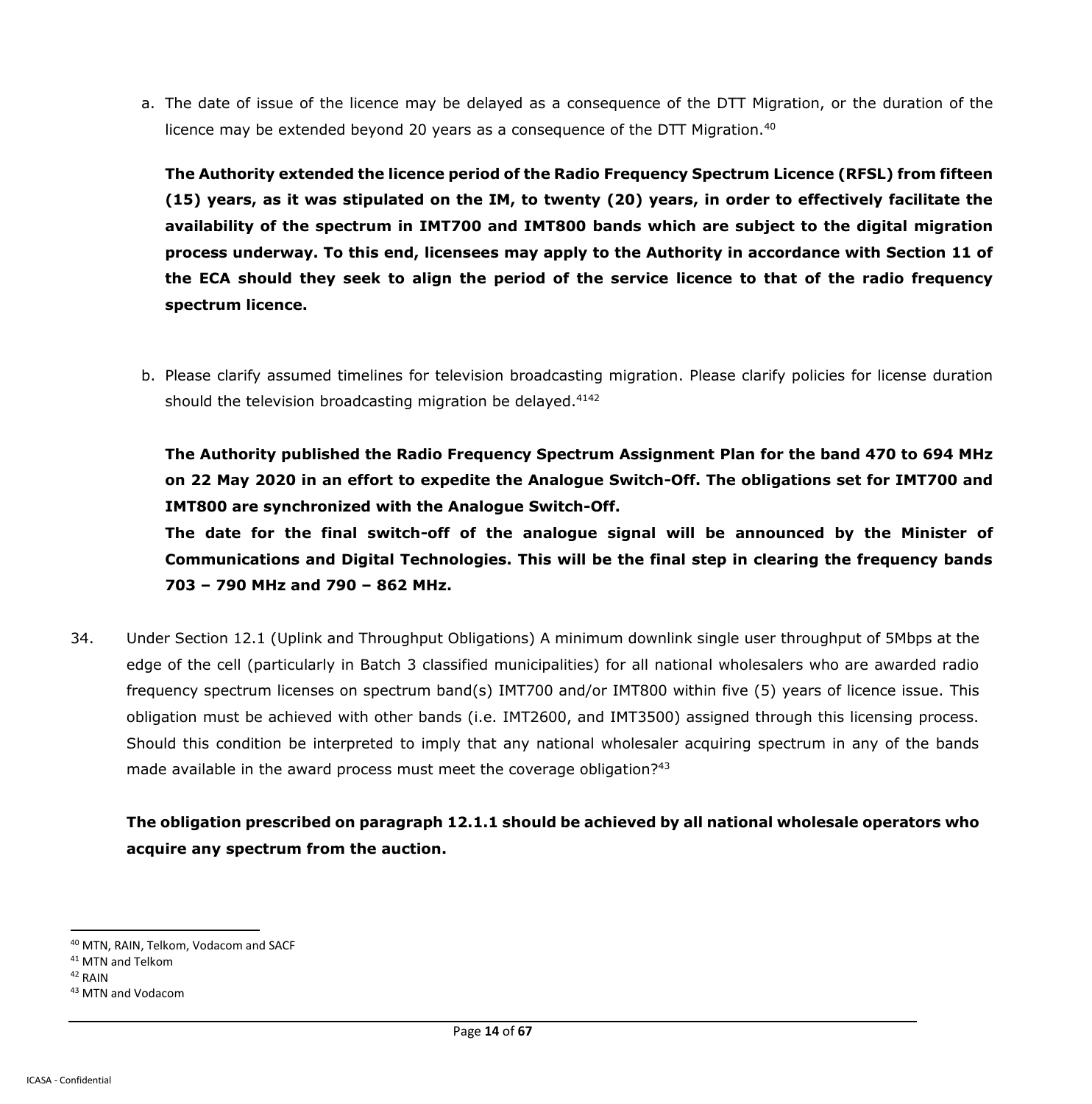35. The timelines to reach coverage and throughput obligations for IMT700/IMT800 low-band spectrum are indicated to be "within five (5) years of licence issue". However, this spectrum is not yet available for use nationally due to current use for TV broadcast services. Analogue to Digital Migration timeframes are not clear and as such an obligation should take this into account. Please confirm throughput and coverage obligations considering sub 1GHz 700/800 migration timeframes and coverage exclusion areas. Please clarify how this will be handled if the IMT700/800 spectrum is not available for an operator's use when the licence is issued? Will the obligation timeline be relative to the availability of the spectrum for deployment?<sup>44</sup>

#### **This obligation will be enforced when the IMT700 and IMT800 spectrum is available for use.**

36. Please confirm that currently assigned spectrum should also be used to achieve rollout obligation? Customer throughput experience will inherently be impacted by all bands activated in the network e.g. through carrier aggregation of both existing and newly licensed spectrum.<sup>45</sup>

### **The obligations in the ITA are related to the spectrum assigned in this licensing process.**

37. Are operator's awarded new spectrum in the ITA permitted to achieve their coverage and throughput obligations in some areas through roaming agreements with other operators?<sup>46</sup>

# **The roaming agreements are commercial arrangements. The operators should be aware of section 2 (e) of the electronic communications Act No. 36 of 2005 and section 12.6 of the ITA.**

38. 12.2.2.1 The winner of this coverage lot would comply by an outside in approach to achieve 95% of all Batch 2 and Batch 3... 12.2.2.2 Also, the outside in approach applies, to achieve 92% across all Batch 2 and Batch 3… Please confirm if the Batch 2 and 3 obligation is the average population covered across the municipalities within these Batches.<sup>47</sup>

**The percentages prescribed in paragraphs 12.2.2.1 and 12.2.2.2 of the ITA should be achieved in both Batch 2 and Batch 3, and not averaged.**

 $\overline{a}$ <sup>44</sup> MTN, Telkom and Vodacom

<sup>45</sup> MTN and SACF

<sup>46</sup> MTN, SACF and Vodacom

<sup>47</sup> MTN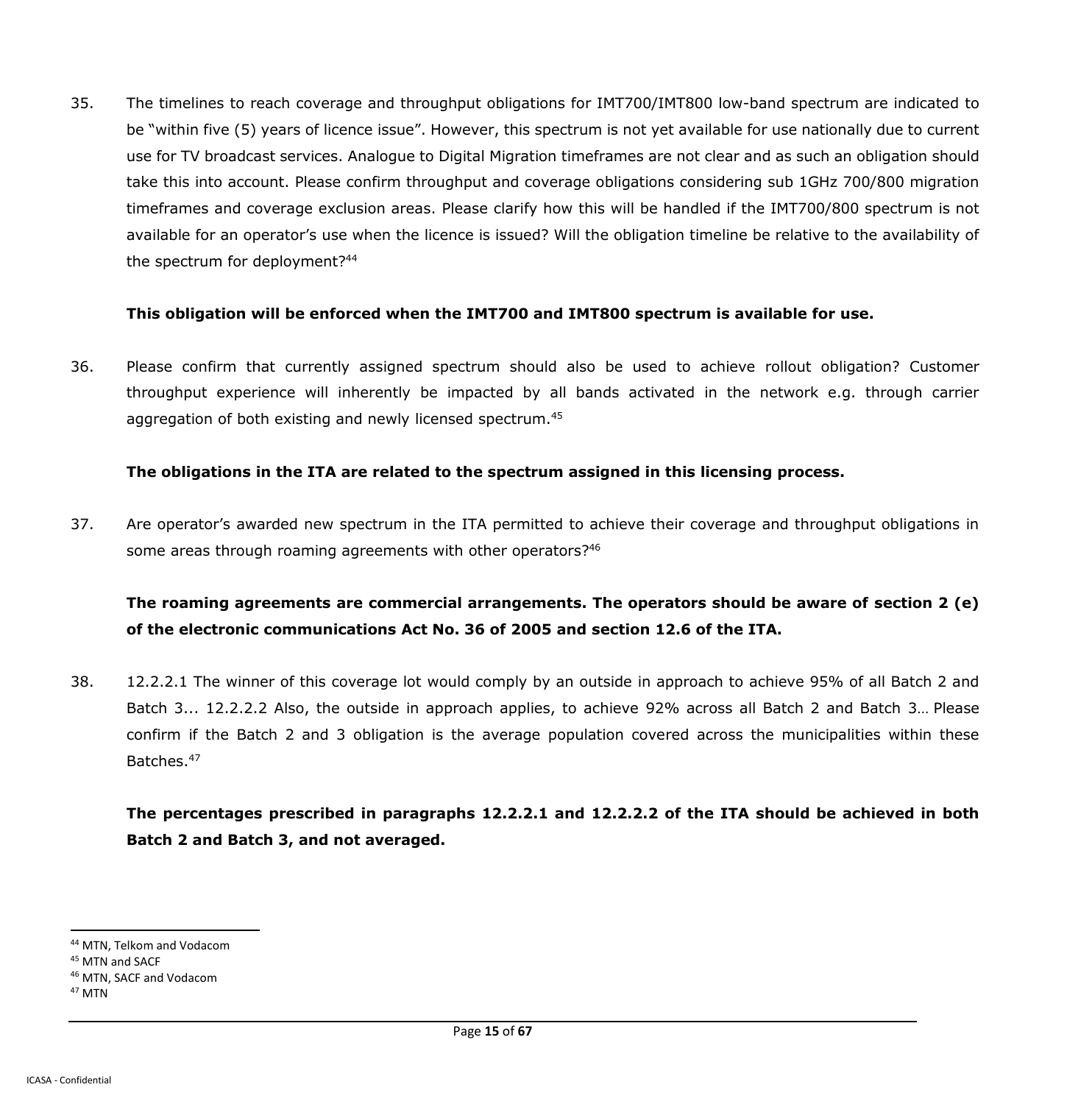- 39. The requirements under paragraph 5.2 of the ITA are unclear and appear to be in conflict with other provisions in the ITA. In particular, paragraph 5.2 states that the spectrum awarded under the ITA will be awarded on a national basis covering the entire territory of the Republic of South Africa, while paragraph 12.2.2.1 refers to coverage in specific batches of municipalities. Coverage obligations of 99.8% require additional site deployment. In view of the delays of the 700/800 band deployments until digital migration is concluded in sub 1GHz this obligation seems unattainable.<sup>48</sup>
	- a. Please confirm that the obligation of providing coverage of "up to" 99.8% means that the coverage obligation is to provide 99.8% coverage?<sup>49</sup>

### **A Minimum of 99.8% percent of the population has to be covered with this obligation.**

b. Does the obligation of 99.8% coverage relate to the entire population of South Africa or a subset of the entire population? (population excluding those living in the SKA).<sup>50</sup>

# **The entire population of South Africa should be covered with this coverage Lot. Section 13 of the ITA should be considered with its prescribed related regulations and legislation.**

- c. Can the 99.8% requirement be satisfied regionally? **No.**
- d. Please provide a definition of the basis for the population which requires 99.8% coverage?

### **The population is where people reside within Local Municipalities of South Africa.**

e. Please confirm that this obligation relates only to Lot 9 spectrum in the ITA?

### **The coverage Lot is Lot 9 in the ITA**.

f. Can you please explain what will happen in the event that there are no bids for Lot 9 and it is unsold at the end of the opt-in and following auction stages?

#### **Section 17.18 of the ITA will apply.**

 $\overline{a}$ <sup>48</sup> MTN <sup>49</sup> MTN and Telkom <sup>50</sup> MTN and Telkom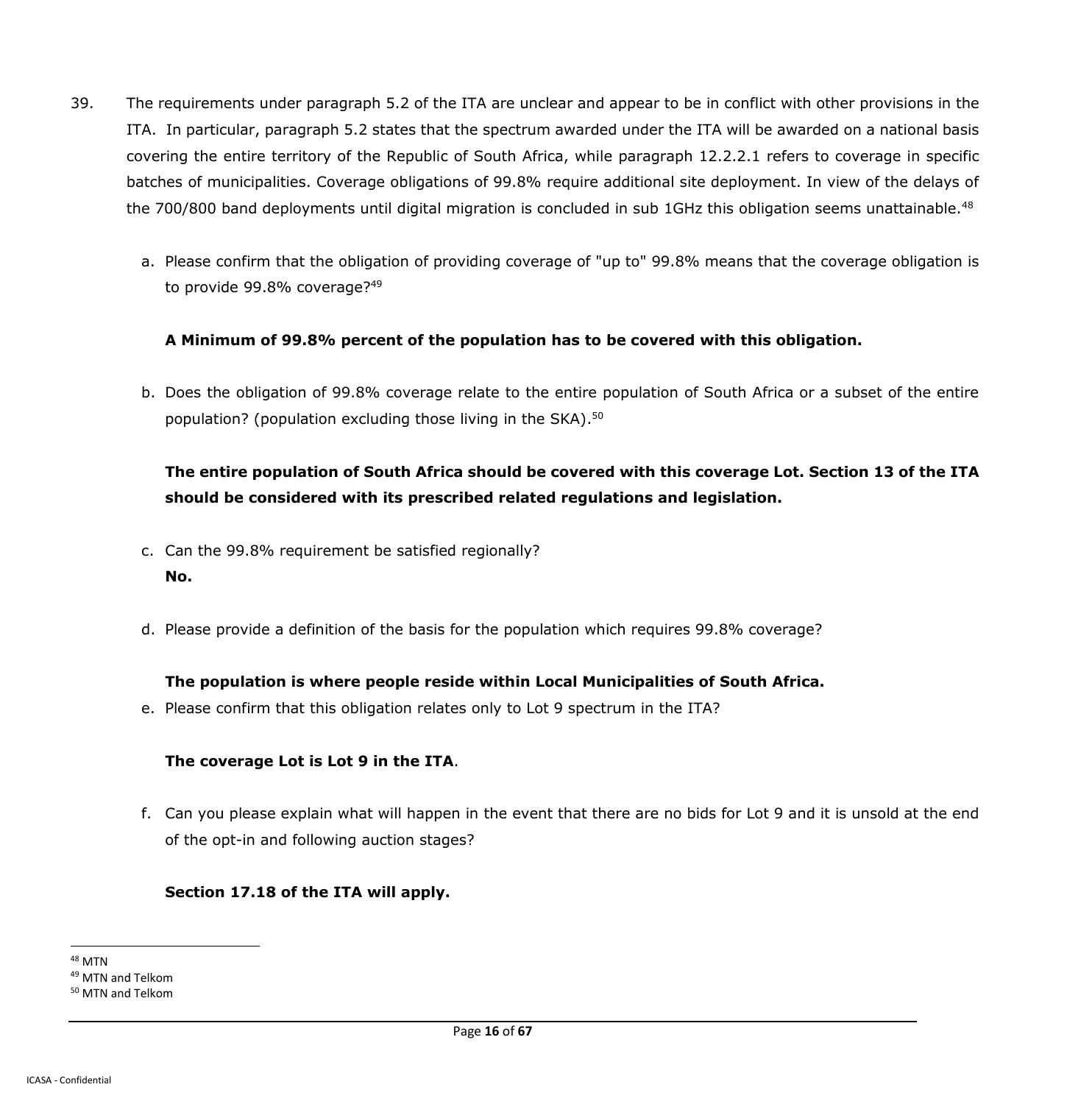g. If Lot 9 is unsold, and consequently included in the unsold Lots round of the auction process, will this coverage obligation be altered prior to the Unsold Lots round?

### **No.**

h. Can you confirm that a bidder acquiring 2 x 10 MHz of 800 MHz from Lots 5 to 8 would not be required to meet this coverage obligation?

### **Obligation 12.2.2.1 applies to Lot 9 only.**

- 40. Any other tier-1 player who wins ANY further sub-1GHz spectrum would be obliged to expand coverage to at least 97% of the population. Also, the outside in approach applies, to achieve 92% across all Batch 2 and Batch 3 underserviced areas first for the 2x10MHz Coverage Lot across all 234 local and metropolitan municipalities in South Africa within 5 years of issuance of the licence.
	- a. Does the reference to "further" in this obligation only relate to a Tier 1 operator who acquires Lot 9 and then seeks to acquire additional sub 1 GHz spectrum (which would result in exceeding the cap) or any Tier-1 operator which acquires sub 1 GHz spectrum other than Lot 9 (the "coverage lot")?

# **No. This obligation applies to Tier-1 Operators should they acquire additional sub-1GHz spectrum to their existing spectrum holdings of sub-1GHz spectrum.**

b. Does the reference to 97% population relate to the entire population of South Africa or only to the population defined as underserviced - please define the population to which the 97% relates?

## **The 97% of the population where people reside within Local Municipalities of South Africa.**

c. Please explain the meaning of referencing the Coverage Lot in relation to 92% coverage obligation?

**If one tier-1 player wins the Coverage Lot (Lot 9), the obligation in paragraph 12.2.2.1 in the ITA will apply, and if tier-2 player wins two Lots of 2x5MHz (equalling to 2x10 MHz of the Coverage) then obligation 12.2.2.2 will apply.**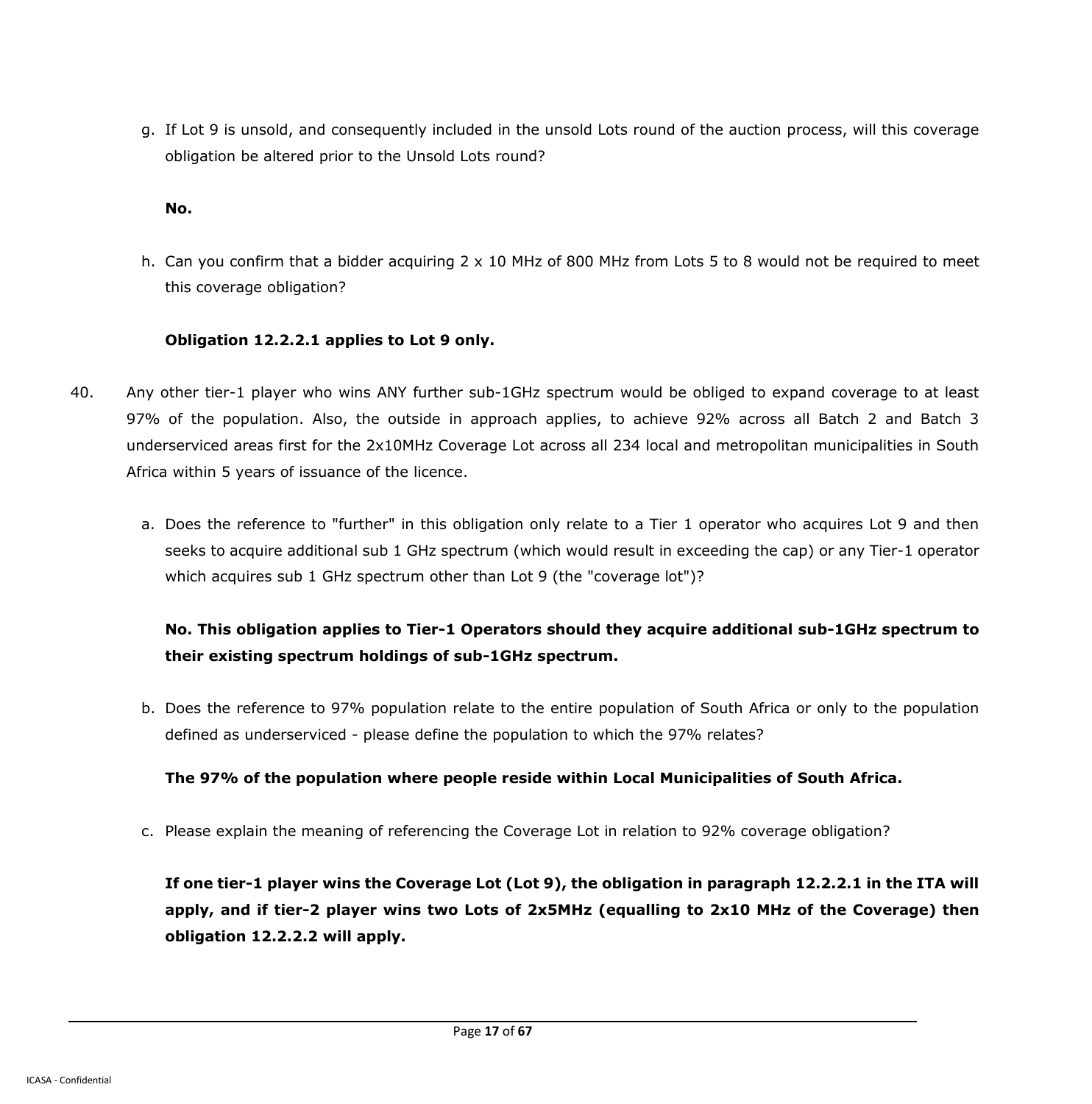- 41. Outside-In: First build broadband coverage in the first batch of least covered of "underserviced areas" and/or municipalities (Batch 2 and 3 Municipalities), before proceeding to roll out finally to major cities and towns of South Africa. There are numerous areas within Batch 2 and 3 wherein applicants have had historical difficulties in deploying network infrastructure (viz. Square Kilometre Array, Kruger National Park, etc.). The coverage obligation in these areas may not be possible to be achieved without enablement or support from the regulator and/or ministry.<sup>51</sup>
	- a. Please provide clarity on the extent to which a licensee is required to provide broadband coverage in "underserviced areas" and/or municipalities (Batch 2 and 3 Municipalities) before providing broadband coverage to major cities and towns of South Africa (Batch 1)?

#### **There are percentages attached to the coverage obligations under section 12.2 in the ITA.**

b. When will coverage be deemed to have been provided in Batch 2 and 3 Municipalities? Does this obligation remain in circumstances where there is already sufficient coverage in a Batch 2 or 3 Municipality?

# **There are percentages and timelines attached to the coverage obligations in the ITA which should be achieved together with the uplink and throughput obligations in section 12.1 of the ITA.**

- 42. In respect of 700MHz or 800MHz licenses awarded to applicants categorised as Tier-2: applicants that cover less than 80% of the population with IMT services must expand such coverage to at least 80% of the population.
	- a. Are Tier-2 applicants also obligated to adhere to 12.2.2 or does 12.2.3 super cede this.

**Obligation 12.2.2.1 applies to every operator who acquired Lot 9 from the Auction, whereas 12.2.2.2 only applies to Tier-1 operators and 12.2.2.3 applies to Tier-1 operators and any operator who acquired Lot 9 from the Auction. Obligation 12.2.3 applies to only Tier-2 players and sub-national operators who participated in the opt-in round.**

43. Prospective applicants that have been categorised as Tier-1 must: 12.3.1.1 Produce a reference offer for site access to be offered to any licensee requesting site access and guidelines, including pricing, timeframes and policies for reserving space on masts. The ITA provides that a "reference offer" set out in paragraph 12.3.1.2 of the ITA shall become licence conditions for licences to "two tier-1 operators" issued in this auction process. This suggests that at least two tier-1 operators will be issued spectrum under this ITA. The ITA

<sup>51</sup> MTN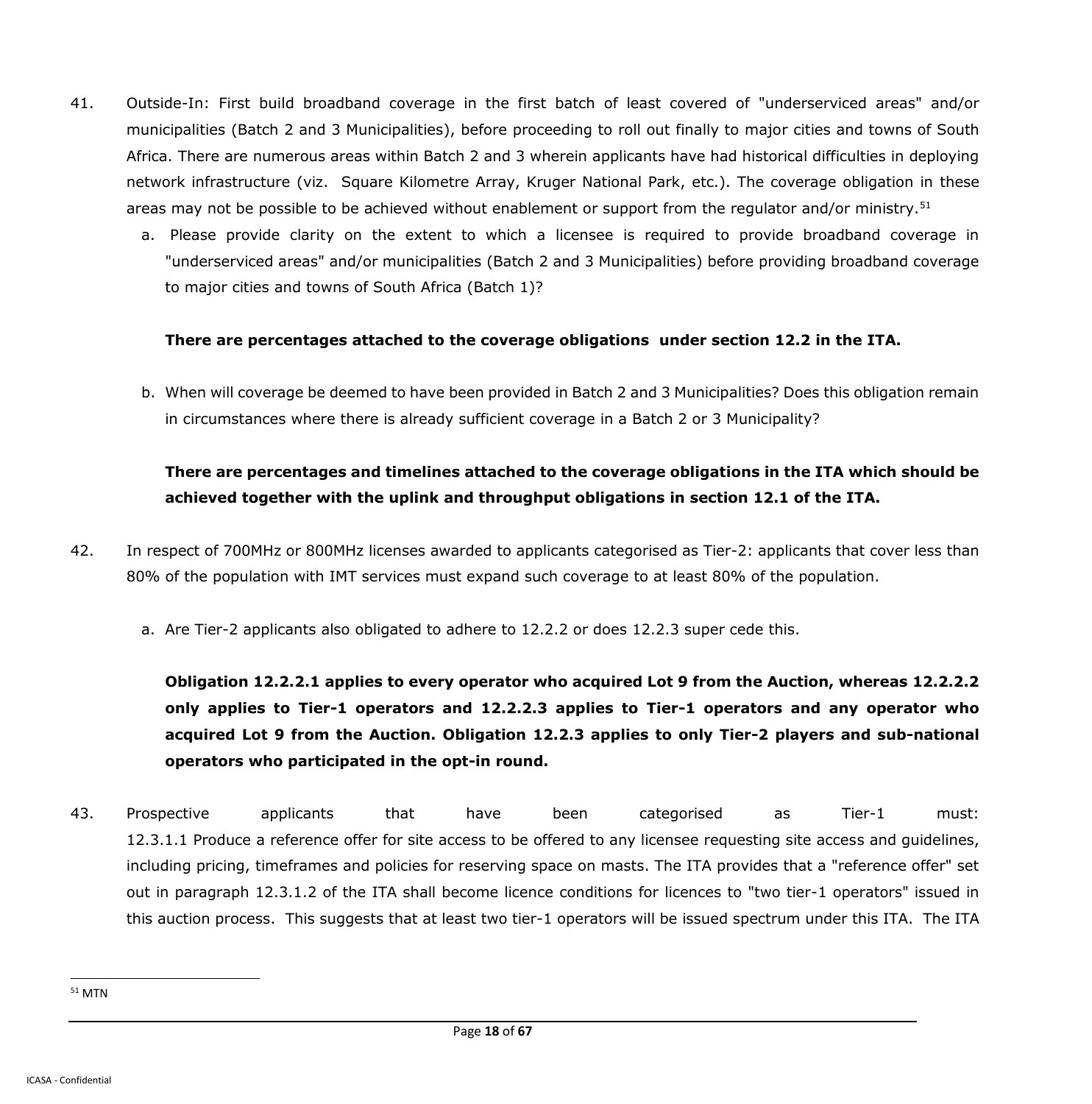seems to suggest that ICASA has already pre-identified two tier-1 one licensees, although the definitions themselves do not identify any particular licensees as being tier-1 licensees.

a. What happens if there is a third tier-1 operator and whether it would be subject to the same reference offer condition.

**The Authority has already decided which operators are categorised as tier-1 operators. All tier-1 operators will be subjected to the obligation in paragraph 12.3.1 of the ITA.**

b. Should this be interpreted to mean that only two tier-1 operators will be issued spectrum under the ITA?

**All the Licensees that would be qualified as per paragraph 15.3.6.3 of the ITA to the Auction may acquire the spectrum through bidding in the Auction.** 

44. What will occur where a licensee does not own the sites from which it transmits signals?<sup>52</sup> Please confirm that such masts access will only apply to access requests for space on the masts i.e. passive sharing?<sup>53</sup>

**The obligation will apply to the licensee (i.e. Tier 1 operator) who are site owners and the anchor tenant at the site. If the licensee does not own the site, then the obligation will apply in case the licensee decides to build the site(s).**

**The reference offer is in relation to the passive infrastructure.**

45. Is a licensee required to prepare standard sub-leasing terms or do these obligations only apply in instances where a licensee own its own sites?

## **A licensee is required to prepare standard sub-leasing terms and the obligation will still be applicable.**

46. What process is to be followed in the event that an identified site owned by the operator cannot support additional infrastructure of the other party. 54

<sup>52</sup> MTN, SACF and Vodacom

<sup>53</sup> Vodacom

<sup>54</sup> MTN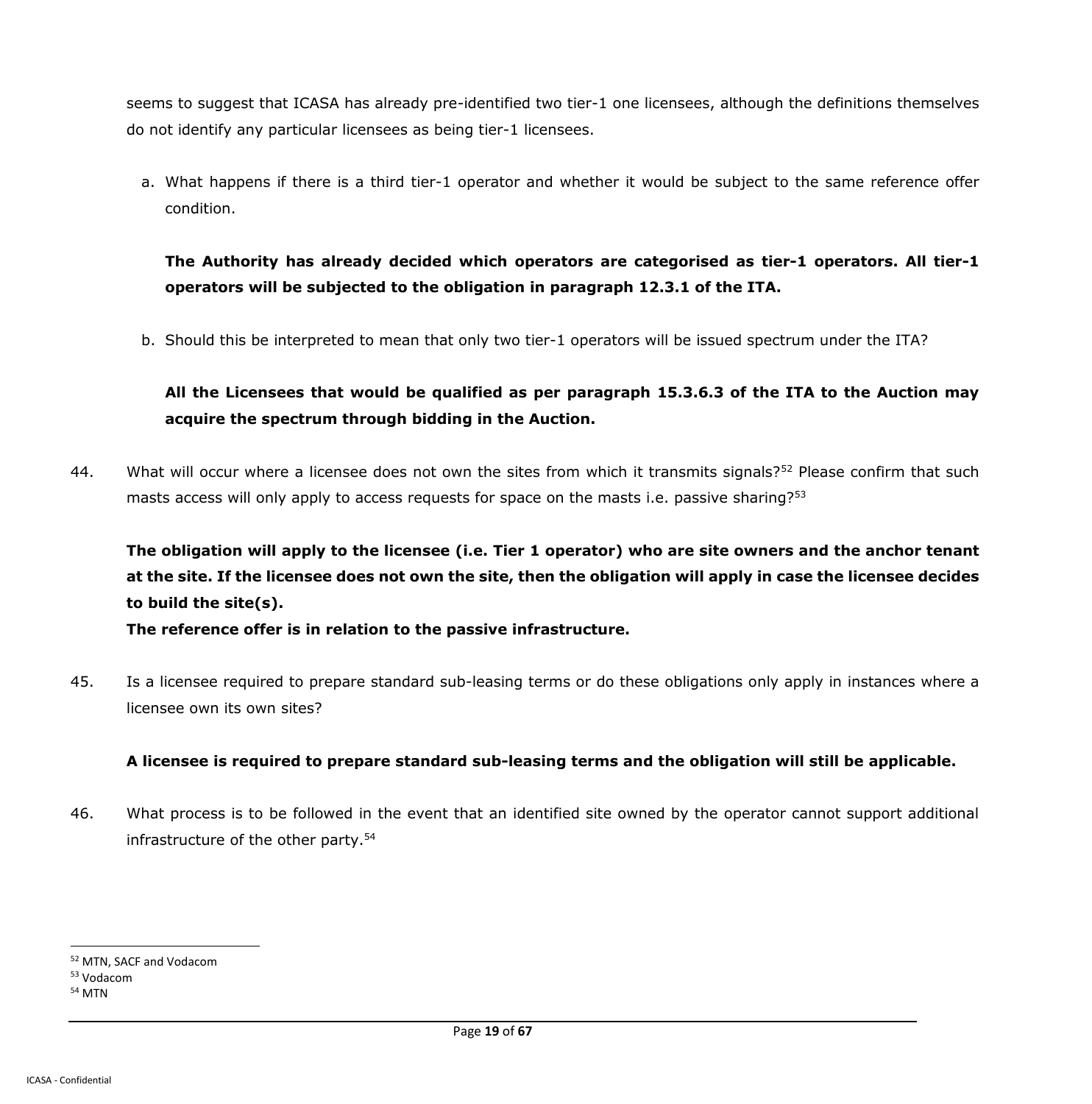**The provisions of the ECA and Facility leasing Regulations will apply in determining the technical feasibility.**

47. Please confirm that the same reference offer will be valid for both the WOAN licences and the other licences in the auction process?<sup>55</sup>

**The obligation 12.3.1 applies to Tier-1 operators.**

- 48. Please confirm any specific price setting requirements of the reference offer?<sup>56</sup> **The Tier-1 operators will determine the price setting requirements on the reference offer.**
- 49. Please confirm why the need to provide a reference offer is not applied to all operators including Tier-2 operators.<sup>57</sup>

**The decision to oblige the Tier-1 operators on the reference offer was guided by the competition assessment contained within the Reasons Document to be published in due course.**

50. Is a licensee assigned spectrum required to provide wholesale access to an operational MVNO meeting the conditions or only to be prepared to make access available?<sup>58</sup>

**The obligation as stated in paragraph 12.3.2 of the ITA shall apply to the licensee who acquires the spectrum from the auction.**

51. If an operator is required to provide access to an operational MVNO what will happen if no MVNO meeting the criteria is established?<sup>59</sup>

**The obligation as stated in paragraph 12.3.2 shall apply to the licensee who acquire the spectrum from the auction.**

 $\overline{a}$ <sup>55</sup> MTN

<sup>56</sup> MTN <sup>57</sup> MTN

<sup>58</sup> MTN

<sup>59</sup> MTN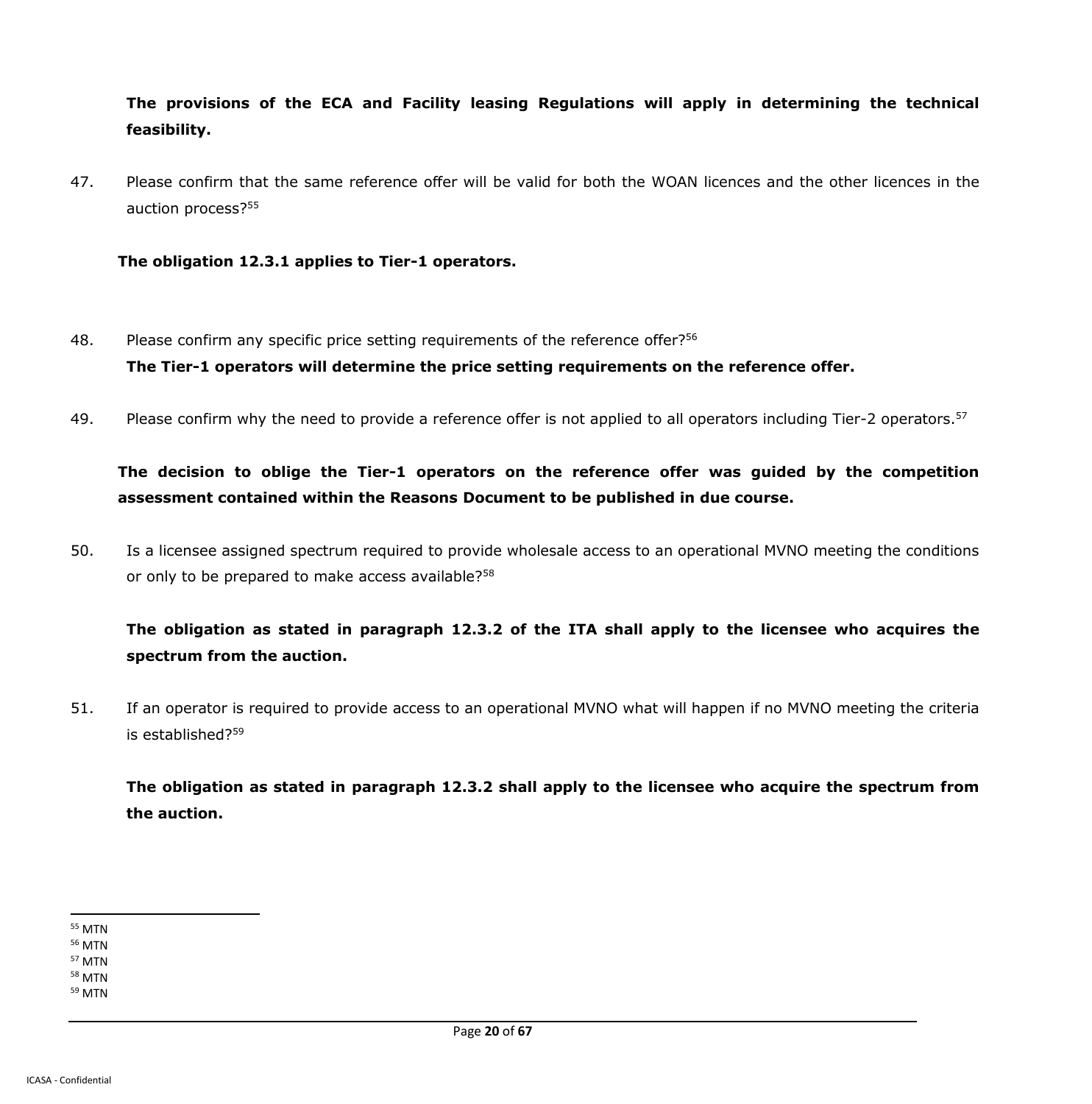- 52. Is the licensee required to produce a business plan from the perspective of an MVNO?<sup>60</sup> Does that involve the pricing strategies of the MVNO, their cost base, go to market, etc?<sup>61</sup>
- 53.

**Correct. However, the accountability lies with the licensee to ensure that the MVNOs are sustainable for the period of 3 years.**

54. Should the business plan relate to a theoretical MVNO or an actual business?<sup>62</sup>

**See paragraph 12.3.2 of the ITA. The business plan is for an existing registered actual business.**

55. If the business plan must relate to an actual business, what happens if no such business exists?

**See paragraph 12.3.2 of the ITA which should be met by the licensee who acquire spectrum from the Auction. It is the responsibility and accountability of the licensee to source the MVNOs in order to comply with the obligation.**

56. If a business does exist, then the business may not be willing to share its business plans with the licensee - how should this issue be addressed?<sup>63</sup>

**See paragraph 12.3.2 of the ITA which should be met by the licensee who acquire spectrum from the Auction. It is the responsibility and accountability of the licensee to source the MVNOs in order to comply with the obligation.**

57. What defines an MVNO? More clarity on "open access" - what capacity and what cost in which regions on what technology?<sup>64</sup>

<sup>60</sup> MTN and SACF

 $61$  MTN

<sup>62</sup> MTN <sup>63</sup> MTN

<sup>64</sup> MTN and SACF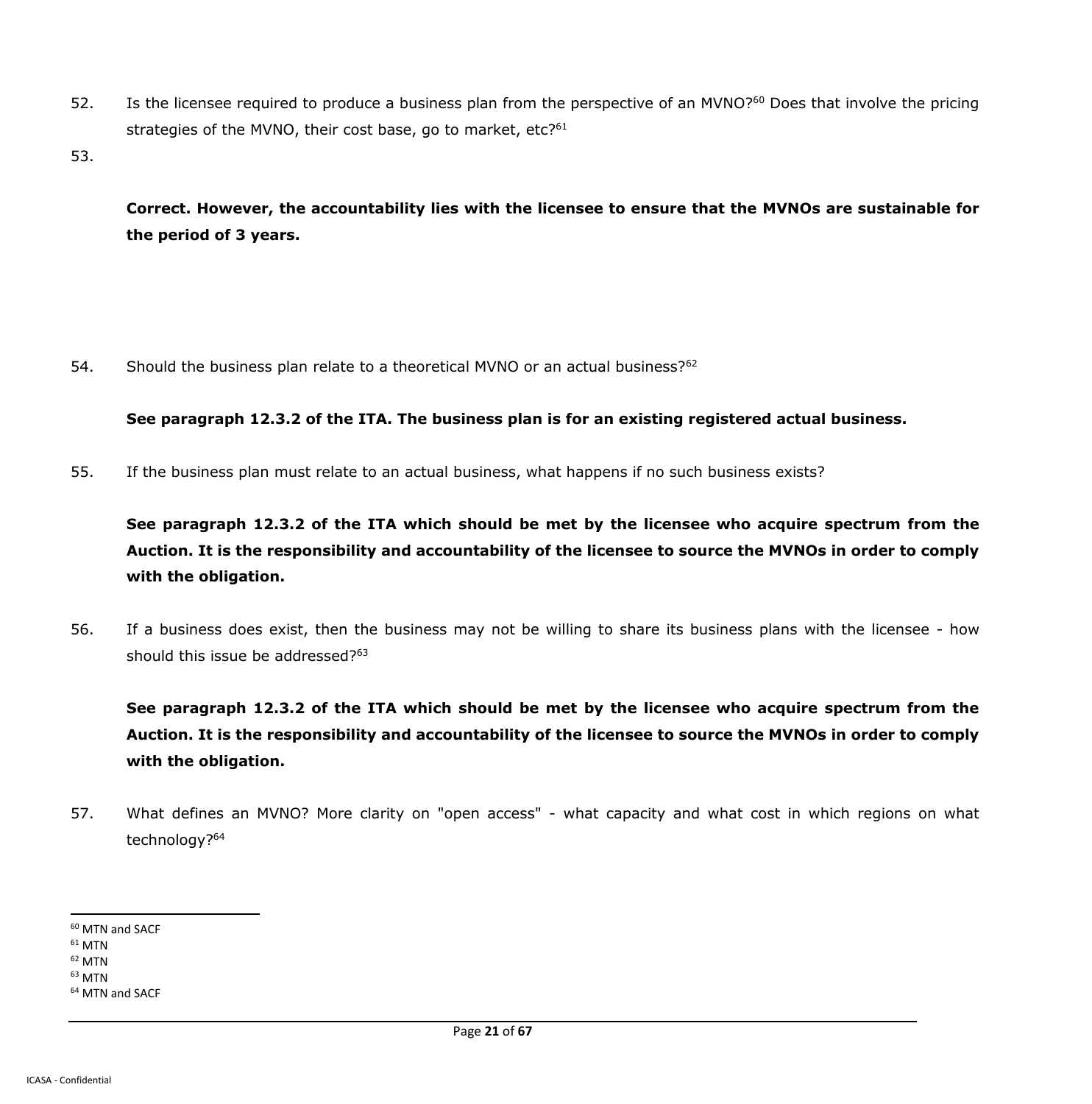#### **See the definition of the MVNO in the ITA.**

58. Can the 49% shareholding be by a licence?<sup>65</sup>

#### **This is regarded as commercial arrangement. However, the obligation will be expected to be met.**

59. Does this mean that the MVNO is prohibited from providing access to an operator that does not have 51% ownership held by historically disadvantaged groups?<sup>66</sup>

**This is regarded as commercial arrangement. However, the obligation will be expected to be met.**

60. Please explain how the capacity of WOAN should be interpreted?<sup>67</sup>

### **See the definition of the capacity on table of definitions in the ITA.**

61. Please define what is meant by a "Public Benefit Organisation"? Does this include educational and NGOs?<sup>68</sup>

**A public benefit organisation (PBO) can be a trust, a not-for-profit company in terms of the Companies Act or an association registered with the South African Revenue Service (SARS) in terms of Section 30(1) of the Income Tax Act, No 58 of 1962.**

62. Will ICASA allow the current criteria set out in the Directions on Zero -Rating of Websites for Education and Health Issued Under Regulation 4(10) of the Regulations Made Under the Disaster Management Act, 2002 (Act No. 57 Of 2002) to be applied to applicants who seek to have content zero rated?

**The Authority has indicated in terms of section 12.5 of the ITA that all licensees assigned spectrum shall zero rate all mobile content provided by PBO. To the extent that there is a need for further details in relation to this obligation, same will be outlined in the licence terms and conditions of the radio frequency spectrum licences to be issued.**

 $\overline{a}$ <sup>65</sup> MTN, SACF and Vodacom <sup>66</sup> MTN <sup>67</sup> MTN 68MTN, Telkom and Vodacom

Page **22** of **67**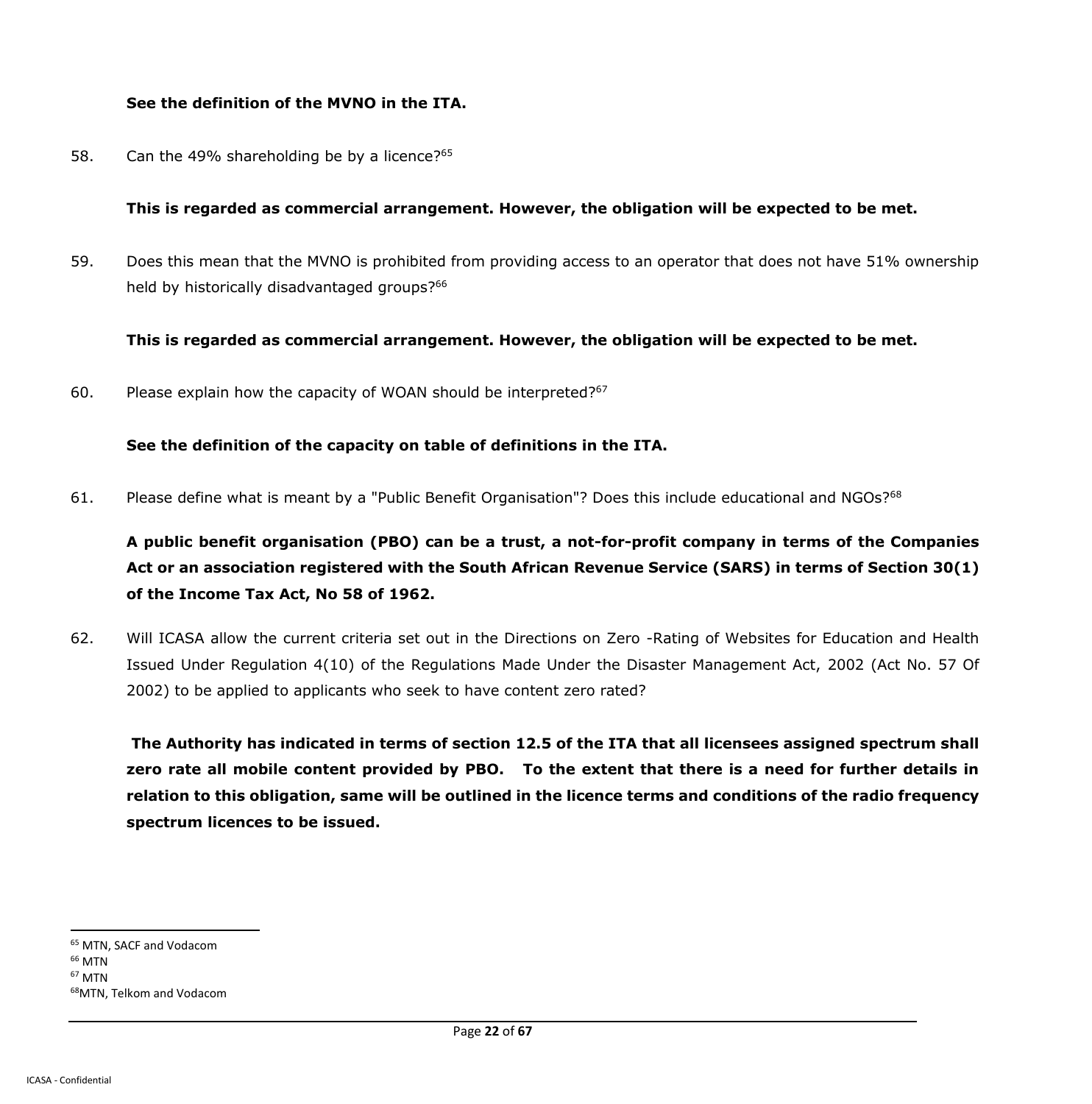63. Please clarify if this requirement is only applicable to the spectrum assigned through the ITA and excludes existing spectrum holdings.

#### **Yes.**

64. How was the duration of 5 years determined, when the RFS regulations allow for spectrum sharing today?

# **The five years was determined with consideration of the network deployment of the licensee who does not have.**

65. Does this time limitation prevent holders of ITA spectrum from entering into sharing agreements prior to lapse of 5 years on a voluntary basis?

#### **No.**

66. Please clarify how spectrum utilisation will be measured?

#### **By monitoring the use of the spectrum in all the areas in South Africa.**

67. Please clarify what will determine whether the spectrum is not fully utilised?<sup>69</sup> Does "fully utilised" relate to the coverage obligations of 99.8%, 97% and 80%? If not, how will the Authority apply the "fully utilise" criteria?70

# **No, spectrum occupancy in other parts of the country will indicate that the spectrum is not fully utilised, therefore fully utilised does not necessarily mean meeting the coverage obligations.**

68. Karoo Central Astronomy Advantage Areas. Please confirm that this area will not be subject to the throughput and coverage obligations detailed in the ITA. Can the Authority confirm that areas in which operators are prohibited from providing coverage or infrastructure can be excluded from the population coverage and throughput obligations e.g. the SKA and National Parks.<sup>71</sup>

#### **The obligations will apply in all areas where the network is deployed to cover the population.**

 $\overline{a}$ <sup>69</sup> MTN, SACF, Telkom and Vodacom

<sup>70</sup> Telkom

<sup>71</sup> MTN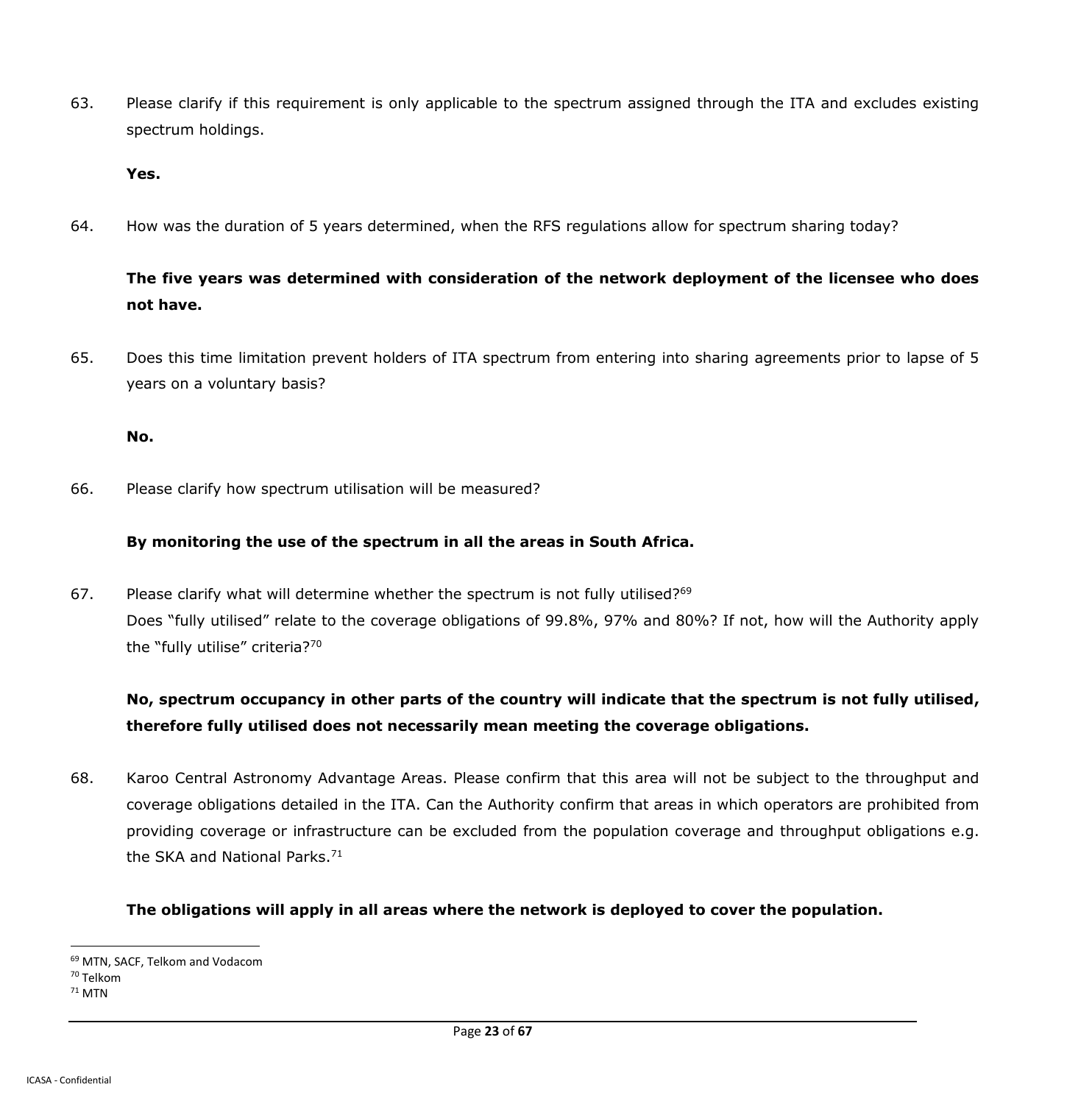- 69. Regulation 7(3) of the Radio Frequency Spectrum Regulations provides that an applicant for radio frequency spectrum, pursuant to an ITA, will be disqualified where that applicant has less than 30% (thirty percent) equity ownership by Historically Disadvantaged Persons (HDP) or is below a level 4 contributor (B-BBEE status) in terms of the Codes of Good Practice published in terms of section 9(1) of the B-BBEE Act. Existing holders of radio frequency spectrum licences (including those that currently hold high demand spectrum) are not required to achieve a Level 1 contributor (B-BBEE Status).<sup>72</sup>
	- a. Please clarify why a licensee under the ITA will be required to achieve Level 1 B-BBEE contributor status whereas existing licensees (some of which hold high demand spectrum) are not required to achieve this status?

# **This obligation applies to the licensee who may acquire spectrum through this licensing process. This process is independent from any spectrum licencing process previously embarked on by the Authority.**

b. What are the Implications if Level 1 is not attained or is attained but lost (for whatsoever reason) during the licence period?

## **A licensee will be subjected to a non-compliance process.**

c. Will there be an alignment on how the spend on the spectrum and the WOAN etc will be treated in terms of BBBEE and ICT sector codes (This includes any other obligation/spend/offering) that is regulated.

## **All set obligations in the ITA should be met by the licensee that will acquire the spectrum.**

70. The application must include the following documents: a detailed, clear and exhaustive description of the ownership structure of the Applicant. What level of detail is required where applicants are owned by a listed entity?

# **The level of details of the ownership structure of the applicant must be in sufficient detail to allow the Authority to verify BBBEE and HDP compliance.**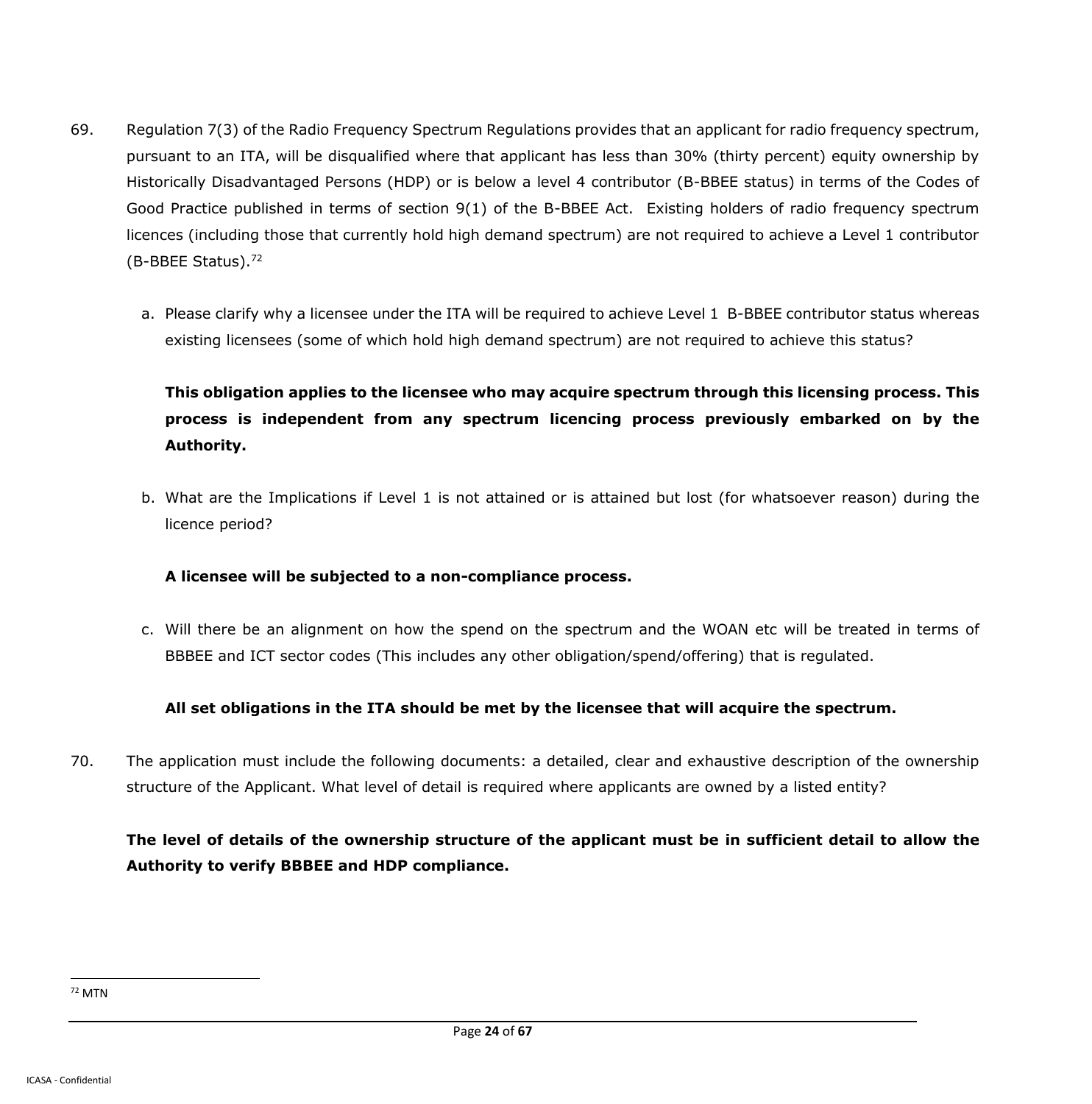71. An applicant shall be disqualified from the application process where such applicant: (c) has submitted more than 1 (one) application to the Authority for the grant of a radio spectrum licence within the designated range. What is meant by the term "designated range" in this context?

#### **Designated range refers to the frequency range within the spectrum band.**

72. The term "designated range" is not defined in the ITA and it is not clear what the "maximum bandwidth made available in line with these regulations" is for the purposes of this ITA. Consequently, it is unclear whether existing licensees may, as a consequence of this restriction, be precluded on the basis of existing spectrum held by those licensees. The ITA also refers to spectrum caps (in paragraph 7), but these are specified in the context of the amount of spectrum that a particular applicant may be awarded under this ITA, not the maximum spectrum that may be held by a licensee generally. Please define the terms "designated range" and "maximum bandwidth.

**The designated range is the start and the end of the particular spectrum band. The difference between the start and the end of the spectrum on that particular spectrum band is the maximum bandwidth available. E.g. IMT3500: Designated range is 3458 – 3544MHz therefore Maximum Bandwidth is 86 MHz.**

73. The term "Historically-Disadvantaged Persons (HDP)" is defined in the Individual Licensing Processes and Procedures Regulations (as amended) 2010 (the "Process Regulations") to mean "South African citizens who are Black people, women or people with disabilities and that Black people are defined to include Africans, Indians and Coloureds". It is important to note that the shareholding of listed entities may change on a daily basis and accordingly, it is difficult for any listed entity to state with any certainty what its equity ownership by HDPs is. How does ICASA propose dealing with applicants that are owned by listed entities? In particular, what information will an applicant that is owned by a listed entity be required to submit to demonstrate compliance with the 30% equity ownership threshold prescribed in this paragraph?

**All applicants must provide verification certificates confirming HDG (i.e. black people, women and persons with disabilities owning equity in the applicant). The Authority expects the applicants to further provide supporting information for it to verify HDG.**

74. The term "confidential information" is not defined in ITA. On the face of it, paragraph 15.3.6.3(g) is particularly broad as it disqualifies an applicant that "has obtained or acquired confidential information relating to another applicant". The manner in which this provision is drafted suggests that this could impact (i) a prospective applicant that obtained or acquired confidential information "relating to" another applicant even before the publication of the ITA, and (ii) any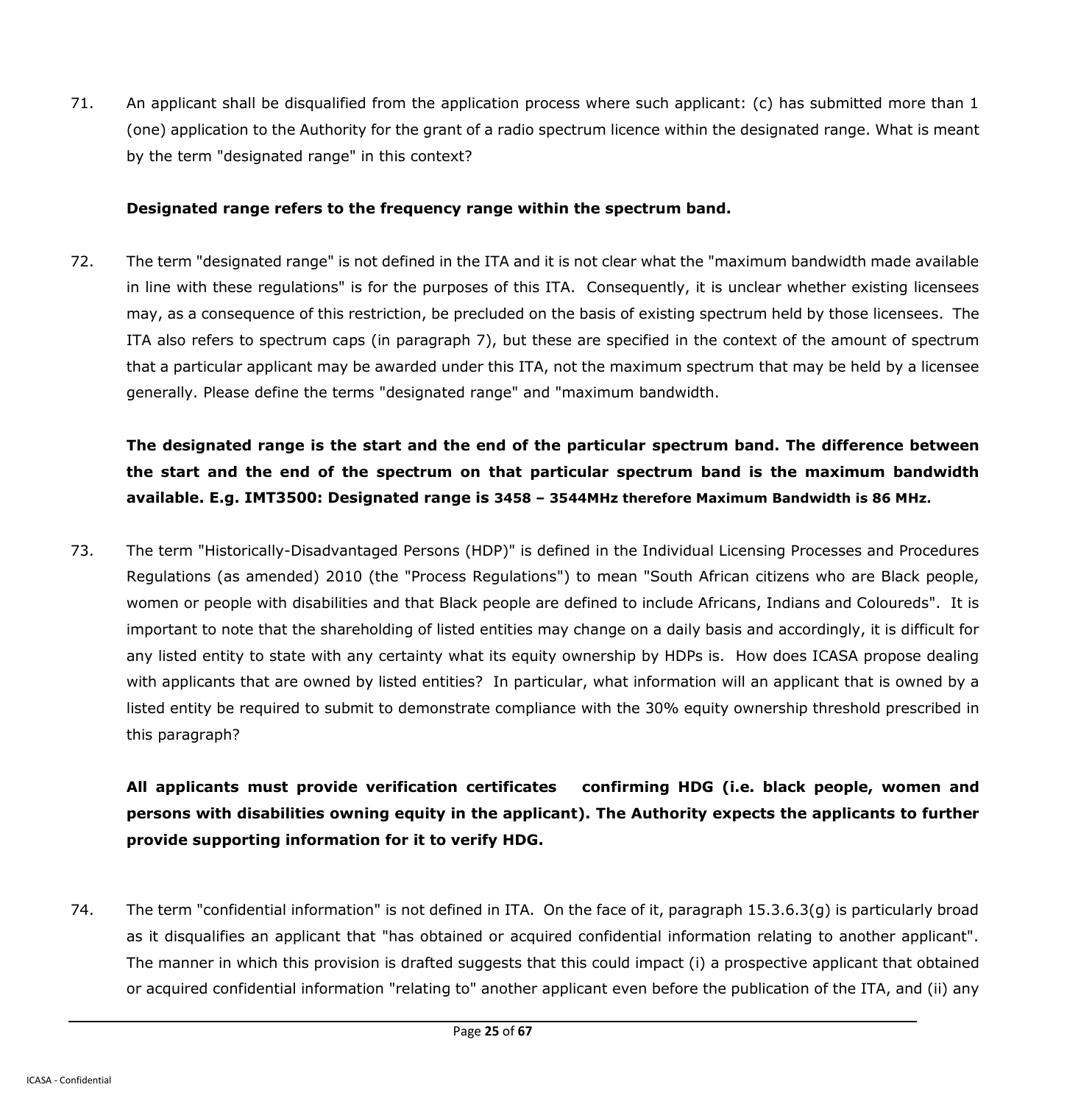applicant that is aware of any commercially sensitive or non-public information concerning another applicant, which information may have been disclosed to the applicant by the other applicant outside the ITA process. Please define the term "confidential information" in the context of this provision.

**Confidential information is information in terms of which confidentiality is sought and subsequently granted by the Authority in accordance with section 4D of the Independent Communications Authority of South Africa Act No.13 of 2000 (ICASA Act).** 

- 75. Economic efficiency defines the monetary gain in terms of revenue, profit and value which the licensee derives from that portion of spectrum. Providing a valuation at a band and Lot level is not possible as it is impossible to allocate revenues and hence value to individual bands and Lots in any meaningful manner. Economic analysis should be provided only in relation to the total amount of spectrum for which the applicant has applied.
	- a. Does this requirement relate to all spectrum in total for which the bidder has indicated a desire to bid or for each individual band and each lot within the band?

### **Yes.**

b. In the case of the latter, please advise how incremental revenues, costs and capex should be defined and then how these should be allocated to individual bands and lots?

# **It is the discretion of the Applicant as to how it presents its valuation for the Authority's consideration and to analyse.**

- 76. Technical (spectral efficiency) defined in terms of maximum volume of traffic (voice/ data) within a given spectrum resource (erlangs/MHz/km2 or Mbits/MHz/km2) for voice and data respectively. Technical efficiency indicators include the following: Economic efficiency defines the monetary gain in terms of revenue, profit and value which the licensee derives from that portion of spectrum.<sup>73</sup>
	- a. Can you please provide more details of the computation of the technical efficiency factors?<sup>74</sup>

## **The details are as provided in the table in page 33 of the ITA.**

 $\overline{a}$ <sup>73</sup> MTN <sup>74</sup> MTN, Telkom and Vodacom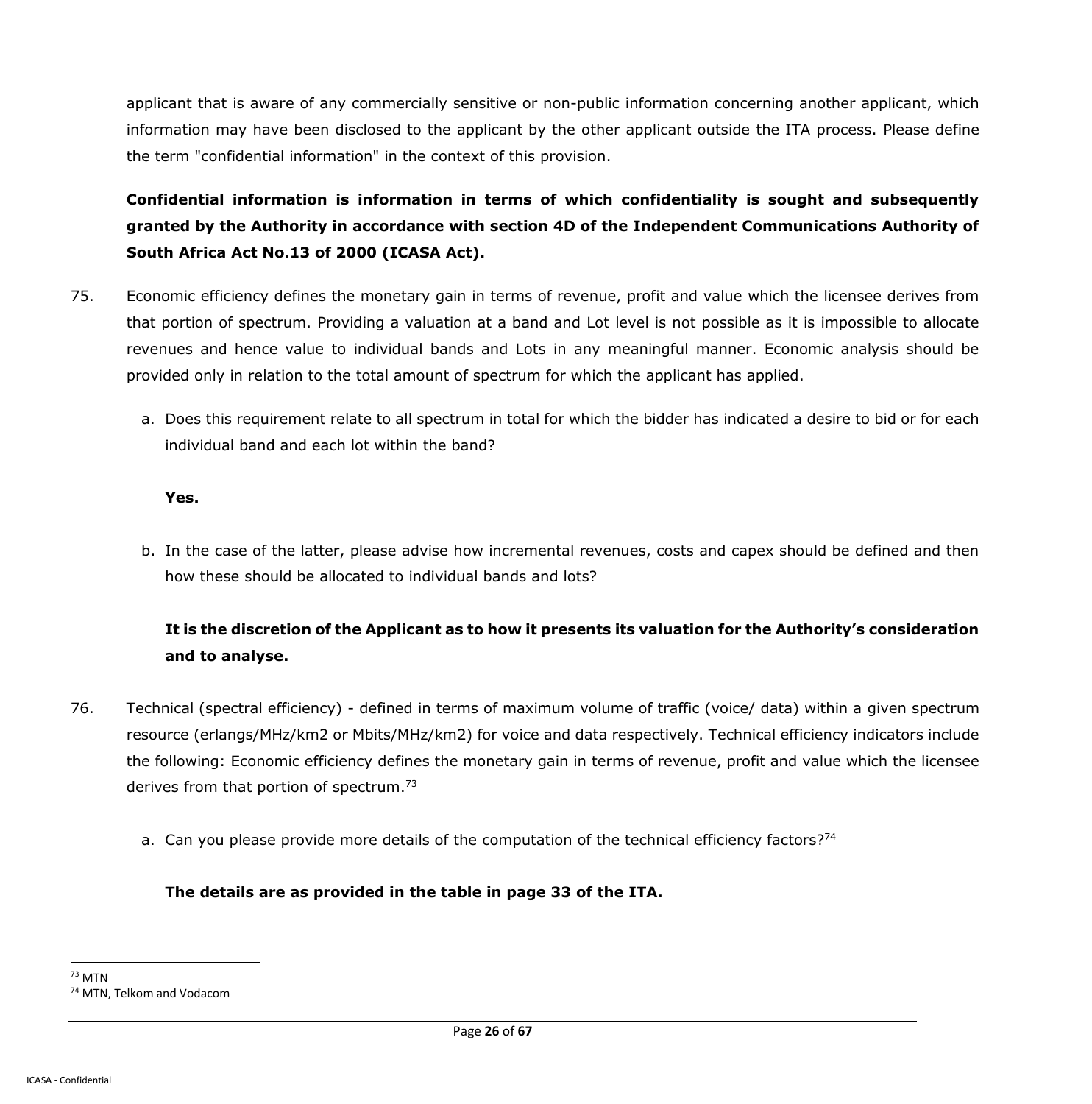b. Does this requirement relate to all spectrum in total for which the bidder has indicated a desire to bid or for each individual band and each Lot within the band?

#### **Yes.**

c. In the case of the latter, please advise how incremental revenues, costs and capex should be defined and then how these should be allocated to individual bands and Lots?

## **It is the discretion of the Applicant as to how it presents its valuation for the Authority's consideration and to analyse.**

- 77. Any unsold lots will be auctioned during an unsold lots round if necessary<sup>75</sup>.
	- a. What is the Reserve Price for the unsold lots round and the assignment stage is required?<sup>76</sup>

### **The Reserve Prices of the unsold Lots will be the same to those prescribed in the ITA.**

b. In the event of an unsold Lots round, will the spectrum caps be changed?<sup>77</sup>

### **Spectrum Caps will not be changed as they have been placed to address competition considerations.**

78. The Authority will arrange the channels in the licences so as to ensure that they are contiguous and following a consultation process". Will the frequency allocation of currently licensed spectrum of incumbent operators be adjusted in order to ensure newly licensed spectrum is contiguous? i.e. for the incumbent operator's with spectrum in the 2600MHz and 3500MHz bands.<sup>78</sup>

### **The Authority will endeavour to assign contiguous spectrum after the auction.**

79. The rules for the assignment round and the unsold lots round will be the same as for the bid rounds described above in section 17.3-17.17, save for the fact that the eligibility and activity rules (section 17.5) and corresponding waivers

 $\overline{a}$ <sup>75</sup> MTN

<sup>76</sup> MTN, Telkom and Vodacom

<sup>77</sup> MTN and Vodacom

<sup>78</sup> MTN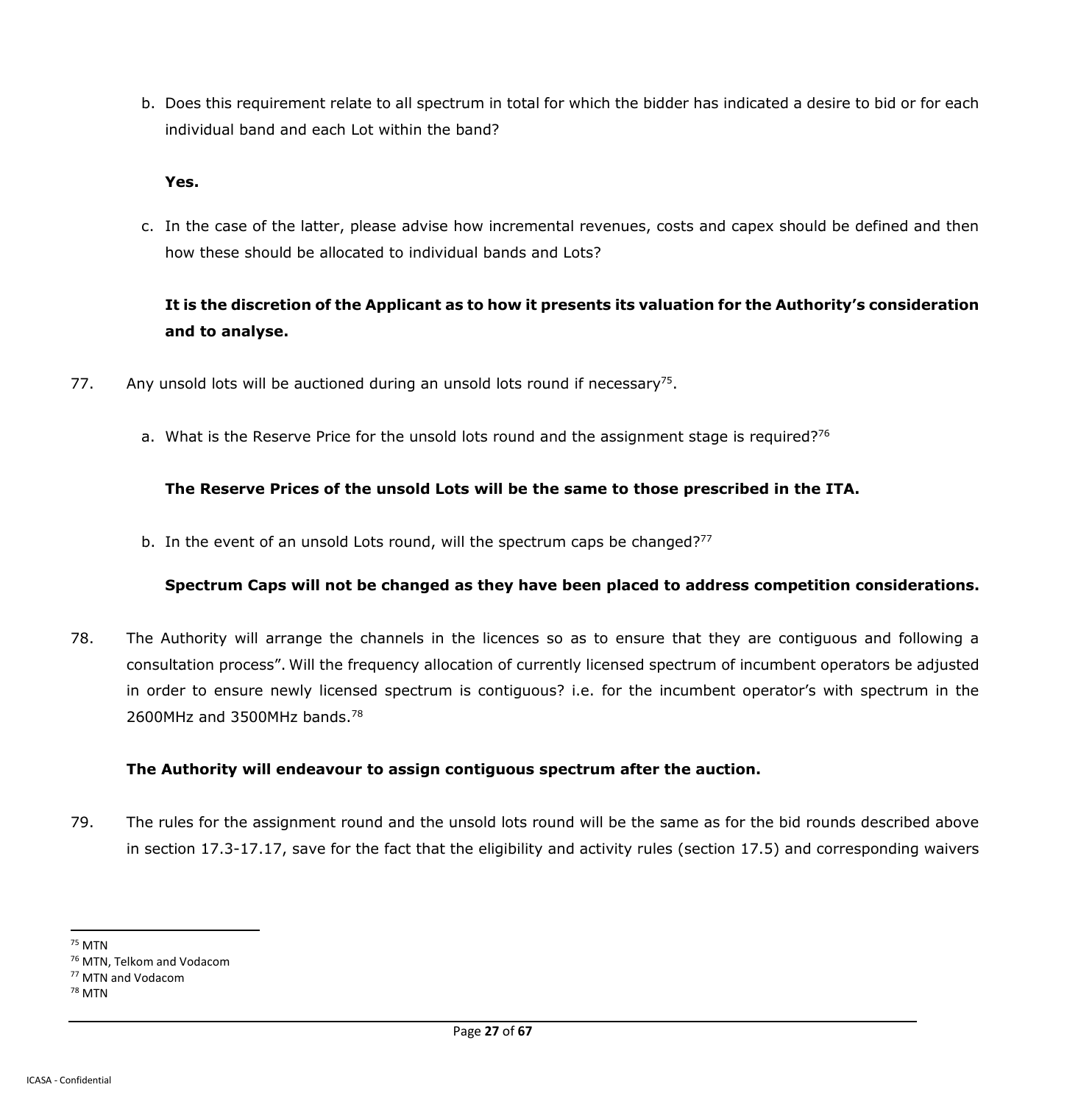(section 17.6) will not apply. In the event of an auction for assignment, can you please explain how the Lots will be defined and the detailed workings of the auction? $79$ 

## **The Authority will provide the detailed workings during the assignment round in consultation with the affected bidders.**

80. Will the Authority announce the results of the Opt-in stage in terms of successful bidders and the amount of spectrum and type acquired so that bidders in the later stages of the auction know how much spectrum and what type is available so they can adopt their bidding strategy accordingly?

### **Yes. See paragraph 17.20.2 of the ITA.**

81. How will the Standing High Bidders be determined in the first round?<sup>80</sup>

### **The highest bidder will be determined at the end of the first round.**

82. The term "Eligibility" is not defined in the ITA and is used inconsistently as both a capitalised and lower-case term. The term "Eligibility" is capitalised in this paragraph (and in a number of places in this ITA), however, it is not defined in the ITA. Please confirm whether Eligibility has been ascribed a particular definition for the purposes of the ITA?<sup>81</sup>

## **See paragraph 17.5.2 where Eligibility is defined. Eligibility is used in without case sensitive. Capital or Lower case to Eligibility does not make any difference to the definition.**

- 83. The payment of the Auction Fee must be paid into the Authority's bank account within 30 days after the public announcement of the award process result by the Authority. Payment plan may be required to allow for financial governance protocols to be adhered to and investor requirements. Also, 30 days may be too short for administrative requirements, such as issuance of invoices by the Authority for payment purposes $^{82}$ .
	- a. Will the Authority be amenable to payment plan arrangements?
		- **No.**

 $\overline{a}$ <sup>79</sup> MTN

<sup>80</sup> MTN

 $81$  MTN

<sup>82</sup> MTN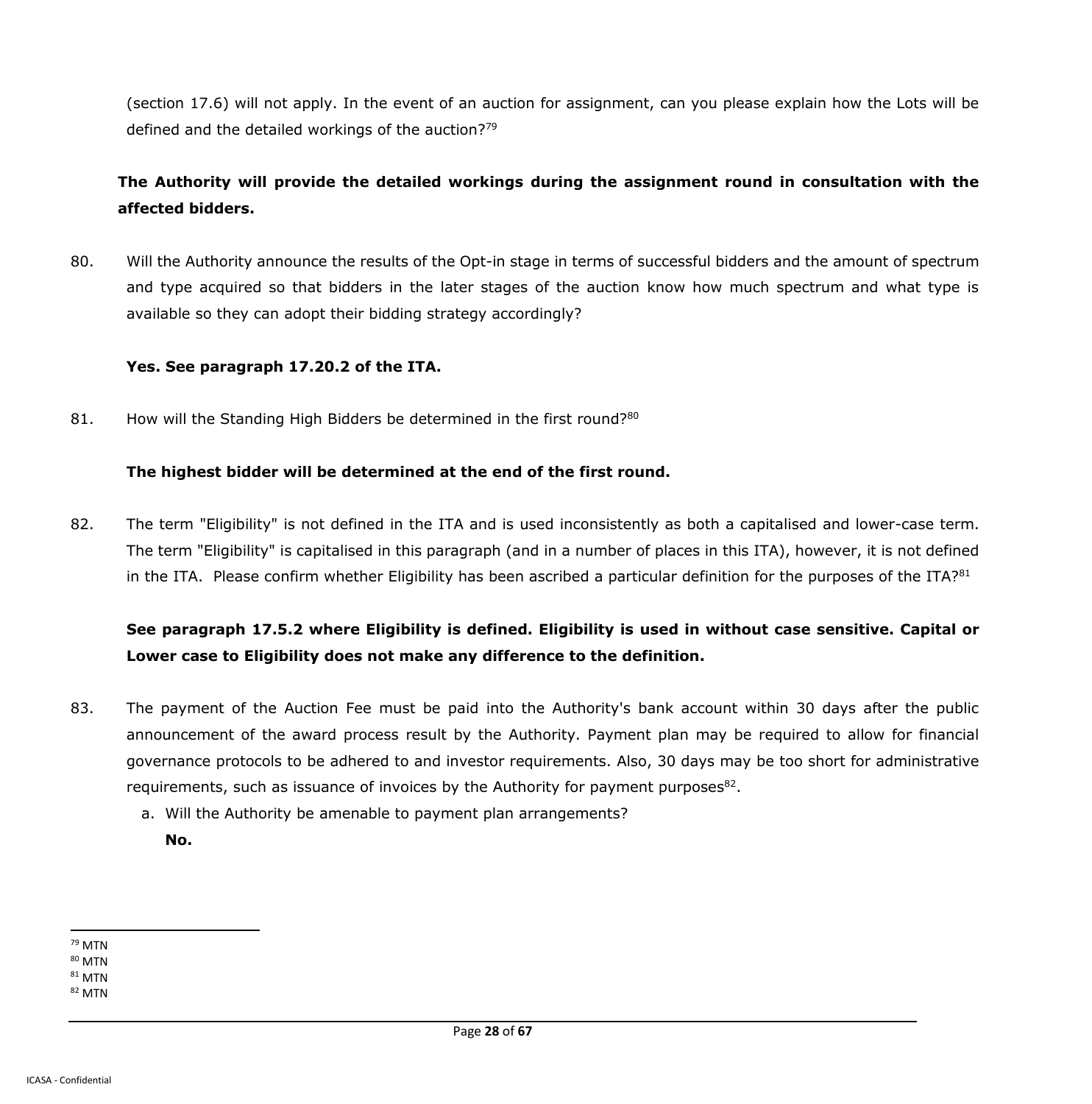b. Would payment for the lots also be deferred to when the frequency is freed up and becomes available rather than based on award of auction?<sup>83</sup>

**No. The payment should be made as prescribed in paragraph 18.1.4 of the ITA.**

c. Would the timelines of coverage obligations also be deferred to when the frequency is freed up and becomes available rather than based on the award of Auction?<sup>84</sup>

**No. The Authority extended the licence period of the Radio Frequency Spectrum Licence (RFSL) from fifteen (15) years, as it was stipulated on the IM, to twenty (20) years, in order to effectively facilitate the availability of the spectrum in IMT700 and IMT800 bands which are subject to the digital migration process underway.** 

- 84. The ITA was published by ICASA in the Government Gazette on Friday, 2 October 2020. Please confirm that Day X is Friday, 2 October 2020 and that the timeline in paragraph 18.3.2 runs from 2 October 2020. **Day X is 05 October 2020. However, the closing date for receiving of applications remains to be 28 December 2020. The Authority is to update the schedule.**
- 85. Presentation of network planning data in the form of schedules, diagrams, tables and maps for the initial phase and two subsequent phases. Can ICASA please clarify what the Phases relate to?<sup>85</sup> **Phases of network deployment.**
- 86. a(i) Bandwidth efficiency (expressed in bits / Hz) defined as the amount of information contained in a finite spectrum. Spectral efficiency varies across the country depending on the demand distribution. This also varies with time.(ii) Reuse which dictates to what extent spectrum can be simultaneously used at multiple locations (re-use factor of 1 is the highest): For 3G and LTE technologies re-used [sic] factor is 1 (by default)(iii) Time - since applications do not typically use information on a continuous basis and can share resources by time multiplexing. This is an intrinsic feature of current mobile technologies.<sup>86</sup>
	- a. Please clarify how the 40 points will be awarded for the three items above?<sup>87</sup>

<sup>85</sup> MTN

<sup>83</sup> MTN and Vodacom

<sup>84</sup> MTN and Vodacom

<sup>86</sup> MTN and Vodacom

<sup>87</sup> MTN and Telkom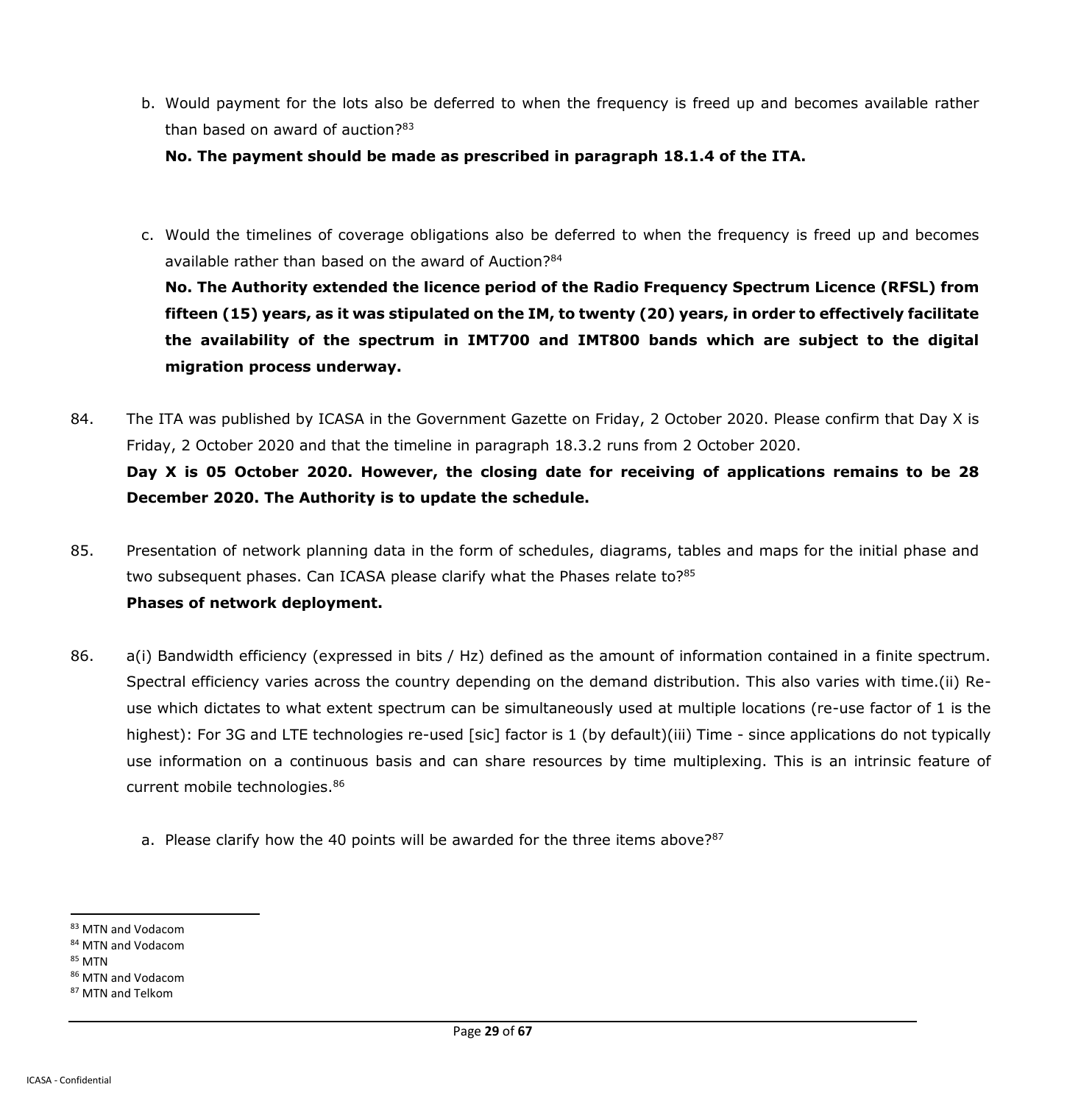**40 Points is spread across the Bandwidth efficiency amounting to 30 points, Re-use and Time amounting to 10 points respectively.**

- b. Is the calculation of points based on a comparison of efficiency measures between applicants? **No.**
- c. If this is the case, how is the comparison translated into points? **N/A**
- d. If a comparison is made between applicants, how will ICASA ensure that the comparison is based on a like-for-like comparison?

**N/A**

- e. How will ICASA address the possibility that a bidder makes an unrealistically high claim regarding efficiency in order to "game" the process and achieve a higher score and potentially seek to have other bidders disqualified for not meeting the minimum points? 6) How would an applicant achieve the maximum score of 40 points? **The Authority is to analyse the submission of each applicant relative to the total spectrum of the spectrum Lots it will bid for in the Auction.**
- 87. Functional efficiency defined in terms of the extent to which the use of spectrum meets the user's needs. Meeting the coverage and speed obligations: 30 points.<sup>88</sup>
	- a. Please confirm that if an applicant demonstrates that it will meet the coverage and speed obligations that it will be awarded the full 30 points?

## **Correct, within the prescribed period.**

b. Under what circumstances will an applicant receive a score of less than 30 points and how will the score be calculated?

## **It will be determined relative to the period it takes to meet the coverage and speed obligations.**

c. If two applicants submit applications and one meets the coverage obligation and QoS obligation and another exceeds it, please confirm that both applicants will receive the same maximum number of points?

<sup>88</sup> MTN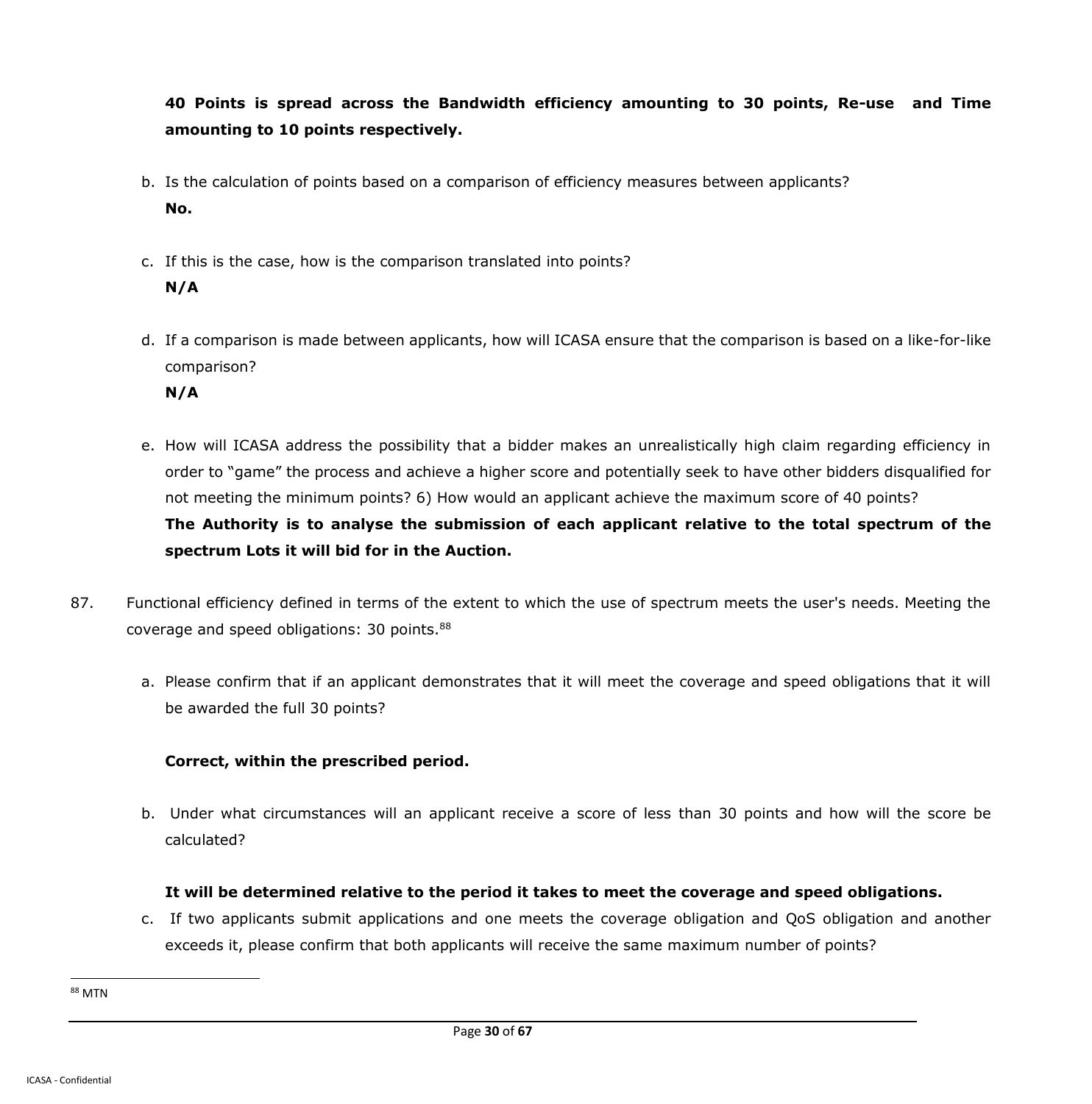### **Confirmed.**

88. Please confirm that if an Applicant demonstrates that it expects to generate a positive NPV from the deployment of the spectrum then it will receive the full 30 points?<sup>89</sup>

### **Confirmed.**

- a. Over how many years should the NPV be calculated?
	- **The Authority cannot prescribe the period as this depends on each applicant's business model.**
- b. Should the NPV include a terminal value?

## **It is your discretion**.

c. The NPV of the spectrum will depend partly on how much is assumed for the price paid for the spectrum – what price should the applicant assume for the price of the spectrum when calculating the NPV. Please confirm that the points for economic efficiency is not based on a comparison of the NPVs of different applicants? **The price of the spectrum will be determined at the auction. Each bidder should be able to determine** 

## **its ceiling price for the spectrum it intends to bid for in the Auction.**

- d. If the points are awarded based on a comparison of applicants, please clarify how that comparison would be made? **It is not the case.**
- e. If points are awarded based on a comparison of applicants, how will ICASA address the possibility that an Applicant seeks to "game" the process by artificially inflating its NPV by selecting a low cost of capital or a high terminal value growth rate or forecasting unrealistically high cash flows?

# **The Authority is to analyse the submission of each applicant relative to the total spectrum of the spectrum Lots it will bid for in the Auction.**

- 89. As the applicant cannot know in advance what spectrum it will win in the auction and may apply for bands which are substitutes for each other, what spectrum assets should the applicant assume when responding to the application requirements for such items as the Critical Efficiency Factors, the business plan, etc? **The spectrum assets should be based on the spectrum the applicant intends to bid for and acquire from the auction. The bidders will be to switch to different substitutable bands based on the auction rules.**
- 90. As the applicant cannot know in advance what coverage obligations the business must meet, what coverage obligations should the applicant assume when responding to the application requirements for such items as the Critical Efficiency Factors, the business plan, etc?

<sup>89</sup> MTN and Vodacom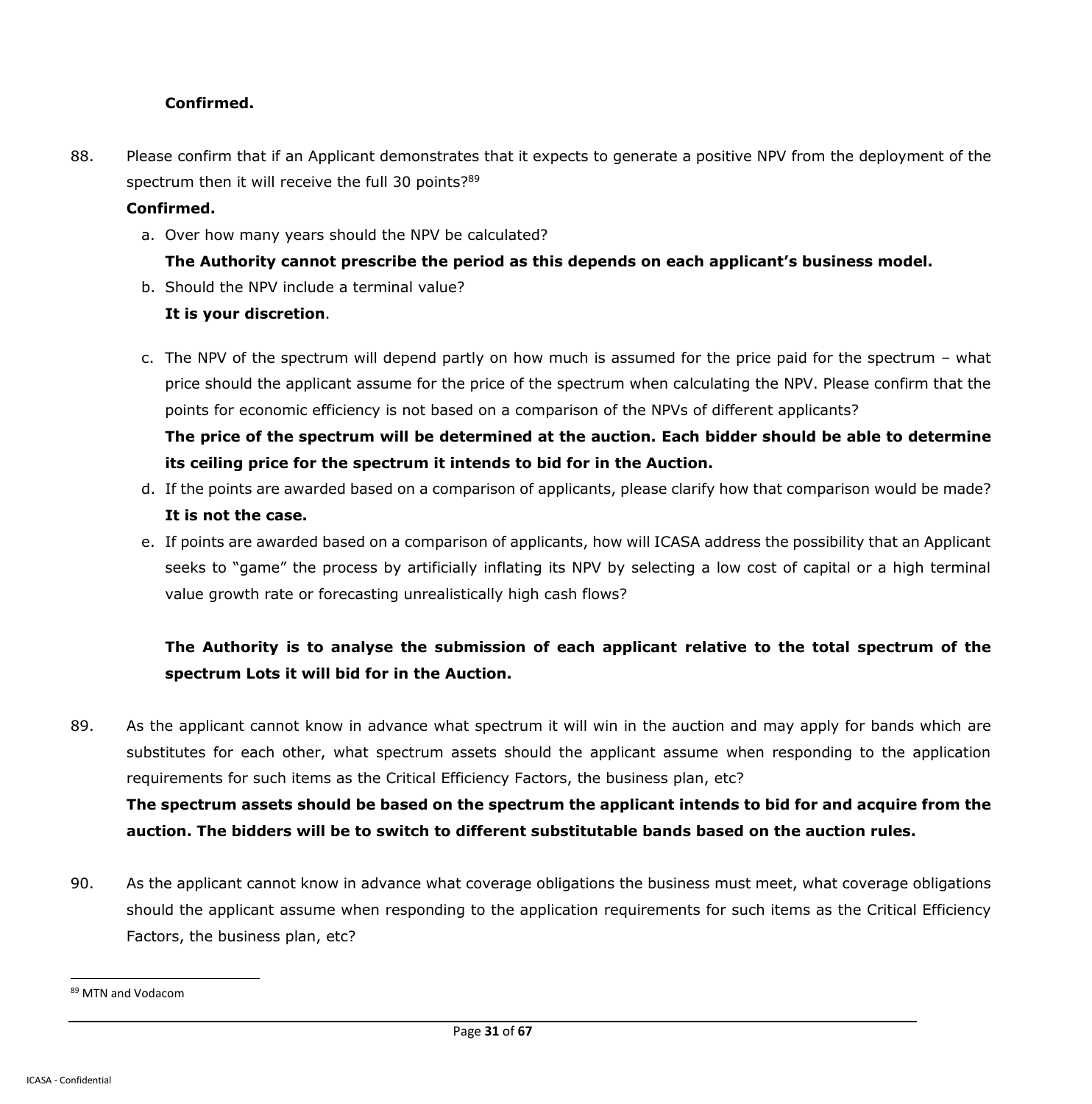#### **The coverage obligations are stipulated in the ITA.**

91. In developing the response to the application requirements in relation to the Critical Efficiency Factors, the business plan, etc, what assumptions should the applicant make in relation to the coverage, capacity and rates that the WOAN will charge to existing operators that are required to acquire capacity from the WOAN as these important considerations will impact the Critical Efficiency Factors and business plan, etc?

#### **It is the applicant's discretions to make assumptions.**

92. In developing the response to the application requirements in relation to the Critical Efficiency Factors, the business plan, etc, what assumptions should the applicant make in relation to the spectrum acquired by other operators as this will impact the applicant's business performance and hence the Critical Efficiency Factors and business plan, etc which they must provide in their application?

#### **See the response above.**

93. When determining retail market share, did the Authority consider the mobile market only or the broader converged market including fixed that provides telecommunication services?

# **The Authority has provided the Reasons Document which addresses the questions raised above here. The stakeholders are kindly requested to refer thereto.**

- 94. Will auction bid payments for these bands only be due once the spectrum is available?<sup>90</sup> **No.**
- 95. Can winners in the auction also bid for the WOAN?<sup>91</sup>

**These are different processes. The rules in both ITAs should be considered and complied to.**

96. Can existing spectrum license holders combine their spectrum with the WOAN?<sup>92</sup>

### **Spectrum sharing is allowed in the regulations which has to be approved by the Authority.**

 $\overline{a}$ <sup>90</sup> RAIN

 $91$  RAIN

<sup>92</sup> RAIN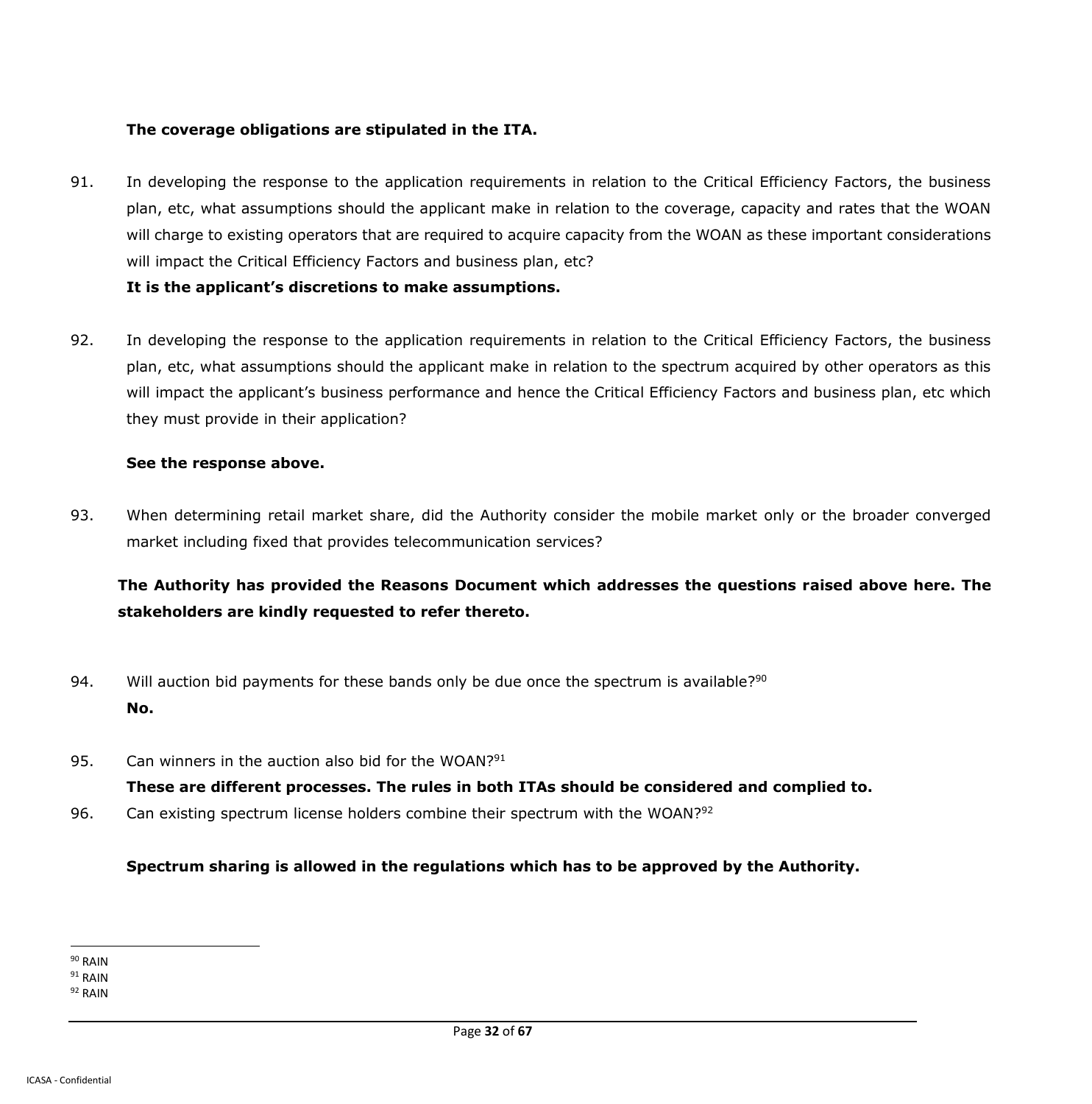97. Are auction winners allowed to select where they buy capacity from the WOAN, on the condition that aggregated it still meets their percentage of the 30% minimum? As it is not feasible on a per site basis.

## **The procurement of the capacity is to be discussed and agreed to by the bid winners and WOAN. This is the commercial agreement between two parties.**

98. SACF seek clarification from the Authority in respect of what measures the Authority has in place to prevent the potential noncompliance of licensees who may hold a Level 1 contributor status at the point of spectrum licensing but may change as a result of changes to the Code? In addition, licensees are given 12 months to attain a Level 1 status. Changes to the Code may have an even more grave impact on licensees who may not already have achieved a Level 1status at the point of licensing. SACF therefore seek clarification from the Authority in respect of what measures the Authority has in place in this instance?<sup>93</sup>

**The Obligations as set-out in the ITA will be part of the licence terms and conditions of the successful bidders. The Authority will monitor the compliance to the licence terms and conditions, should there be non-compliance the matter will then be referred to the Complaints and Compliance Committee for adjudication.**

99. Clarity is sought from the Authority in respect of when the empowerment obligation comes into effect, is it from the licence date or is it from the date that the licence becomes effective, i.e. when the licensee acquires the spectrum nationally and may begin rolling out the spectrum?<sup>94</sup>

**The Obligations as set-out in the ITA will be part of the licence terms and conditions of the successful bidders and the timelines of each of obligation will be effective from the date of radio frequency spectrum licence issuance.**

100. When the licence term begins?<sup>95</sup>

**The licence term begins from the date of issuance with the radio frequency spectrum licences.**

- 101. When the licence fees become payable? $96$
- $\overline{a}$ <sup>93</sup> SACF

<sup>94</sup> SACF

<sup>95</sup> SACF

<sup>96</sup> SACF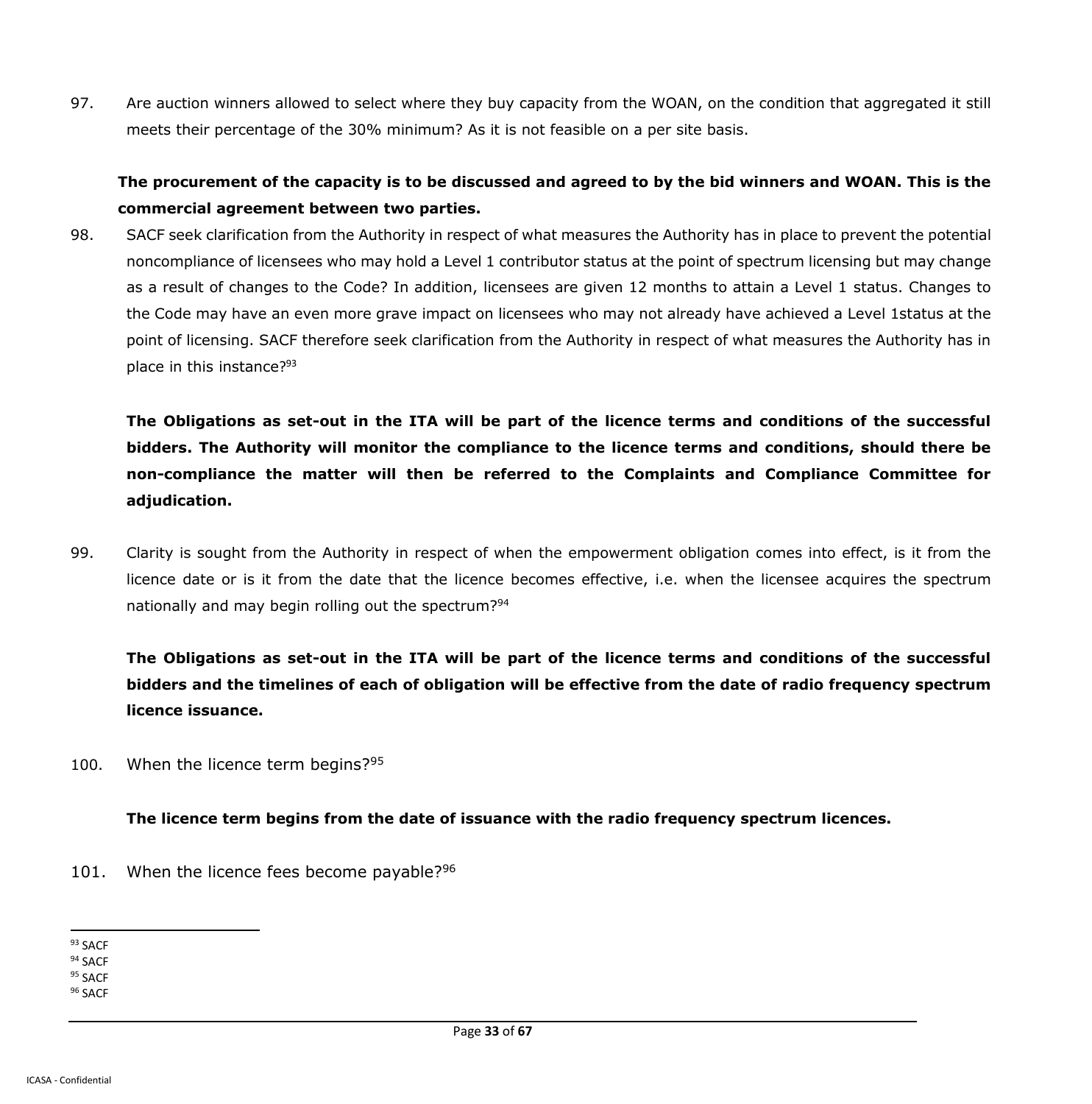**Annual Radio Frequency Spectrum Licence fees over an above the auction fee will be payable before the licence is issued in accordance with Radio Frequency Spectrum Fees Regulations, 2010 as amended and Radio Frequency Spectrum Regulations, 2015 as amended.**

102. Clarity and certainty is sought on which licensee categories that these obligations (i.e. 12.2.3 in the ITA) apply and do not apply to, applicability of the exclusions of the outside in approach confirmation that these obligations do not apply to Batch 3 areas and that there are no timelines associated with these obligations.<sup>97</sup>

#### **Tier-2 national wholesale operators.**

103. What constitutes sustainability of an MVNO?<sup>98</sup>

## **See paragraph 12.3.2. The accountability lies with the licensee to ensure that the MVNOs are sustainable for the period of 3 years.**

104. How many MVNOs are envisaged in this obligation?<sup>99</sup>

### **Commercial decision of the licensee who has acquired spectrum from the auction.**

105. Ownership structure of MVNOs as envisaged in the obligation, in order to enable licensees to contribute to the sustainability of the MVNO?<sup>100</sup>

### **See paragraph 12.3.2.**

106. Does the Authority envisage that all licensed spectrum must be fully used within five years? How does this take into consideration the longer-term planning by licensees in respect of network expansion and increases in traffic beyond the five-year period?<sup>101</sup>

 $\overline{a}$ <sup>97</sup> SACF

<sup>98</sup> SACF 99 SACF

<sup>100</sup> SACF

<sup>101</sup> SACF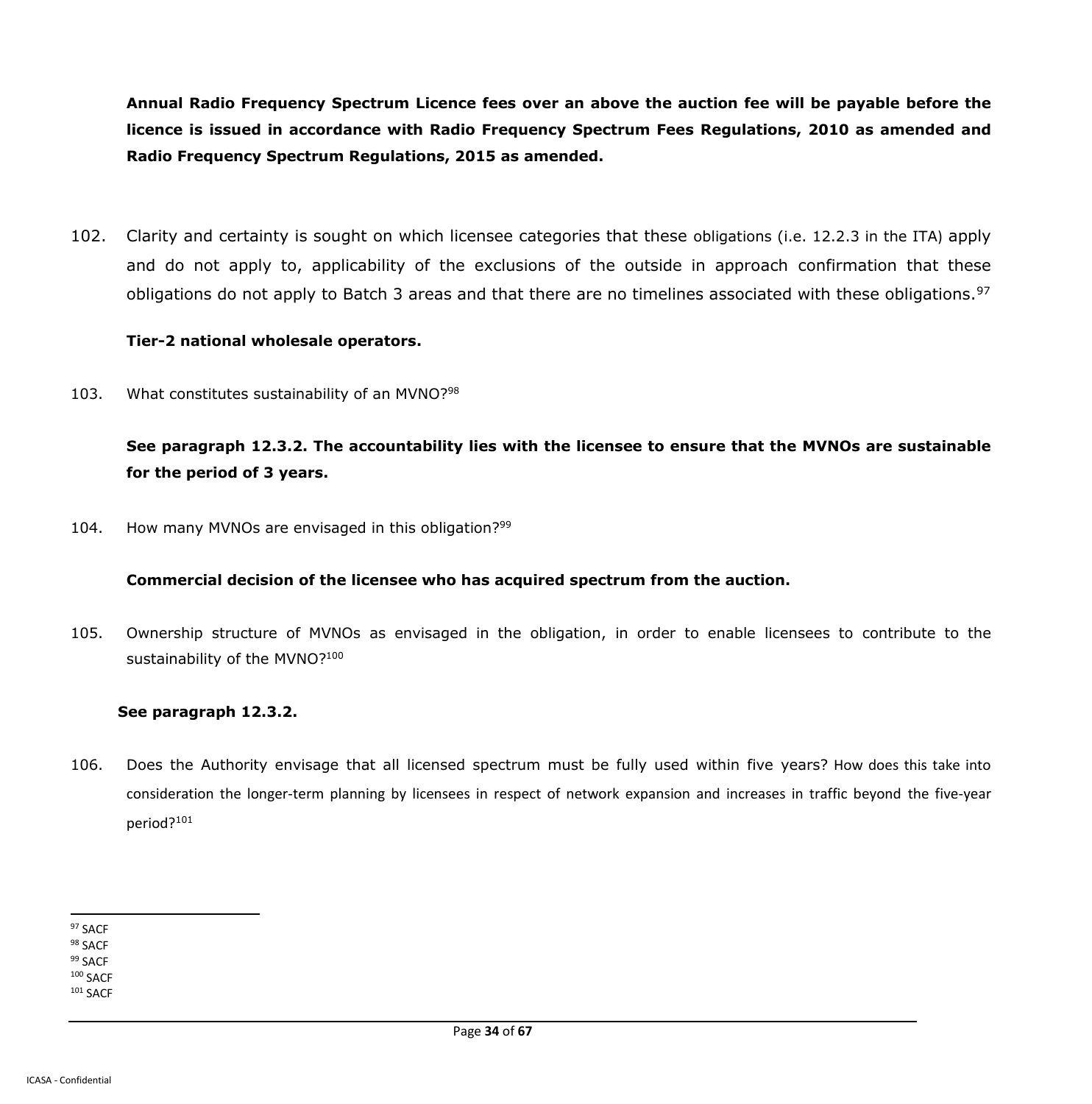# **The Authority must ensure that spectrum is used efficiently hence it has set the rules provided in section 12.6 of the ITA.**

107. In instances where a licensee may not have fully used spectrum in a given area within the five year period and is obliged to share the spectrum, what then happens should the licensee require the spectrum in year 7?

**The projections of the use of the spectrum is required as part of the application. However, the rules of how the unused spectrum should be dealt with by year 5 are provided for in section 12.6 of the ITA.**

- 108. Are the other licensees required to vacate the band to allow the licensee to use its licensed spectrum? **The incumbent required to vacate certain bands will be migrated in accordance with relevant provisions of the regulations and legislation.**
- 109. The Authority seeks to publish level of HDI equity of successful bidders on the Authority's website. **Following the assessment of all applications, the Authority will publish a list of all applicants qualified as Bidders on its website.**

**At the end of each bidding day, the Authority will publish the current Standing High Bidders and Standing High Bids.**

**After the Opt-in Round, the Authority may publish on its website the number of Bidders that submitted valid Opt-in Bids.**

110. Did the Authority consider the impact of spectrum owned by other licensees, but controlled or accessed by Tier-1 operators (for example, Vodacom's access to Rain's spectrum), when calculating the Tier-1 current spectrum holdings or determining spectrum caps?<sup>102</sup>

**The Authority has considered the spectrum that has been issued through the radio frequency spectrum licences.**

111. How did the Authority determine the split between the spectrum for the auction and that reserved for the WOAN?<sup>103</sup>

<sup>102</sup> Telkom

<sup>103</sup> Telkom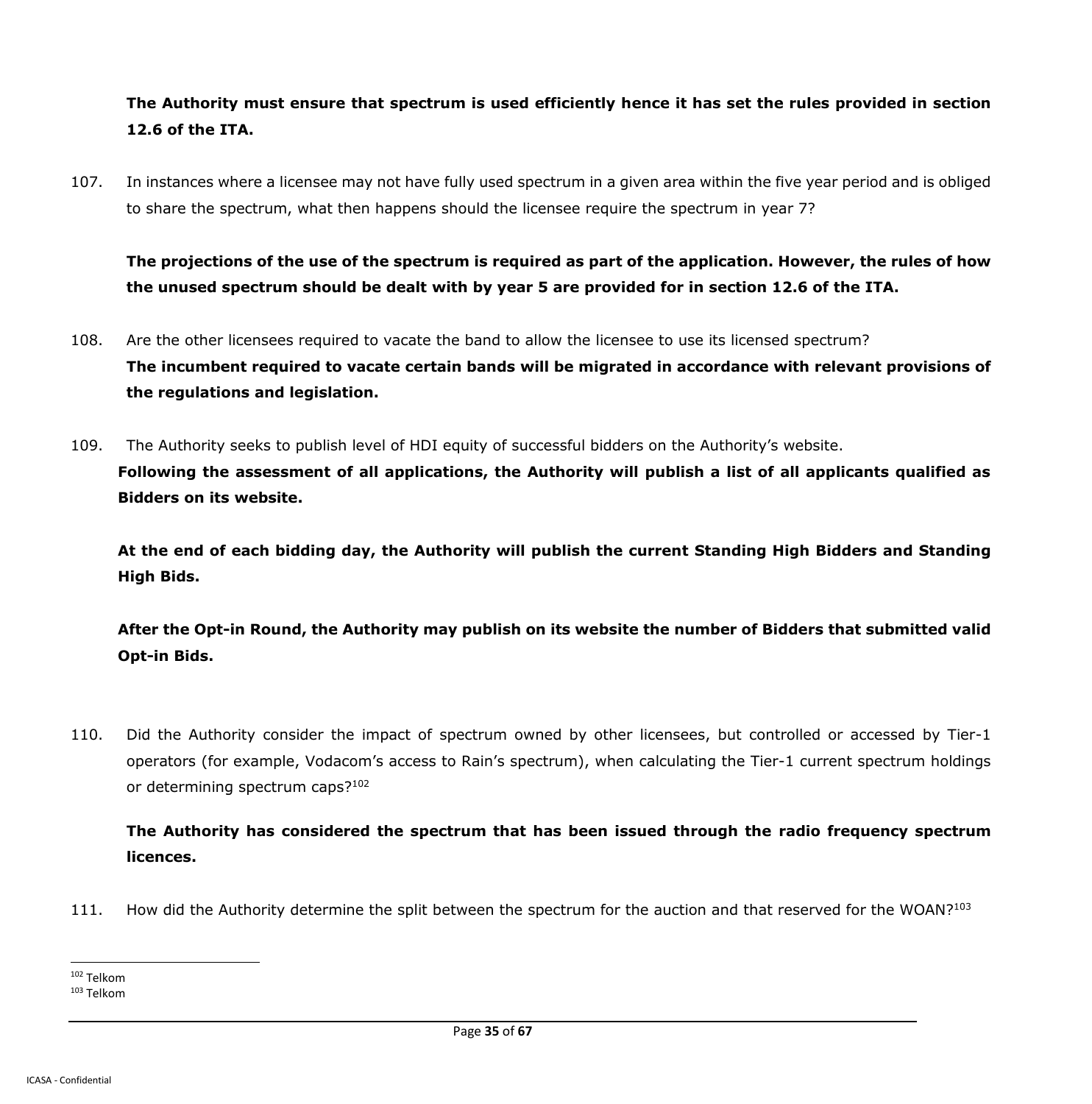**The Authority believes that the portfolio for the WOAN provides enough capacity and coverage spectrum (80MHz in total) for the WOAN to be a credible new wholesale national entrant into the mobile market alongside the existing four national wholesalers. The minimum 80 MHz of total spectrum is similar to the amount of spectrum each of the top three wholesalers currently hold prior to this licensing process to be followed by projected 2021 auction. The minimum of 80MHz for the WOAN is also consistent with all the options in the IM published on 01 of November 2019.** 

- 112. The Authority is requested to explain how it arrived at the five-player market? **The Authority took consideration of the four existing national wholesalers and the WOAN as new entrant into the market. The competition assessment contains further clarity in the Reasons Document.**
- 113. Based on the maximum spectrum cap of 184 MHz per licensee and a view that no licensee should hold more than 18% of all assigned spectrum after the auction, is this market structure expected to be static? **The Authority does not expect the market structure to be static as it encourages the sub-national wholesale operators to participate in the auction to acquire spectrum that will enable them to be credible in the market post the auction. The competition assessment contains further clarity in the Reasons Document.**
- 114. What is the relationship between the contemplated spectrum equilibrium and competition in the mobile sector? **The Authority has imposed the spectrum floors and caps in the ITA to ensure that all operators are credible to compete fairly in market.**
- 115. Rain provides IMT (5G) services in the 3.7 GHz frequency band through a RAN network. Tier-1 and Tier-2 operators are classified based on retail market share on a municipality level. Is Rain's 5G network in the 3.7 GHz band considered when determining the 50% population threshold for national/sub-national operators? If not taken into account, what are the reasons for excluding Rain's IMT 5G network operating in the 3.7 GHz band?<sup>104</sup>

#### **Spectrum assigned to RAIN in 3.7 GHz is not identified as IMT Spectrum.**

116. What technical parameters did the Authority use to calculate population coverage (per technology)?<sup>105</sup>

**The coverage obligations set in the ITA are imposed for the spectrum that is to be auctioned through this licensing process.**

<sup>104</sup> Telkom

<sup>105</sup> Telkom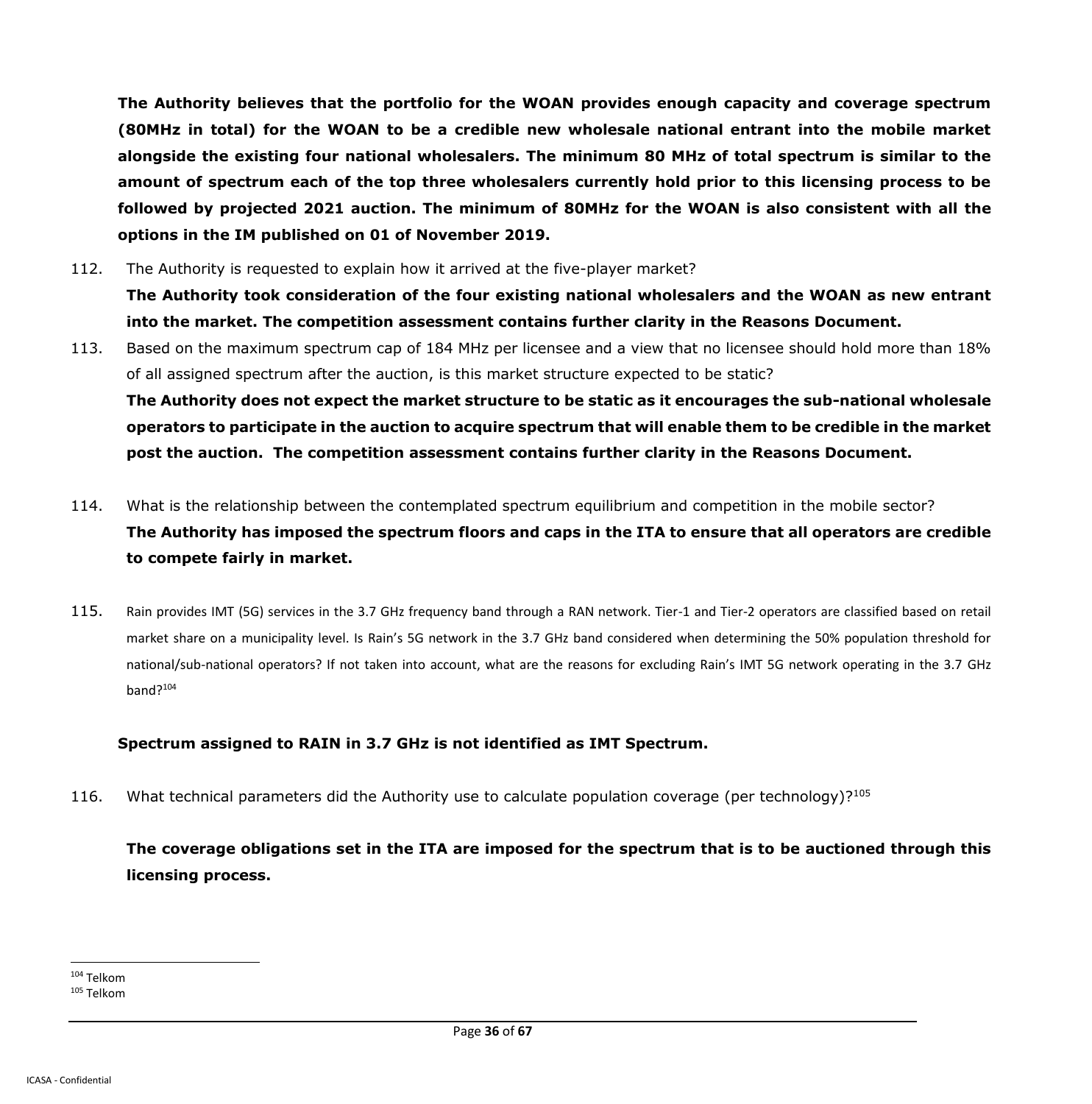117. National wholesalers obtaining 700 MHz/800 MHz must provide 5 Mbps at the edge of the cell within 5 years of licence issue. The ITA states that this obligation must be achieved with 2600 MHz and 3500 MHz assigned through this licensing process. What are the reasons for requiring licensees to use mid-band spectrum to achieve coverage obligations (especially in rural areas such as Batch 2 and 3 municipalities)?

**The obligation is imposed in such a way to ensure that all consumers are serviced with quality throughput irrespective of where they reside in the Republic of South Africa and also to ensure that spectrum is used efficiently. Furthermore, to ensure that the prescribed throughput is achieved with spectrum that is acquired in 700/800 MHz.**

118. What if this mid-band spectrum is not obtained through this process due to, for example, spectrum cap restrictions?<sup>106</sup>

**The Authority has prescribed the spectrum caps noting the current spectrum holdings of the incumbents. The Authority does not envisage a scenario whereby a prospective applicant may be restricted by spectrum cap to obtain the mid-band frequencies. The throughput obligations are applicable to all the spectrum bands acquired from the auction.**

119. What is the expectation of delivering this obligation with the limitation of the spectrum caps and potential cost constraints?<sup>107</sup>

# **The quality of the service and experience provided to consumers is realised by all citizens throughout the country.**

120. What role, if any, is played by existing frequency bands in reaching the throughput obligations? What role, if any, is played by existing frequency bands in reaching the coverage obligations?<sup>108</sup>

**The Authority only prescribed the obligations on the spectrum bands currently under consideration for the auction. However, licensees are at liberty to improve the quality of service and experience to its customers to the benefit of the whole society.**

121. Could carrier aggregation (CA) be used to achieve the cell edge coverage throughput?

 $\overline{a}$ <sup>106</sup> Telkom

<sup>107</sup> Telkom

<sup>108</sup> Telkom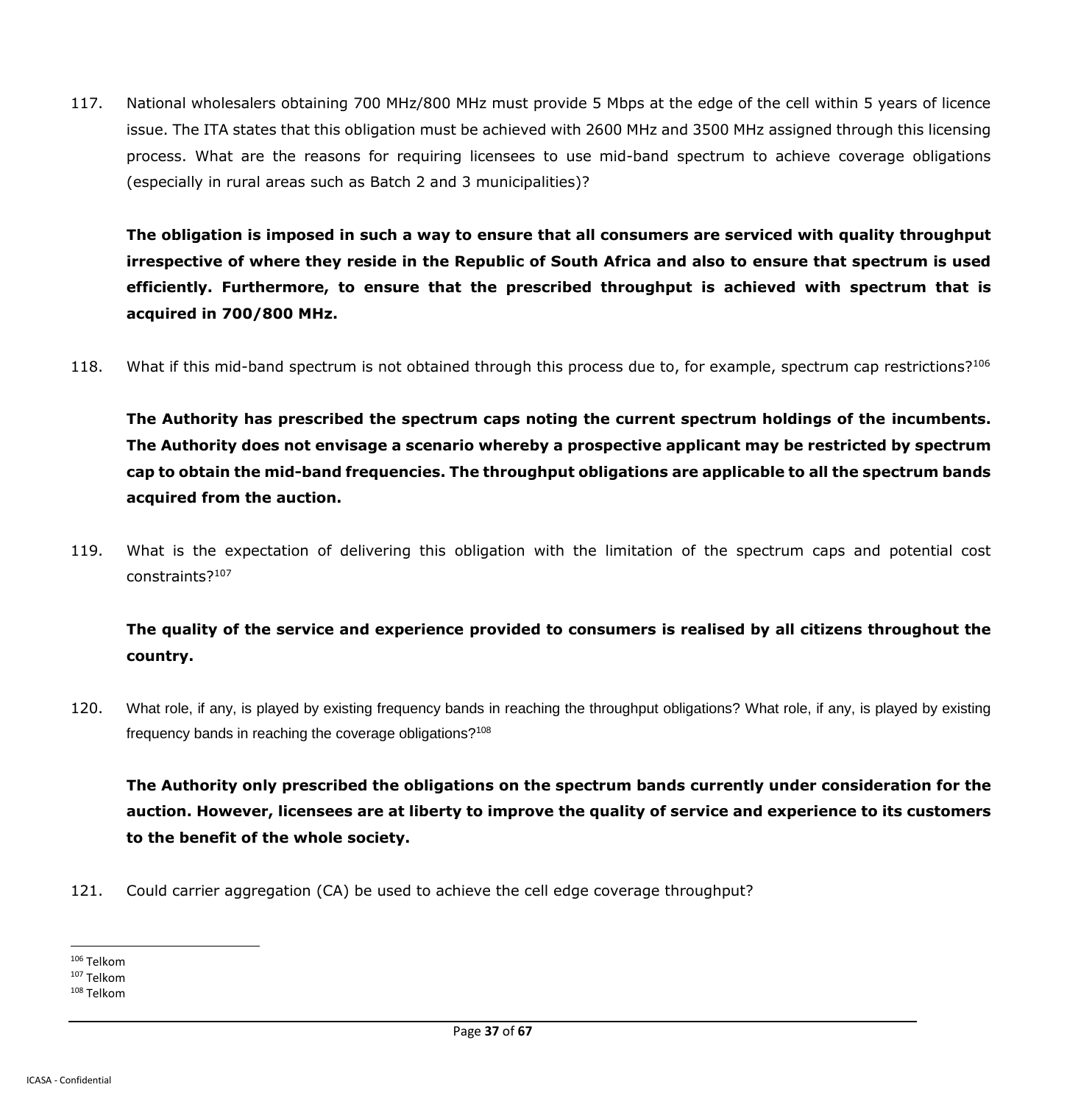**Carrier aggregation can be used to achieve cell edge coverage throughput. However, the Authority expect the throughput obligations must be maintained throughout with the spectrum that is acquired from the auction.**

122. Is the 5 Mbps throughput obligation associated with 2x5 MHz or 2x10 MHz?<sup>109</sup>

# **The throughput obligation should be achieved with all the spectrum bands in this licensing process irrespective of the Lot size.**

- 123. National Tier-2 operators obtaining sub 1 GHz spectrum must obtain at least 80% population coverage.
	- a. What coverage obligation is required for sub-national operators obtaining access to sub 1 GHz spectrum? What obligation, if any, will be attached to sub-national operators obtaining sub 1 GHz spectrum through the opt-in process?<sup>110</sup>

**The obligation prescribed in paragraph 12.2.3 apply to the sub-national wholesaler that have acquired the spectrum through the opt-in round.**

- 124. Licensees obtaining spectrum in this licensing process must provide open access to MVNO's having 51% ownership from HDGs and submit business plans to ensure that MVNOs are sustainable.
	- a. Why should licensees submit 3rd party MVNO business plans and how is it expected that licensees ensure that MVNOs are sustainable?<sup>111</sup>

**The accountability lies with the licensee to ensure that the MVNOs a**re sustainable for the period of 3 years**. This obligation is created in order to ensure that MVNO's are empowered. It is thus important for the licensee to partner and mentor MVNO's and play an active role in ensuring that they are sustainable through actively sharing skills as well as assisting with viable business plans.**

b. How does the ownership requirement co-exist with facilities leasing regulations, which do not have any ownership criteria in making facilities available?

 $\overline{a}$ <sup>109</sup> Telkom

<sup>110</sup> Telkom

<sup>111</sup> Telkom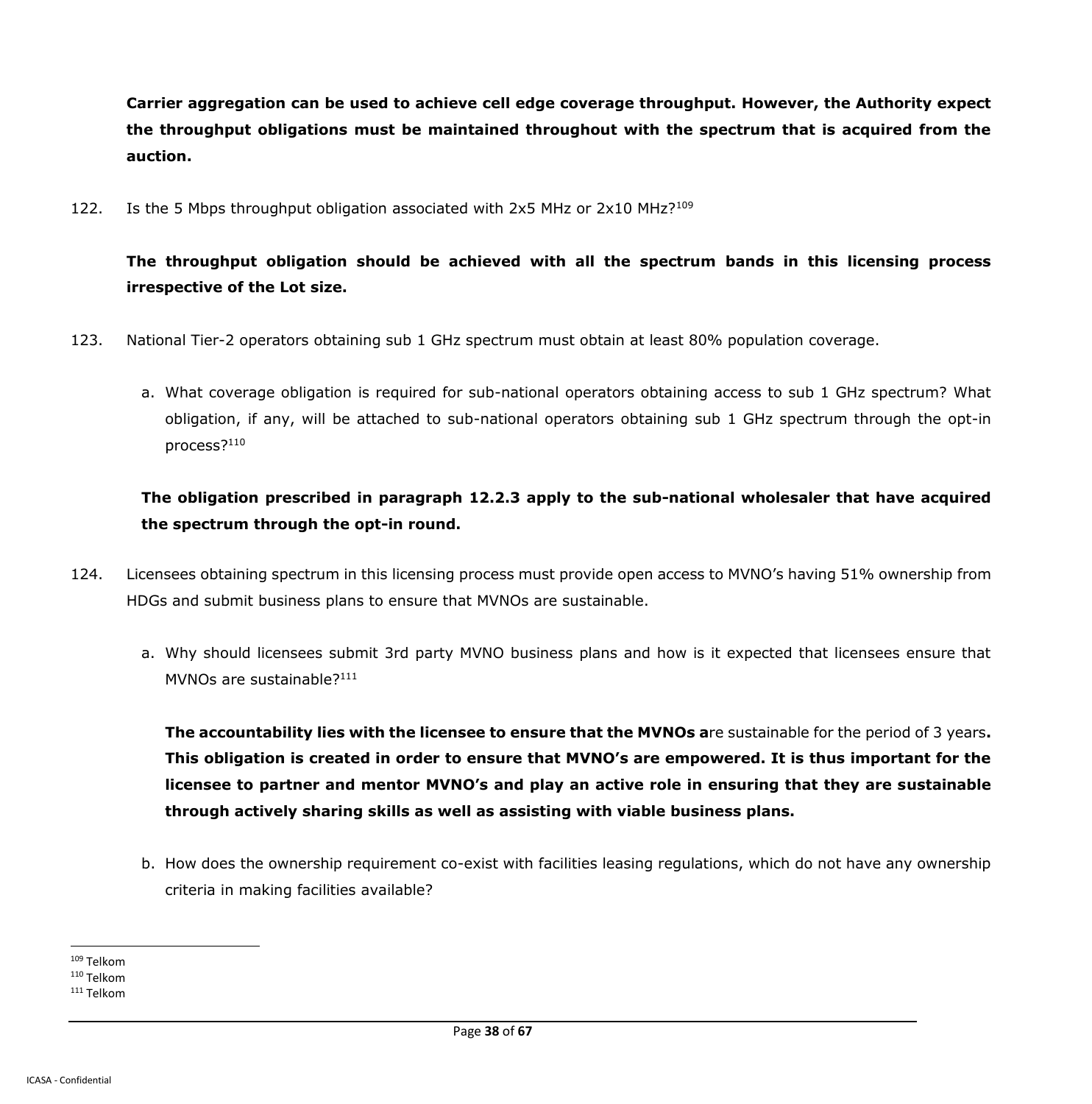**In terms of section 43 of the ECA, any person that is an electronic communications licensee is obliged to lease the electronic communications network they use, upon request and subject to conditions in sub-section (4), to provide services envisaged in chapter 3 of the ECA.**

c. What obligation is there on the MVNO to share their business plans with the licensee? Telkom is of the view that this may result in possible violations of competition legislation (sharing of business plans between competitors) and how does the Authority propose to deal with this?

# **The ITA did not prescribe the obligations to the MVNOs. The business plan forms part of the obligation for the licensee to provide it to the Authority in demonstrating that the MVNO is going to be sustainable.**

d. What should be contained in the business plans? $112$ 

## **The normal business plan that can convince the Authority that the MVNO is going to be sustainable.**

e. How should MNOs treat MVNOs who do not have 51% HDG ownership? As this will result in potential disputes and litigation, how does the Authority propose licensees should deal with this? What should MNOs do regarding existing MVNOs who may or may not have 51% HDG ownership? How would MNOs know about percentage HDG ownership in MVNOs? What happens if there is a change in percentage HDG ownership in MVNOs after the conclusion of the agreements?<sup>113</sup>

**The MNOs are at liberty to choose what is best way to deal with non-compliance of 51% HDG ownership. The accountability lies with the licensee to ensure that the MVNOs are sustainable for the period of 3 years**

f. When does the period "3-6 months" start with regards to 'submit business plans'?

### **From the issuance date of the radio frequency spectrum licence.**

g. Considering the experience of smaller MNOs and existing MVNOs, how will the Authority ensure the sustainability of the proposed new MVNOs?<sup>114</sup>

<sup>112</sup> Telkom and Vodacom

<sup>113</sup> Telkom

<sup>114</sup> Telkom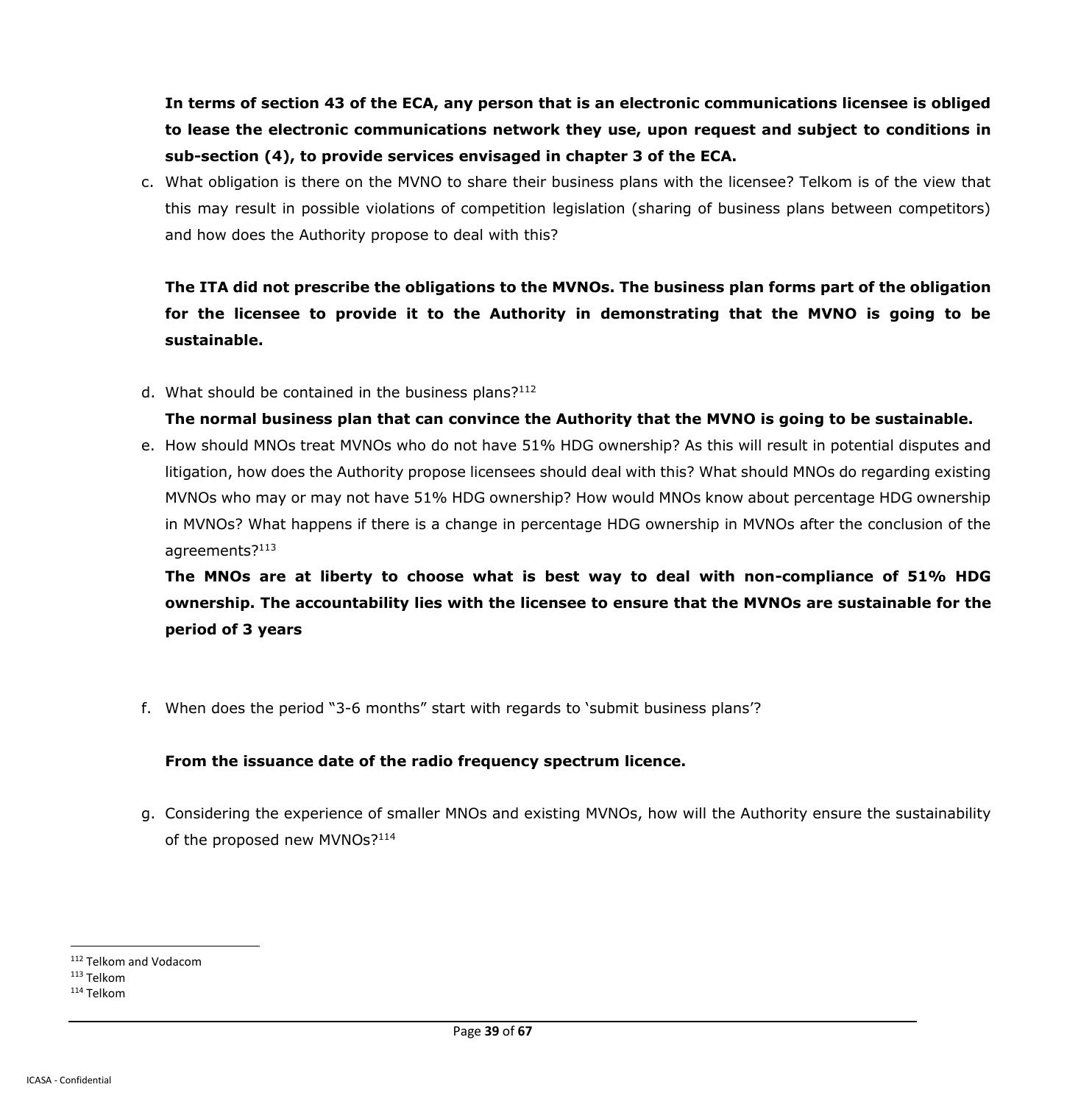## **The sustainability of the MVNOs is to be accounted for by a licensee who will be assigned the spectrum through this process.**

125. Can ICASA please clarify when the 20-year period of exclusive use of a licence will be granted from and until, and how will this practically work if the spectrum is not available for exclusive use the day the licence is issued? Does the 20 year period start when the spectrum migration has been completed?<sup>115</sup>

### **The 20-years of the licence period start from the issuance date of the radio frequency spectrum licence.**

- 126. Calculation of WOAN national capacity is not clear and therefore also the determination of the 30% off-take obligation. 116
	- a. Why is the capacity specified as a speed (Mbps) and not as capacity (GB)?

**The Authority has provided the following definition on the ITA: Capacity = average data traffic speed (measured in megabits per second (Mbps)) per cell/base station at any given time offered by the WOAN using the high demand spectrum assigned to the WOAN.**

**National Capacity = Total capacity offered nationally irrespective of technology used.** 

b. Where will the 30% available capacity be measured (core, RAN, etc.)?

## **The measurement will be from Radio Access Network.**

c. Considering that the WOAN will expand it network over time, how will the 30% capacity be calculated?<sup>117</sup>

**The capacity of the network will start from the day of the operation of the WOAN's network and its availability at that point in time.**

d. How will the Authority ensure that the 30% capacity of the WOAN is made available at a reasonable/market related price?

### **The Authority regard procurement of the 30% capacity as a commercial agreement.**

e. Will the capacity be calculated nationally, regionally, per base station or per sector?

### **The capacity will be measure per base station as defined in the ITA.**

f. Will the capacity be calculated daily, weekly, monthly, quarterly or annually? What model will be used to calculate the WOANs total national capacity and to determine the 30% off-take?

 $\overline{a}$ <sup>115</sup> Telkom

<sup>116</sup> Telkom

<sup>117</sup> Telkom and Vodacom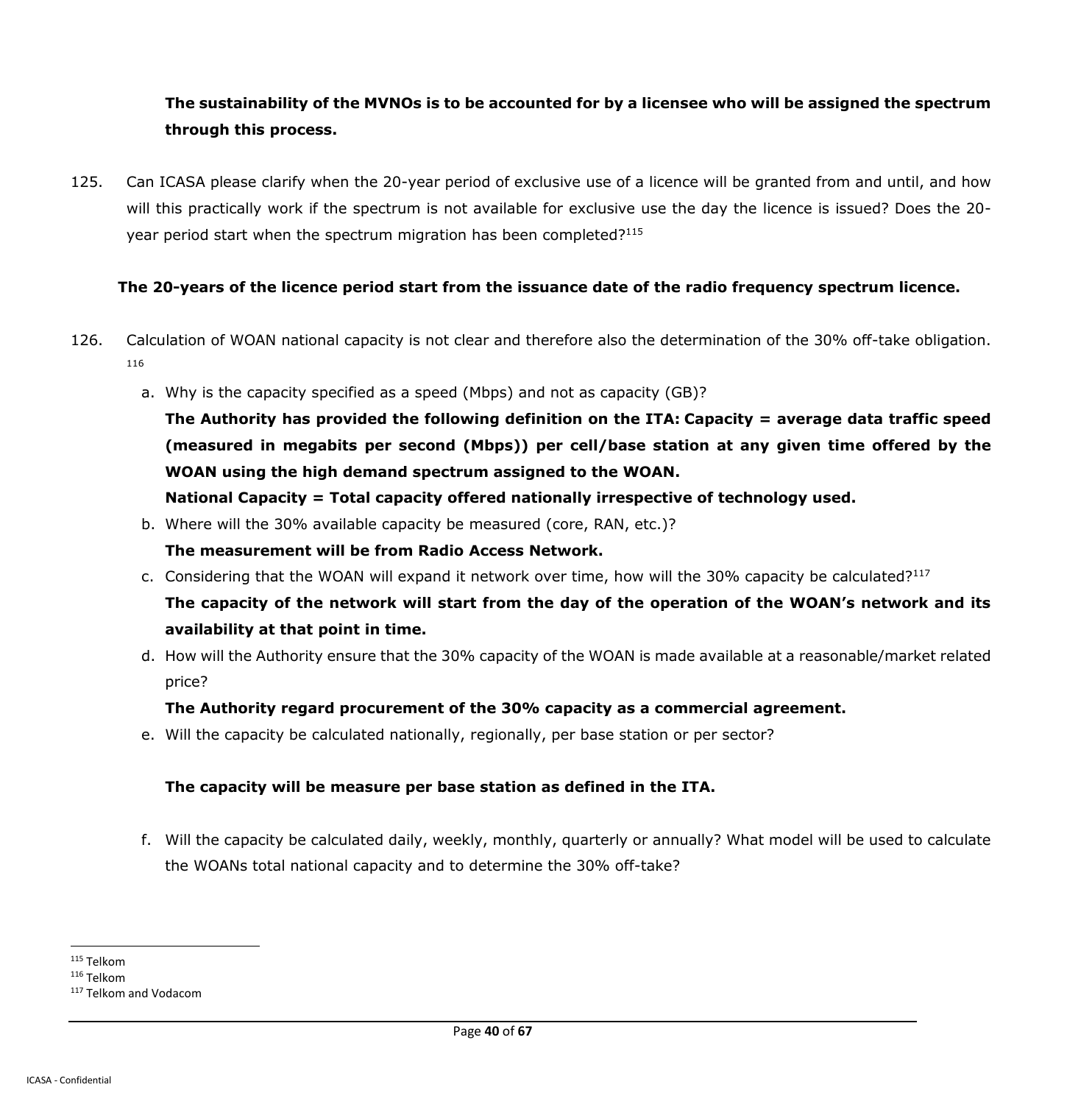## **This will be governed by the agreement between the WOAN and the MNOs.**

- 127. Licensees must zero-rate all mobile content provided by Public Benefit Organisations (PBO) including .gov.za websites.<sup>118</sup>
	- a. Will this obligation be limited to the use of the frequency bands obtained in this process?

## **The obligations as prescribed in the ITA are for the frequency spectrum acquired through the auction.**

b. How will operators differentiate between mobile content to PBO through existing frequency bands and those bands obtained through this process?

**It will be at the liberty of the licensee to differentiate between mobile content to PBO through existing frequency bands and those bands obtained through this process without contravening other obligations as set out in the ITA.**

128. Which three classifications were used by the Authority to determine the batches? What informed the decision to deviate from the regulation (using three rather than 4 classifications)?

**The Averages of the following Variables (Internet, Computer, and Cell phones) were used to categorise the batches. The Telephones variable was not used since these services are gradually being discontinued, especially in Rural Areas due to infrastructure erosion and non-availability of networks.**

129. What criteria was used to classify a municipality as either Batch 3, Batch 2 or Batch 1?

## **Methodology Used in classifying the Batches**

**The classification was done using STATSA 2011 Data as published within the Under-Service Area Definition Regulations of 2011.**

**The Averages of the following Variables (Internet, Computer, and Cell phones) were used. The Telephones variable was not used since these services are gradually being discontinued, especially in Rural Areas due to infrastructure erosion and non-availability of networks.**

<sup>118</sup> Telkom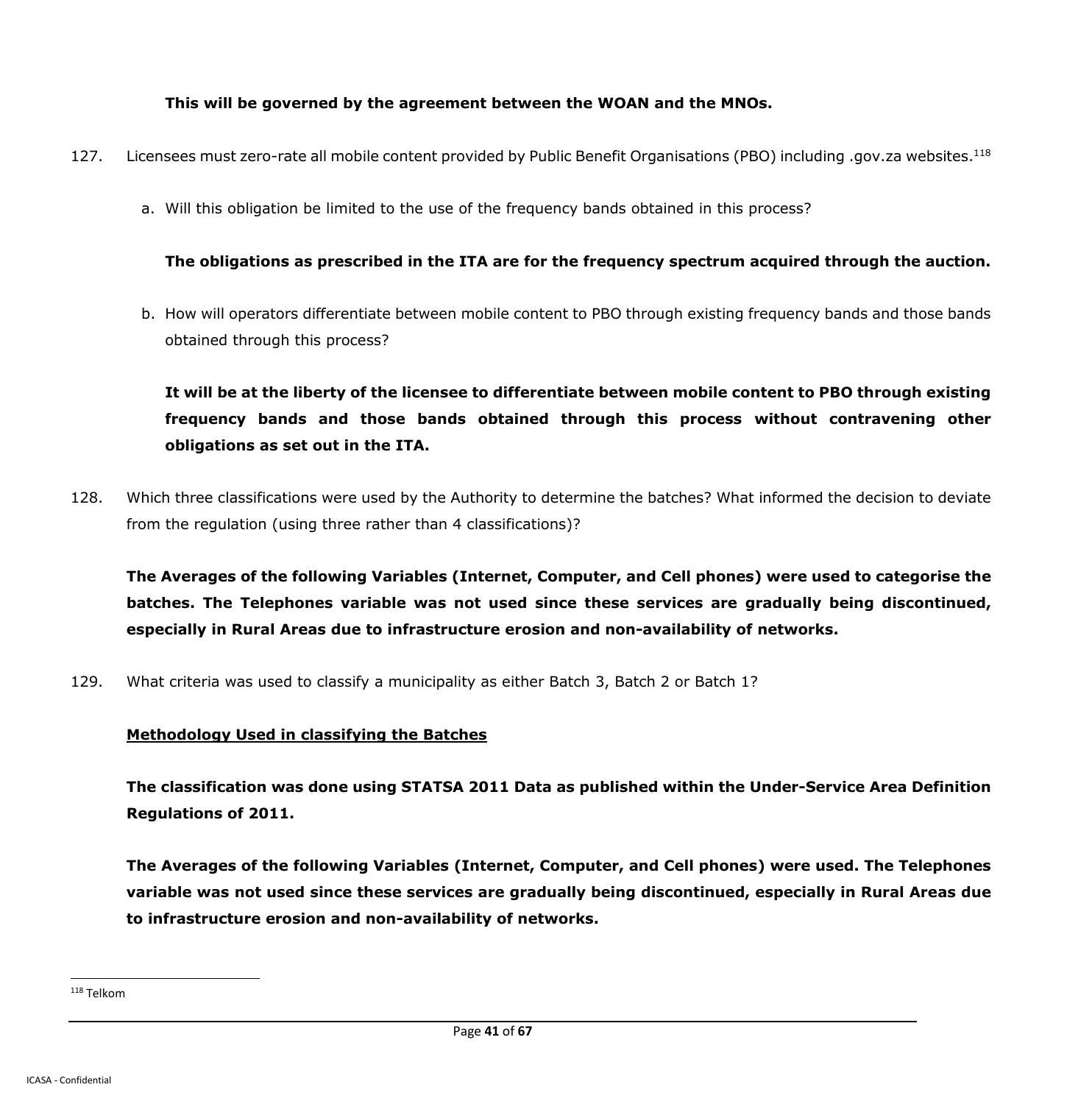**Classification Technique Used**

**The Jenks optimization method, also called the Jenks natural breaks classification method, was used. It is a data classification method designed to optimize the arrangement of a set of values into "natural" classes.**

**A natural class is the most optimal class range found "naturally" in a data set. A class range is composed of items with similar characteristics that form a "natural" group within a data set.**

**This classification method seeks to minimize the average deviation from the class meanwhile maximizing the deviation from the means of the other groups. The method reduces the variance within classes and maximizes the variance between classes.**

**It is also known as the goodness of variance fit (GVF), which equals the subtraction of SDCM (sum of squared deviations for class means) from SDAM (sum of squared deviations for array mean).**

130. The ITA refers to 234 municipalities whereas the Regulations refer to 252 municipalities. The Authority is requested to clarify this discrepancy.

**The Authority took into account the demarcation process undertaken since 2011. Licensees should thus follow the ITA references.**

131. How will the Authority calculate the 95% and 92% coverage obligation in Batch 2 and Batch 3 municipalities?<sup>119</sup>

**The calculation of the percentages of the coverage obligation will consider the population where people reside within Local Municipalities of South Africa as prescribed in the respective batches. It is the incumbents' responsibility to ensure that the obligations are met.**

132. Is the 95% and 92% target an overall objective across both Batch 2 and 3 municipalities or is it applied to each category separately?<sup>120</sup>

**The coverage obligations must be met on each respective batch as prescribed in the ITA.**

<sup>119</sup> Telkom and Vodacom

<sup>120</sup> Telkom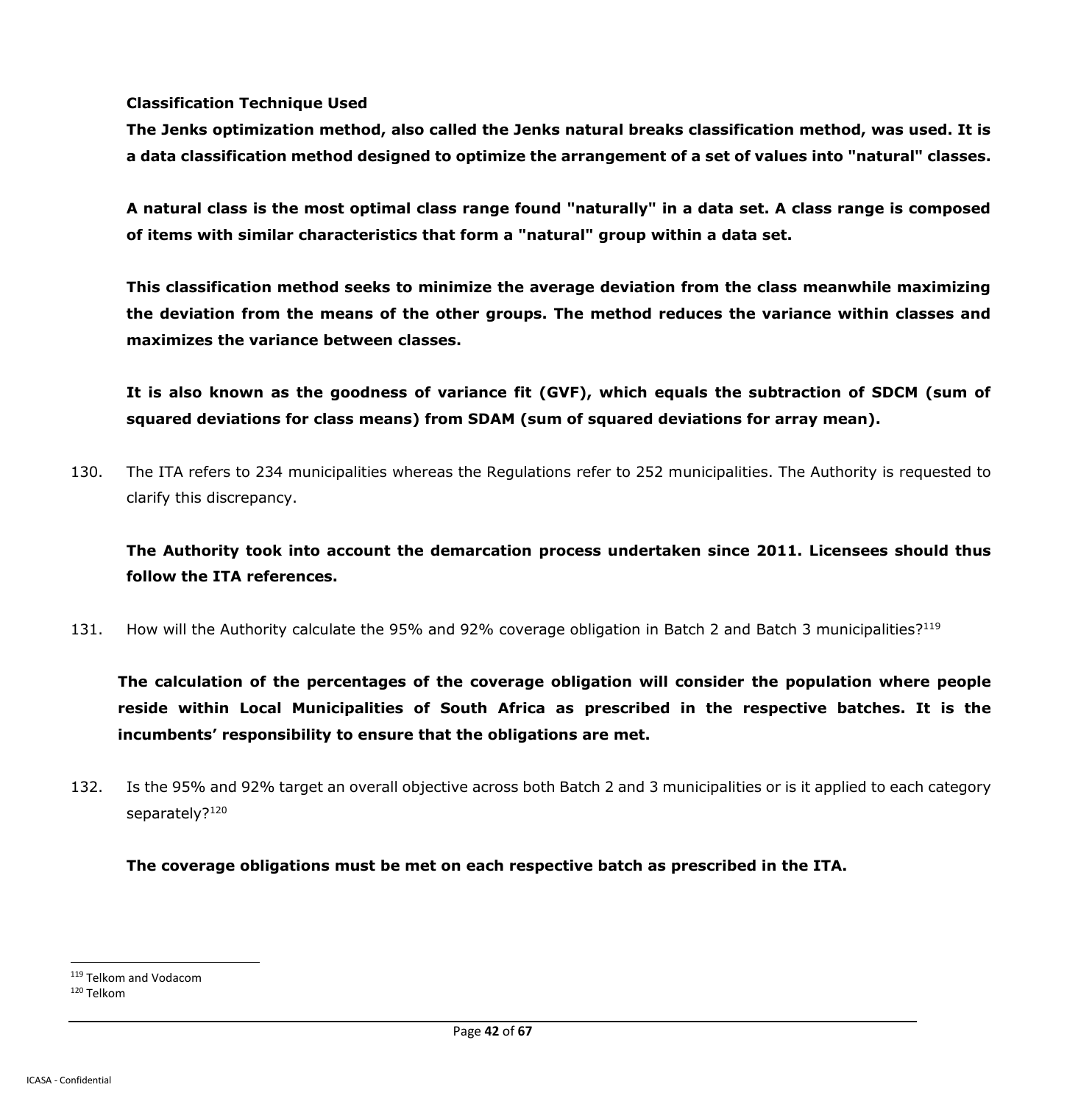133. In section 12.2.3, should the reference to "95% or more of the population" refer to "80% or more of the population" in line with the obligation for a Tier-2 operator? (own emphasis). $121$ 

### **The coverage obligations on 12.2.3 is correctly prescribed.**

- 134. The intention and objective of section 12.3.3.2 is not clear.<sup>122</sup>
	- a. Which interventions is the Authority referring to? Do these interventions include the open access obligations as per section 12.3 or also others?

**The interventions are related to the obligations imposed as set out in paragraph 12.3.1 and 12.3.2.**

b. When must licensees propose these interventions?

**The Authority is referring to the obligations as set out in paragraph 12.3.1 and 12.3.2. The reference offer for site access should be part application.**

c. How and when will the Authority consider these interventions?

#### **See paragraph 12.3.1 and 12.3.2 of the ITA**

- 135. The coverage lot of 2x10 MHz is seemingly reserved for a Tier-1 operator because of the high coverage target. This seems to be the case noting that the 97% population coverage is applicable to "any other Tier-1 player".<sup>123</sup>
	- a. Will other applicants be allowed to bid on the coverage Lot or is this Lot "reserved" for Tier-1 operators?<sup>124</sup>

#### **Any operator can bid for the coverage Lot.**

b. For the "other Tier-1 player", 92% population coverage must be obtained in underserved areas for the "2x10 MHz coverage Lot". Why does the Authority refer to "coverage Lot", which seems to be associated with the 2x10 MHz lot in 800 MHz (Lot 9)?

 $\overline{a}$ <sup>121</sup> Telkom

<sup>122</sup> Telkom

<sup>123</sup> Telkom

<sup>124</sup> Telkom and Vodacom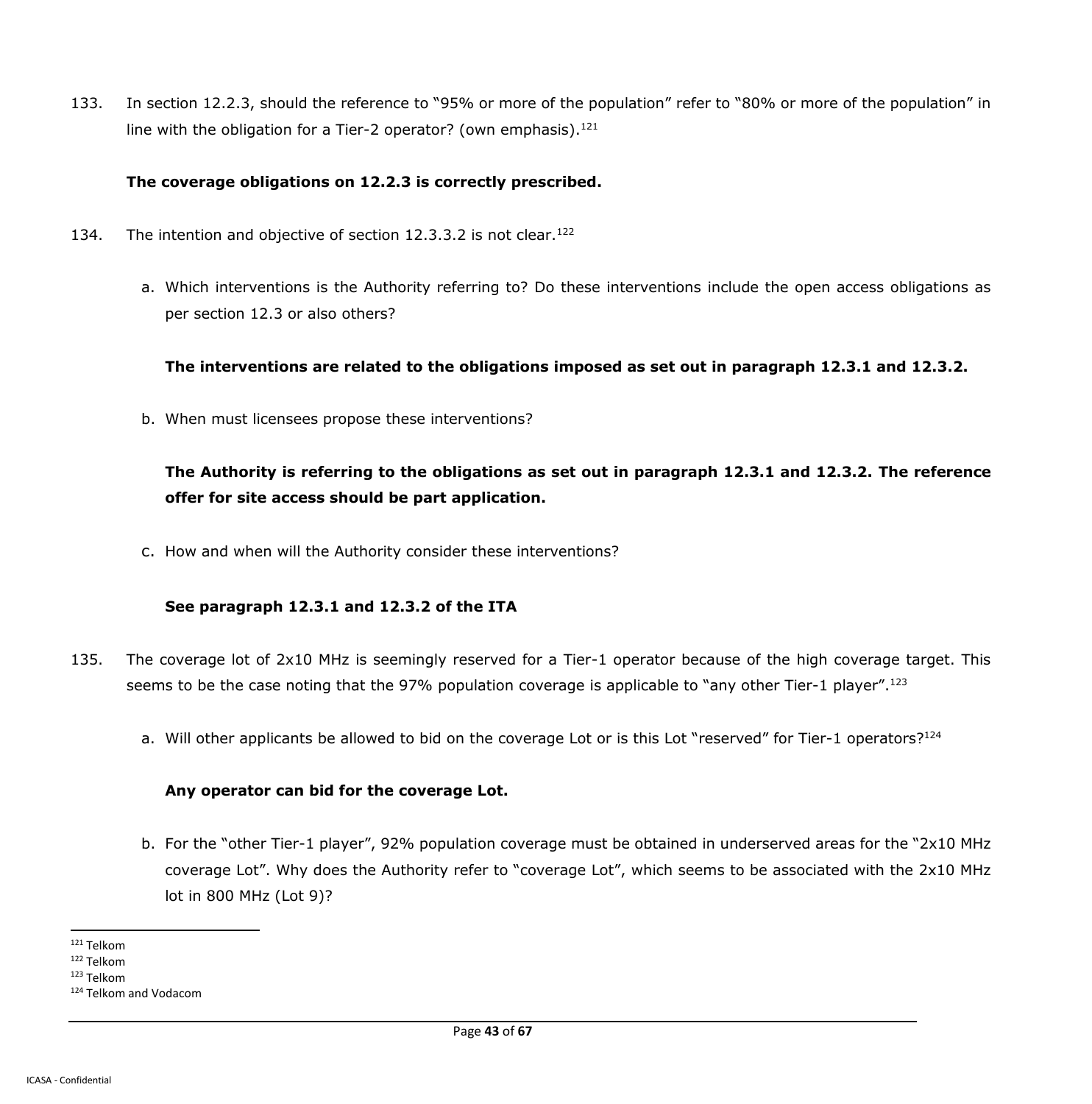# **This obligation applies to Tier-1 Operators should they acquire additional sub-1GHz spectrum to their existing spectrum holdings of sub-1GHz spectrum.**

c. What coverage obligation will apply if the "other" Tier-1 player obtains only 2x5 MHz in the sub 1 GHz bands?

#### **Obligation prescribed in paragraph 12.2.2.2 of the ITA.**

- 136. The Authority proposes opt-in Lots and spectrum floors. The two portfolios are proposed to ensure that the "third and fourth national wholesale (Tier-2) operators" meet the minimum spectrum portfolios.<sup>125</sup>
	- a. Are 1st and 2nd Tier-2 operators excluded from this process? If so, why are they excluded?

#### **No**

b. Will a sub-national operator be excluded from the opt-in lots (Authority refers to national wholesale operators but also states that opt-in lots are open for any bidder other than Tier-1)?

#### **No.**

c. Do the portfolios come as a package of sub 1 GHz and mid-band spectrum?<sup>126</sup>

#### **No.**

d. Will an operator have to obtain, for example, 2600 MHz in the opt-in Lots with the sub 1 GHz spectrum?

**The spectrum floors should be met by any operator to ensure that each and every player is credible to compete in the market having met one of spectrum portfolios as set out below paragraph 6.1 in the ITA.**

e. Will the opt-in Lots form part of the spectrum caps?

 $\overline{a}$ <sup>125</sup> Telkom

<sup>126</sup> Telkom and Vodacom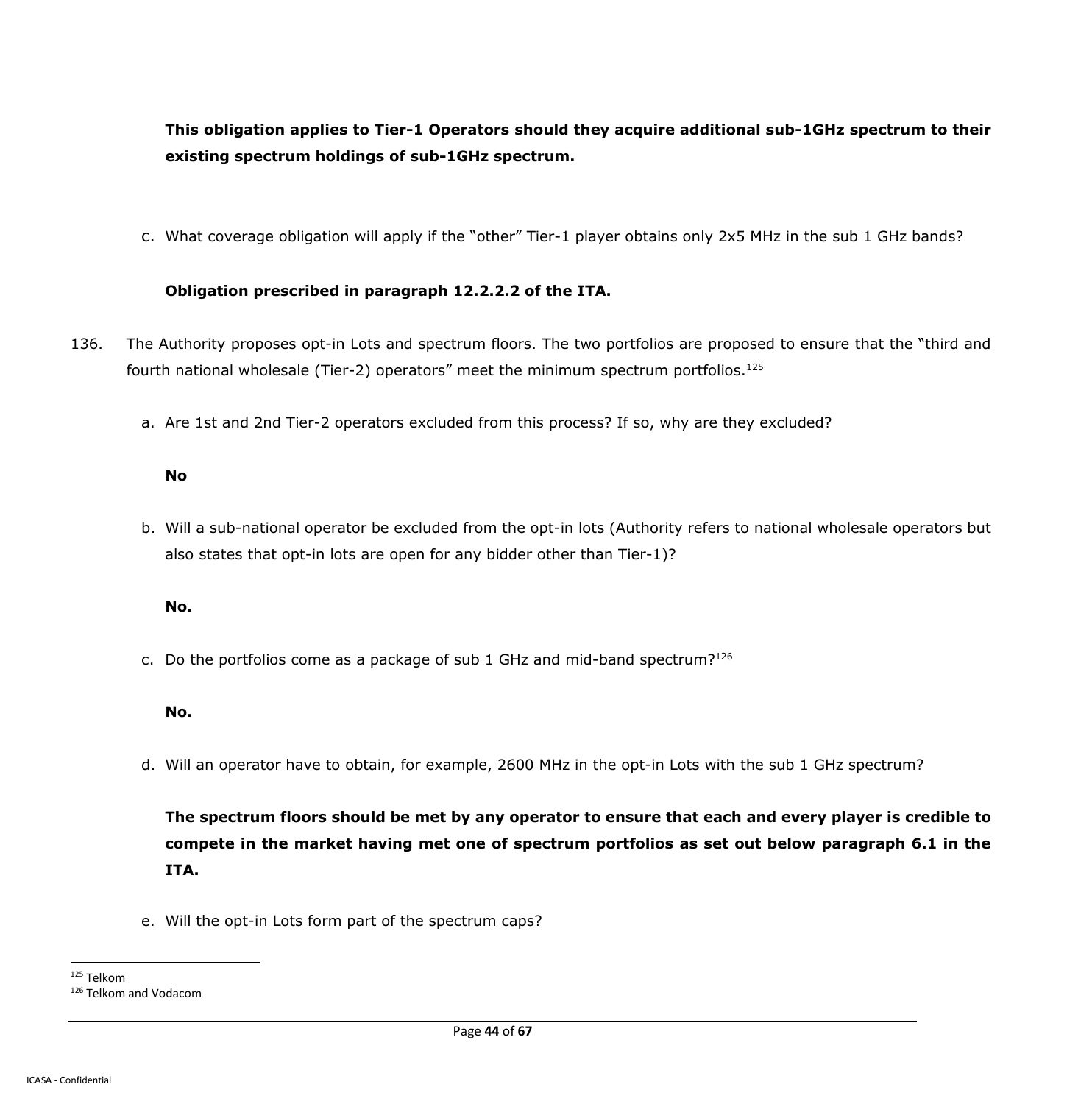#### **Yes.**

137. What frequencies will be awarded in the 800 MHz frequency band (i.e. 791-821 MHz // 832-862 MHz and not 831-862 MHz)?

#### **The frequency arrangement in the IMT800 band is 791-821 MHz // 832-862 MHz**.

- 138. Per the ITA, 86 MHz in the 3500 MHz band (3458-3544 MHz) will be auctioned. Telkom is assigned the band 3400-3428 MHz. If Telkom opt for Lot 25 (2 MHz) it may take its 28 MHz to a contiguous 30 MHz.<sup>127</sup>
	- a. Is the sub-band 3428-3458 MHz (30 MHz) reserved for the WOAN?

#### **The range of 3428-3458 MHz of the IMT3500 is set-aside for the WOAN.**

b. Will the 2 MHz (Lot 25) be assigned at 3428-3430 MHz if obtained by Telkom to obtain 30 MHz contiguous spectrum? If Telkom wants to obtain additional spectrum in the 3500 MHz band, will it be possible to obtain contiguous spectrum with its existing assignment and will the WOAN set aside therefore be changed accordingly?

# **The Authority has noted non-contiguous that may arise in the IMT3500 band and will implement section 17.18 of the ITA to ensure that successful bidders acquire contiguous spectrum.**

- 139. Prequalification will be assessed based on efficiency factors. Licensees must be able to fully understand the assessment criteria and process to allow self-scoring prior to submission of the application.<sup>128</sup>
	- a. How will submissions be scored to determine a final score?

## **The final score will be a sum of the three efficiencies. The total score for the efficiencies is 100.**

b. How will the Authority judge applicants on their pricing strategies?

### **The Authority will make a determination based on the business plan provided.**

<sup>127</sup> Telkom

<sup>128</sup> Telkom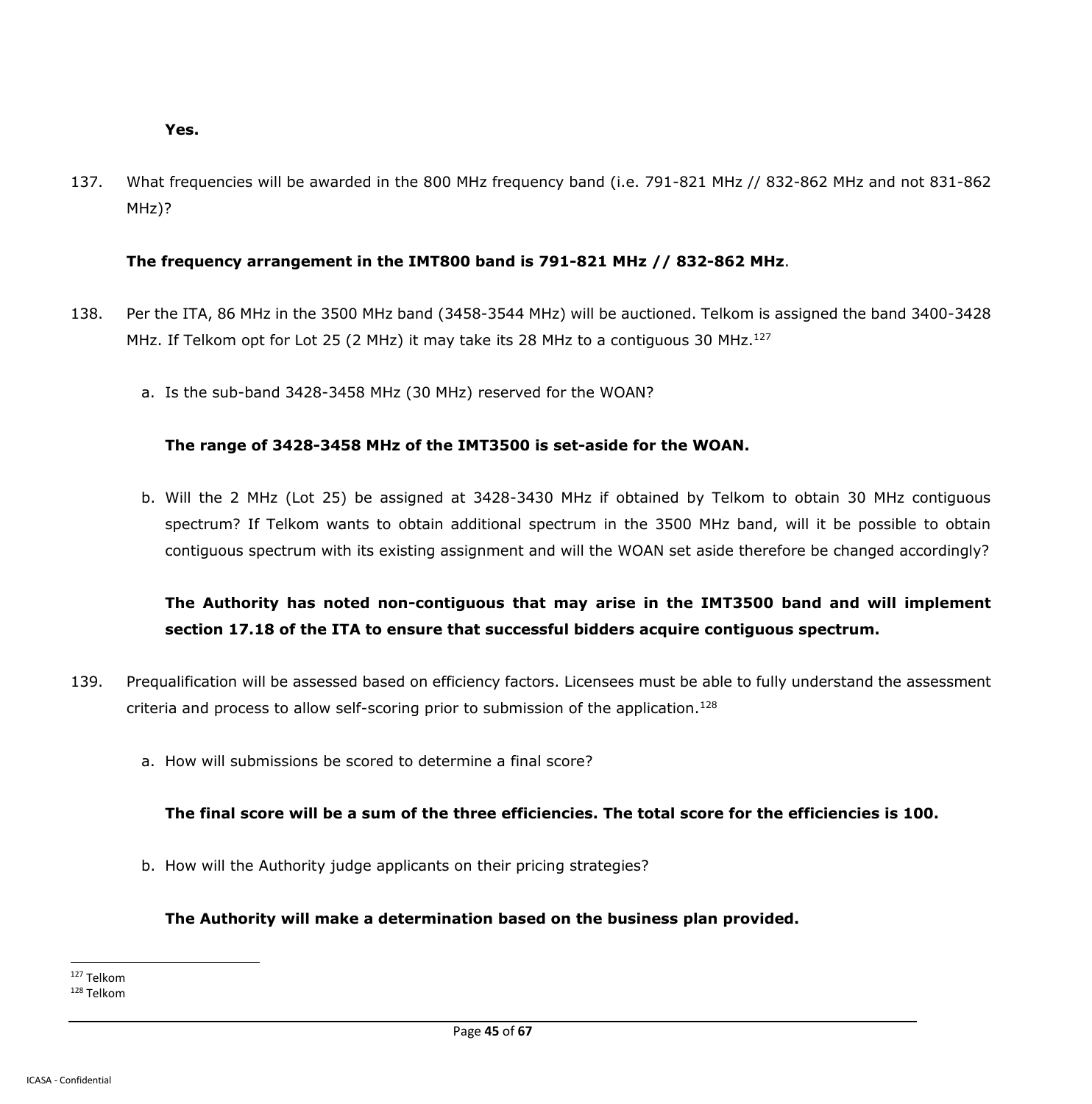- 140. The Authority will assess the applicants to determine if the bidder has qualified to participate in the auction stage based on the criteria as set out in the table in section 15.3.8 (critical efficiency factors). A score of 80/100 is needed to meet this requirement and proceed to the auction stage. $129$ 
	- a. What information will be used by the Authority to assess an application (section 15.3.1.2)?

# **The information provided by the applicant to demonstrate technical, functional and economic efficiencies.**

b. What criteria will the Authority use in scoring an application for technical, function and economic efficiency (section 15.3.8.1.1)?

**The criteria is as set out in the ITA on the table below** section 15.3.8.1.1**.**

141. What is the purpose and role of the information provided as part of the application form (Appendix B information such as licensee planning experience, business plan, market analysis, description of products and services, pricing strategy, etc.) in the application process? $130$ 

**The information is required in terms of Regulation 6 of the Regulations which is titled "Extended Application Procedure" which requires all applications which follow an extended application procedure to include the application form in question. The ITA does not specify the of the purpose and role of the information requested in the form specifically for this process, it merely ensured that this process is aligned with the Regulatory and statutory requirements.** 

- 142. Critical efficiency factors are also contained in Appendix B (point 20). Why is that only this point (efficiency factors) contains scoring criteria?
	- a. How will the information contained in Appendix B be used in the pre-qualification stage and how will such information be evaluated and scored? How does the Appendix B information relate to the efficiency factors, for which 80/100 must be scored?<sup>131</sup>

 $\overline{a}$ <sup>129</sup> Telkom

<sup>130</sup> Telkom

<sup>131</sup> Telkom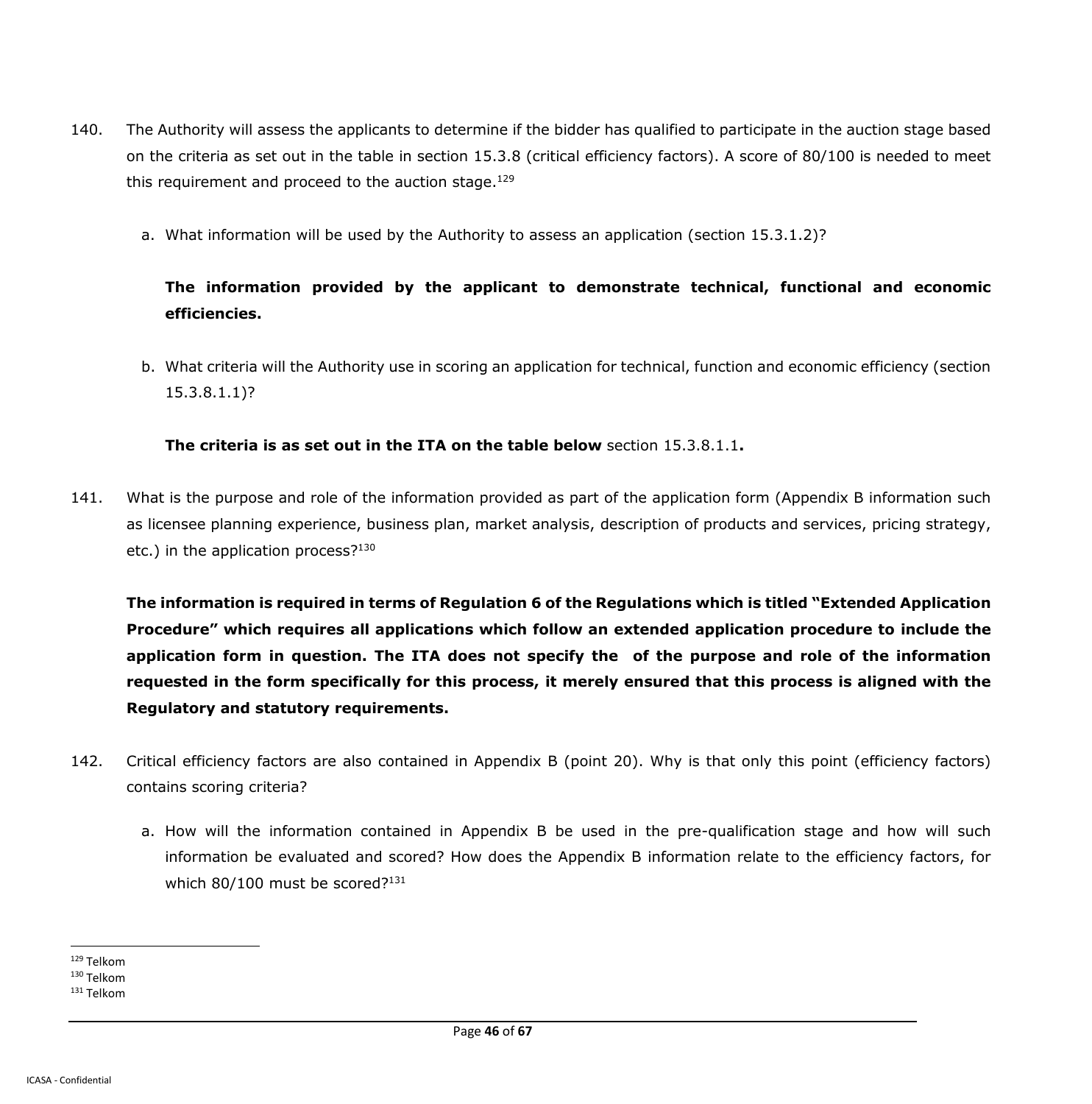**The requirement is in accordance with Regulation 6 of the Regulations which is titled "Extended Application Procedure", include the applicable application form contained in Annexure E of the Regulations. The criterion is required in terms of item 20 on "Technical information (radio system design)" in Annexure E. The critical efficiencies required in the form relates to those in the table setting the pre-qualification criteria below paragraph 15.3.8.1.1**.

143. How can the maximum scores of 40, 30 and 30 points for technical, functional and economic efficiency respectively be achieved? Bandwidth efficiency is expressed as bits/Hz, which is function of the technology. How does this vary across the country depending on demand distribution?<sup>132</sup>

### **As provided in the ITA in the table setting the pre-qualification criteria below paragraph 15.3.8.1.1.**

144. How should applicants treat application information that depends on the amount of spectrum to be obtained in the auction (e.g. financial forecasts, business plan, details of radio stations to be deployed, etc.)? $133$ 

### **This will be based on the number of Lots the applicant intends to acquire from the auction.**

145. What is the reason for existing MNOs to provide detailed RAN design information (technical designs, planning guidelines, detailed rollout plans, etc. as listed in the Appendix B, section III)? Should established operators not be excluded from this requirement?<sup>134</sup>

### **No applicant is excluded as it relates to the new spectrum to be licensed.**

146. Assuming licensees may adjust their bid strategy during the auction, which Lots should the licensee use in its respective technical and business plans?

**The spectrum Lots that should be used by the applicant are those that the applicant intends to bid for the auction.**

<sup>132</sup> Telkom and Vodacom

<sup>133</sup> Telkom and Vodacom

<sup>134</sup> Telkom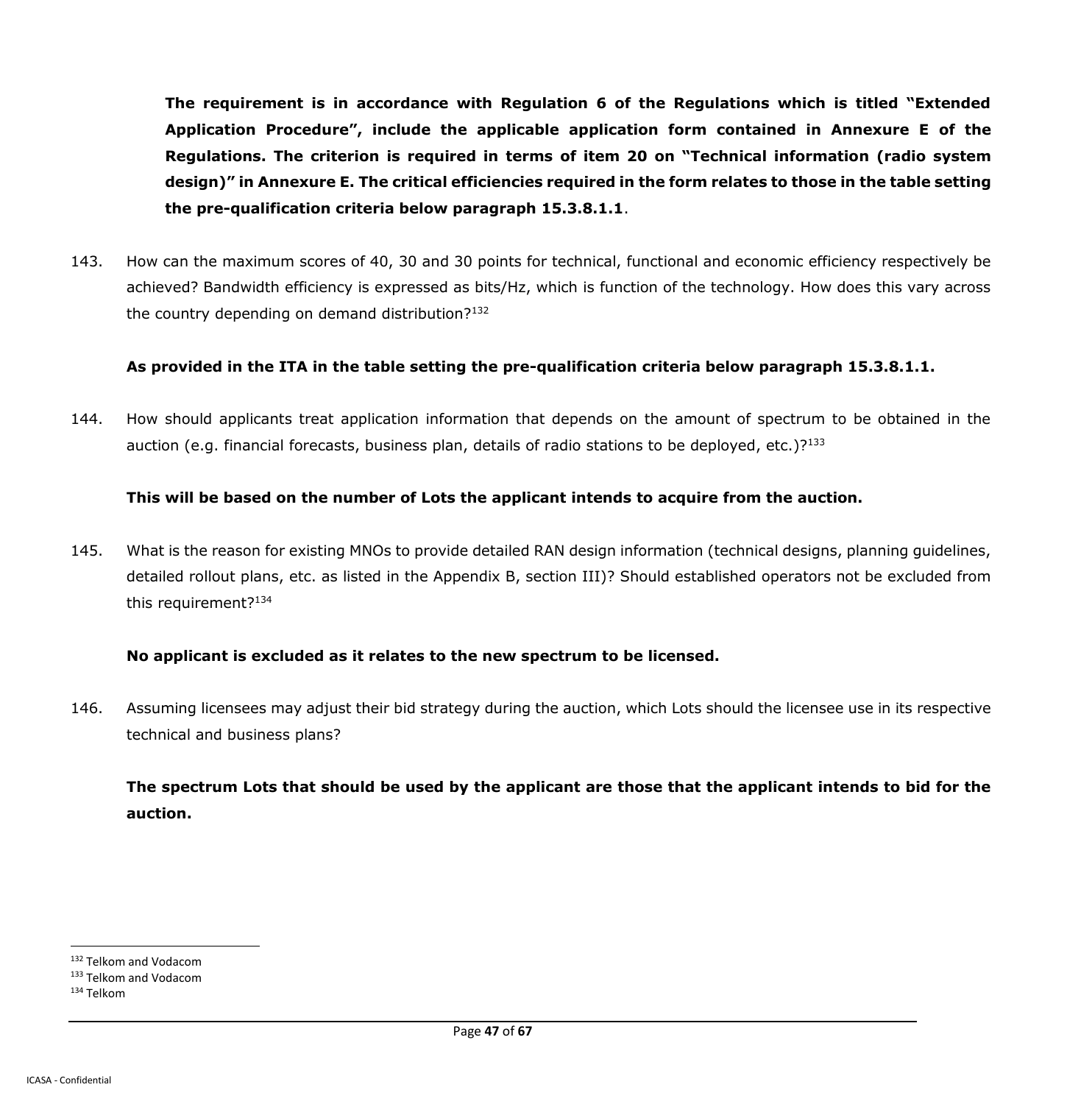147. What Chinese walls and similar secure non-disclosure mechanisms will the Authority put in place to ensure the auctioneer is not privy to the business plans (with associated presumed winning Lots and bid prices) which the licensees submit in the qualification phase?<sup>135</sup>

## **The Authority will ensure that there is non-disclosure agreement signed by the service providers appointed as auctioneers.**

- 148. The process pertaining to the "*assignment round and unsold lots round"* is stipulated in section 17.18 of the ITA<sup>136</sup>.
- 149. If a bidder who was a standing high bidder withdraws from the auction, will the price revert to the reserve price for that  $L$ ot?<sup>137</sup>

#### **See paragraph 17.7.3 of the ITA.**

150. What is meant by "specific channels" in section 17.18.2<sup>138</sup>?

#### **The specific channels are the actual spectrum ranges that the bidders have acquired from the auction.**

151. Is ICASA's presuming that incumbents are movable anywhere within a band?<sup>139</sup>

### **The Authority will not be moving the incumbents.**

152. Network synchronisation is essential in all TDD bands. Both 2600 MHz and 3500 MHz have existing licensees. What frame structures are used by the incumbents in the 2600 MHz and 3500 MHz frequency bands? What TDD synchronisation parameters should applicants use in preparing their applications for the 2600 MHz and 3500 MHz frequency bands?<sup>140</sup>

**Network synchronisation will be implemented as per the Radio Frequency Spectrum Assignment Plans in force.**

 $\overline{a}$ <sup>135</sup> Telkom

<sup>136</sup> Telkom

<sup>137</sup> Telkom

<sup>138</sup> Telkom and Vodacom

<sup>139</sup> Telkom and Vodacom

<sup>140</sup> Telkom and Vodacom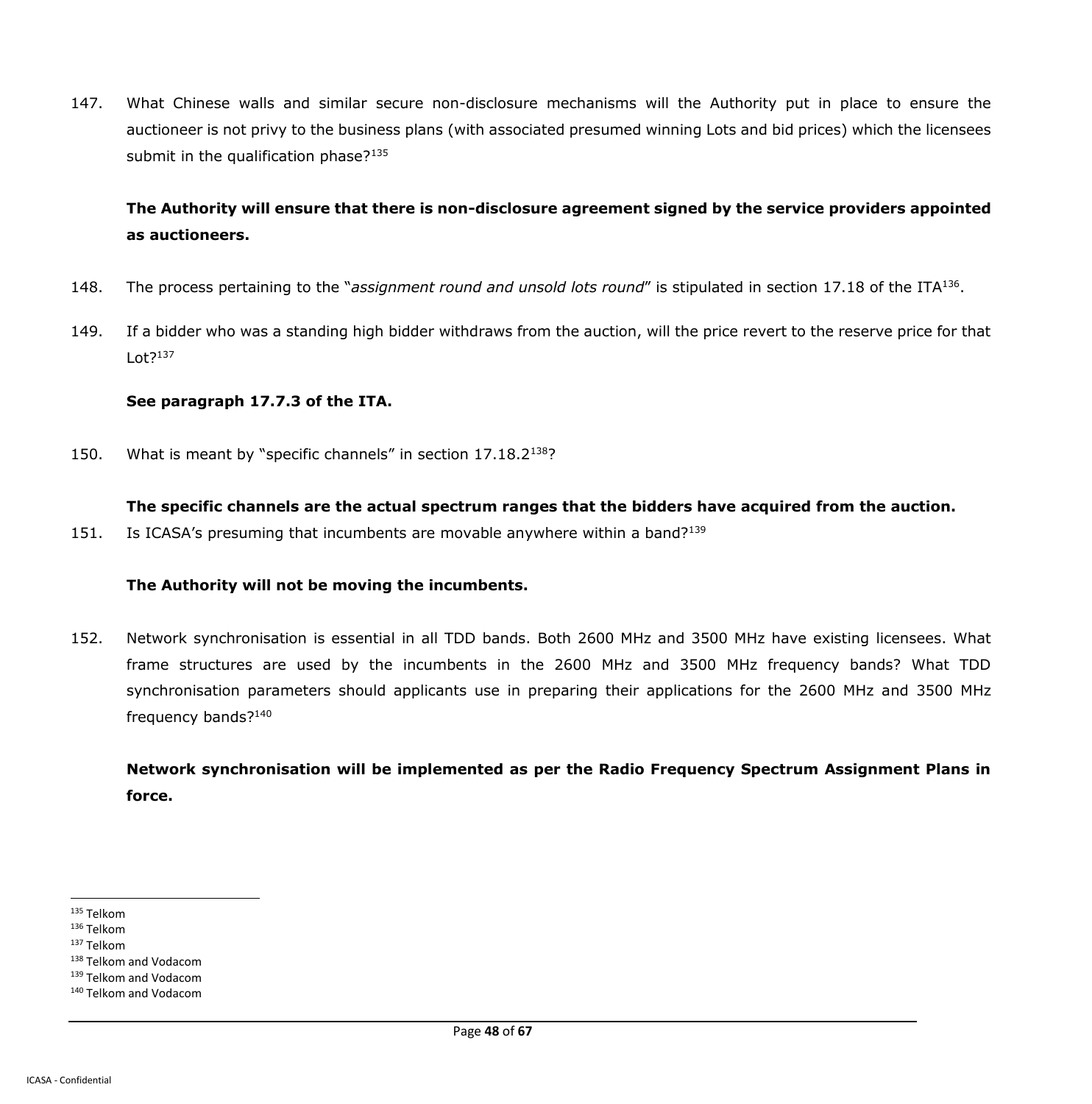- 153. The Authority states in section 16.2 of the ITA that it may utilise the pre-qualification process in the ITA to extend and/or assign temporary assigned spectrum to the applicants. Temporary spectrum licences expire on 30 November 2020 whereas applications to participate in the auction are only due on 28 December 2020.
	- a. Will a licensee be required to return the temporary spectrum assigned to it and currently being used to address the COVID-19 if it has applied to participate in the auction?
	- b. How will the Authority regard those who did not utilize the temporary spectrum that was assigned to them?
	- c. Will the extension of the use of temporary spectrum be aligned with the timing of the conclusion of the auction?

## **The Authority will amend the ICT COVID-19 National State Disaster Regulations and all the above question will be addressed through that process.**

154. "National Capacity" is defined with reference to the definition of "Capacity", being an average data speed achieved by the WOAN using the high demand spectrum assigned to the WOAN. We understand that this definition is relevant only for purposes of determining a successful bidder's commitment to the WOAN in terms of s12.4. When determining this National Capacity, we understand that the Authority will take account of only the WOAN's own network capacity enabled via its spectrum assignment and not WOAN capacity enabled via wholesale services provided by other licensees to the WOAN such as National Roaming. Is this understanding correct?<sup>141</sup>

#### **Correct.**

155. Since broad-based black economic empowerment is intended to benefit black people, should the references in Section 3.1.1 to women, youth and people with disabilities be read as references to black women, black youth and black persons with disabilities?

### **The objectives of the ITA are aligned to the object of the ECA (Section 2).**

156. Section 4.1 provides that the ITA is guided by various statues and regulations. To the extent that the conditions and obligations imposed in the ITA differ from that contained in the legislation mentioned in Section 4, upon which empowering legislation does the Authority rely for such departure?<sup>142</sup>

<sup>141</sup> Vodacom

<sup>142</sup> Vodacom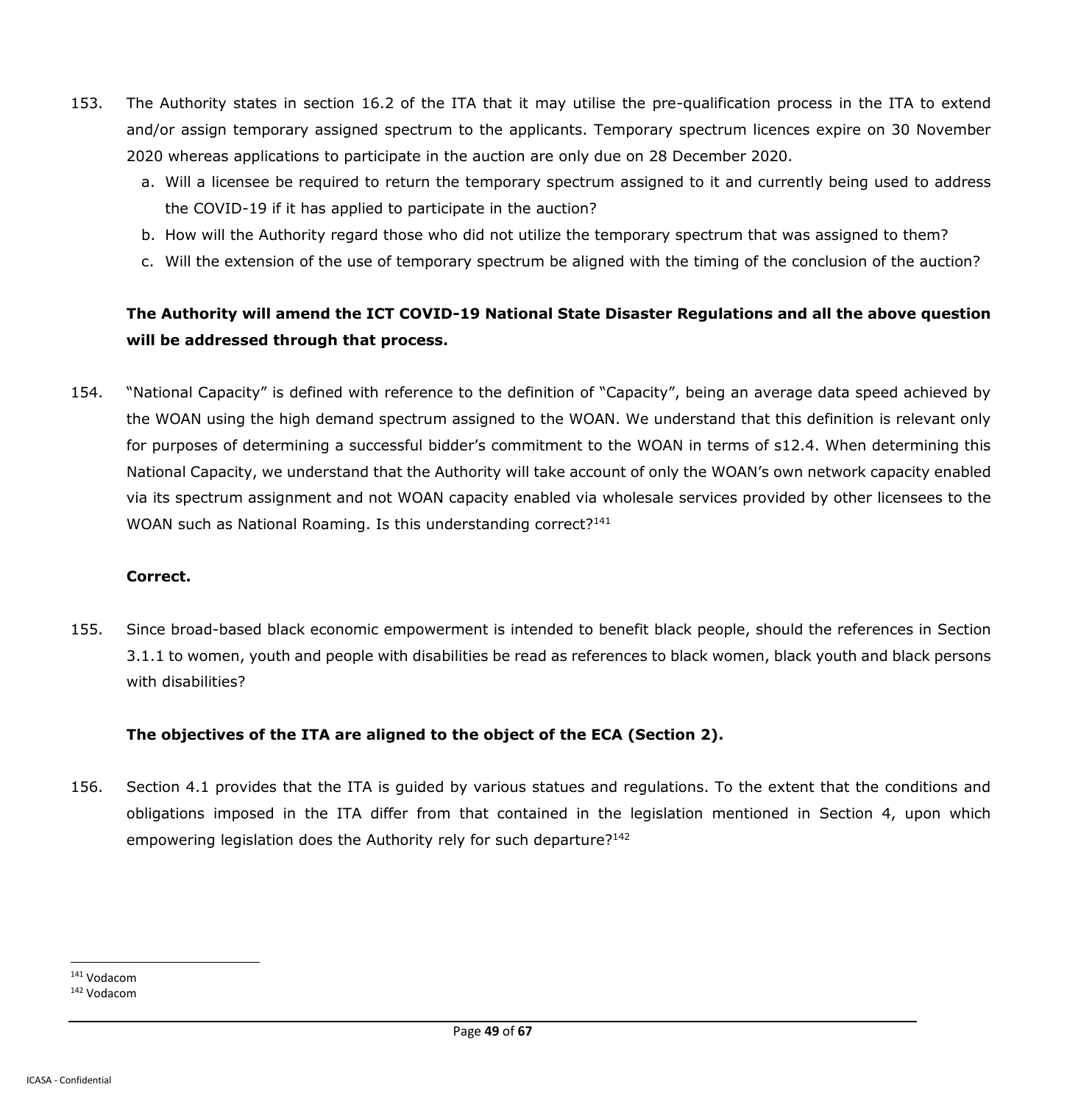**The Authority is not of the view that it has imposed obligations without observing the relevant legislation and regulations. The legal principles that establish which legislation and regulation takes precedent over specific issues will be applied should any conflict be identified.**

- 157. Section 5.3 provides that Applicants are eligible to bid for any of the Lots set out in Section 5.4. In contrast, Section 6.1 provides for attractive portfolios for the third and fourth national wholesale Tier-2 operators and that these opt-in lots are not available to Tier-1 operators. Further, it is not clear whether the Lots listed in section 5 include the spectrum reserved for the WOAN.
	- a. Will Tier-1 operators be eligible to, and be afforded an opportunity to bid for all the Lots set out in Section 5.4? If not, which Lots will not be available for Tier-1 operators to bid on and why will these Lots not available?

**Yes, noting the spectrum caps and floors prescribed in the ITA. The provision prescribed in section 6 of the ITA is to ensure that all operators have enough spectrum to be credible competitors in the market.**

b. If bands are currently unavailable, do they count towards the spectrum cap? $143$ 

## **All the spectrum to be auctioned has been considered in the calculation of the spectrum cap.**

158. With regard to the current 3500 MHz bands, are there any "legacy" FWA technologies and/or equipment still deployed and in operation within that band? If so, then what are the plans and timelines to migrate the legacy equipment out of the band so that it does not interfere with the services of new spectrum licensees operating in either the same or adjacent bands?

# **The Authority is of the view that there are no legacy systems in the spectrum to be auctioned on the IMT3500.**

159. Section sets out the reserve prices and spectrum Lots. How were the interference constraints and associated delays with the 700 MHz and 800 MHz bands factored into the associated Reserve Prices?<sup>144</sup>

<sup>143</sup> Vodacom

<sup>144</sup> Vodacom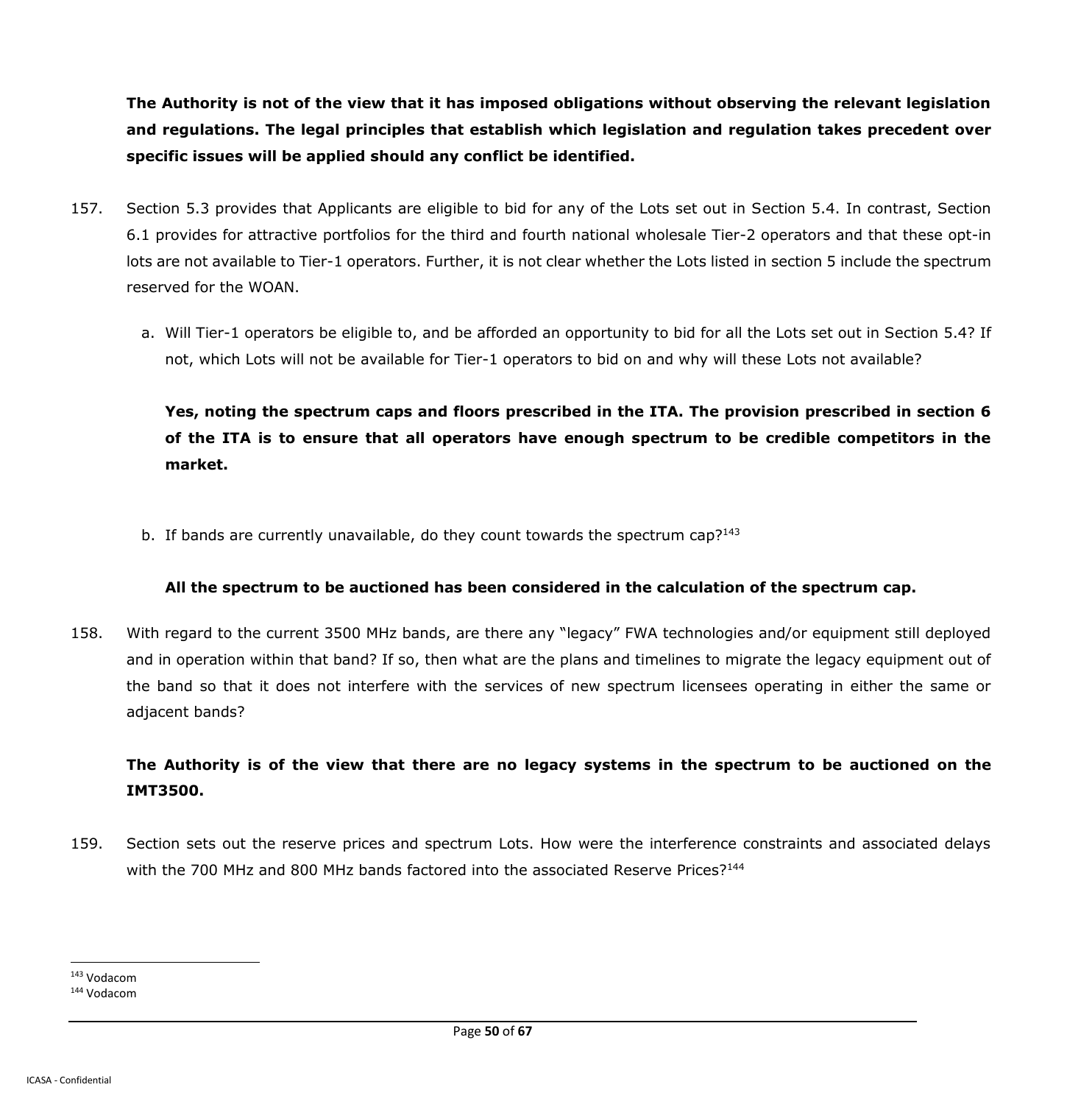## **The Authority has factored the DTT migration process on the setting of the reserve price by adding the discounts on the reserve prices provided by the avoided cost model.**

- 160. The 3500MHz frequencies available for assignment as set out in S5.1.4 suggest that either Telkom or the WOAN will be migrated to accommodate contiguity of any spectrum that Telkom acquires through this award process. As a result, the WOAN assignment that sits between Telkom's 1x28 MHz and the 1x2 MHz would only be usable by Telkom.
	- a. Is the 1 x 2MHz Lot created for Telkom? Is the 1x4MHz Lot created for Liquid?

#### **No. The spectrum is part of the auction.**

b. Was a simulation performed to identify the Lots/bands which it expects each Operator to acquire? If so, please provide details of the analysis and assumptions.

## **The Authority did the competition assessment and fair valuation of the spectrum. No simulation was performed to identify the Lots/bands which it expects each Operator to acquire**.

c. Will MNOs have the opportunity for in-band migration before the final band layout is decided post the auction?

### **See section 17.18 of the ITA to ensure that successful bidders acquire contiguous spectrum**

161. In making this allocation of classifying Tier-2 operators, did the Authority take into account the extent to which and efficiency with which the Tier-2 operators employ the spectrum currently assigned to them?<sup>145</sup>

# **The Authority was more concerned about the competition post the auction and has also prescribed the obligation that will ensure that spectrum is used efficiently.**

- 162. With reference to the objectives of the ITA and the relevant legislation, what study was relied upon to conclude that these Tier-2 operators: 146
	- a. Are best placed to use this spectrum to achieve universal provision of ECN and ECS and connectivity for all;
	- b. Can best serve interests of consumers;
	- c. Are best placed to use this spectrum to provide quality and the variety of electronic communications services;
	- d. Are in a position to and would invest and innovate using this spectrum;
	- e. Would deliver the most competitive outcomes for the sector using this spectrum; and

<sup>145</sup> Vodacom

<sup>146</sup> Vodacom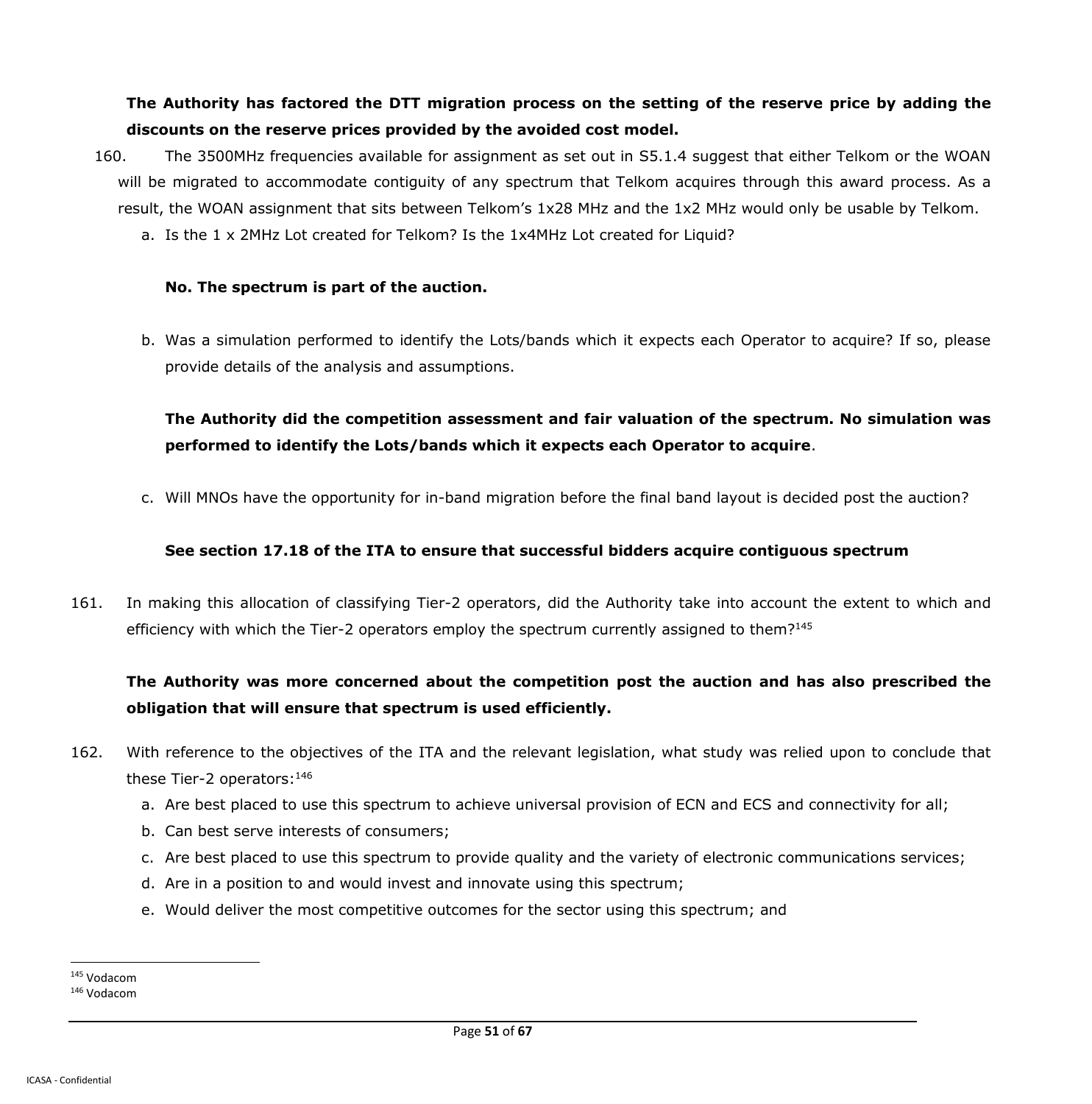f. Would use this spectrum most efficiently or more efficiently than those licensees excluded from the Opt-in lots?

#### **The Authority did the competition assessment and fair valuation of the spectrum.**

163. Have the spectrum floors been considered in the 30% WOAN offtake, since there will be additional capacity available from the WOAN?<sup>147</sup>

## **The spectrum floors were considered for the new entrants to enable them to be credible in the market. The spectrum floors were not considered in the 30% WOAN offtake.**

164. Has the Authority assessed how the Tier 2 operators would efficiently make use of their own acquired spectrum and their portion of the 30% from the WOAN offtake? What data was used in this assessment and is this report of such assessment available for bidders to consider?<sup>148</sup>

**There are regulatory and legislative frameworks that govern the efficient utilisation of radio frequency spectrum for example the Regulations read with section 2(e) of the ECA. Spectrum Sharing provisions which are covered by regulation 18 of the Regulations can be implemented wherein the spectrum is not used.**

- 165. Opt-in round benefits Section 6.1 provides for opt-in lots and attractive minimum spectrum portfolios (MSPs) for Tier-2 operators and Section 17.2 provides for an opt-in round.<sup>149</sup>
	- a. How would the MSPs and opt-in rules for Tier-2 operators ensure that the stated objectives in section 3.1.9 of efficient use of radio spectrum is achieved and competition is promoted? What analysis was carried out to provide assurance that the MSPs and opt-in rules for Tier-2 operators will ensure that the stated objectives of efficient use of radio spectrum is achieved and not reducing competition?
	- b. How would a bidder that is not able to meet or has a preferred demand of less than the pre-defined Portfolios be accommodated?
	- c. What analysis was carried out to ensure that the MSPs will not result in bidders having to bid for additional spectrum that they can't afford or do not need?

 $\overline{a}$ <sup>147</sup> Vodacom

<sup>148</sup> Vodacom

<sup>149</sup> Vodacom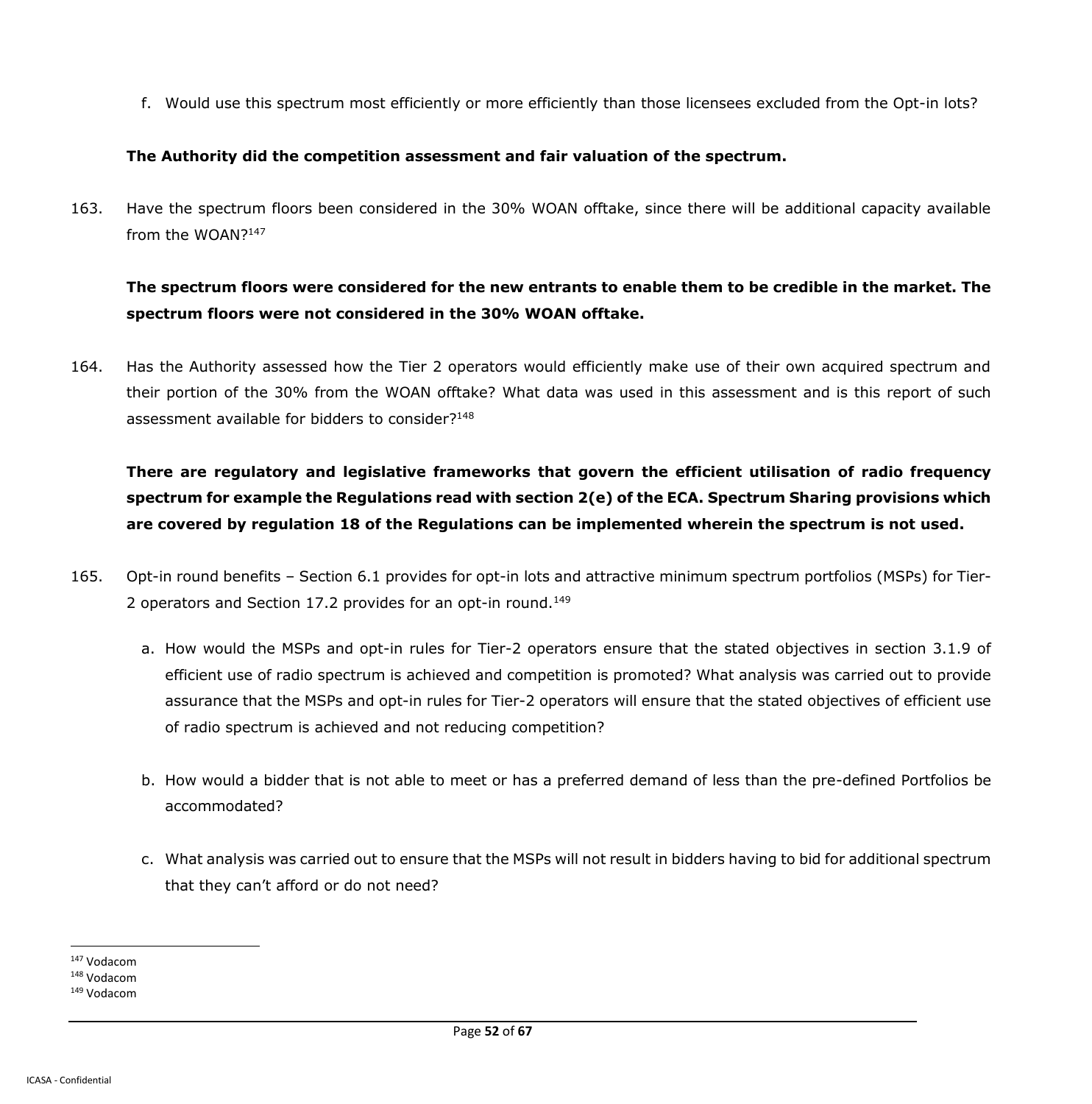- d. Will the opt-in rounds be held before the auction of the non-opt-in rounds to achieve the purpose of the opt-in rounds, having regard to the spectrum cap limitations on all bidders?
- e. Will portfolio 2's low band lot of (2x15 MHz) not potentially result in one operator left with acquiring only a usable 2x5 MHz in sub-1GHz?

**The Authority conducted a competition assessment prior to the publication of the ITA. The competition assessment assessed the status pre-auction and post-auction of the ICT Sector. Section 12.6 of the ITA supports the objective of the efficient use of the radio frequency spectrum. The Authority has imposed the spectrum floors to ensure that any player that acquires the radio frequency spectrum from the auction becomes a credible player in the market. The minimum spectrum portfolios are prescribed in the ITA to enable credibility of national wholesale operators. The minimum spectrum portfolios will be facilitated through the opt-in round which do not preclude the bidders to participate in other rounds. Opt-in rounds will be first round for all the bidders to acquire one of the minimum spectrum portfolios.**

166. Non – discrimination – Section 6.1 provides for minimum spectrum portfolios (MSPs) and that bidding is open to any bidders other than Tier-1 operators. If prices for opt-in MSP spectrum end up lower than prices for other equivalent frequency blocks (which is a likely outcome), how will all participants be assured that the outcome is efficient and nondiscriminatory? To whom does the Authority expect the successful opt-in bidders to provide wholesale services?

**The Authority will treat all applicants in a fair and non-discriminatory manner. Furthermore, the Authority will conduct a mock auction where among others the above required permutations will be demonstrated. The Opt-In bidders are expected to be applicants that do not meet the credibility requirements. Refer to the Reasons Document to be published for further clarity.**

- 167. The header for the 3<sub>rd</sub> column in table in S6.1 reads "1800MHz / 2100MHz and/or 2600 MHz (minimum, including existing assignments)" and the column provides for 60MHz and 40MHz for Portfolio 1 and 2 respectively. In regard to this column:
	- a. Is Portfolio 1 and 2 intended to include 60MHz and 40MHz respectively of 2600MHz only? Or is it intended that the 60MHz and 40MHz would include all assignments above 1GHz? Please confirm that 3500MHz is excluded from the Opt-in round?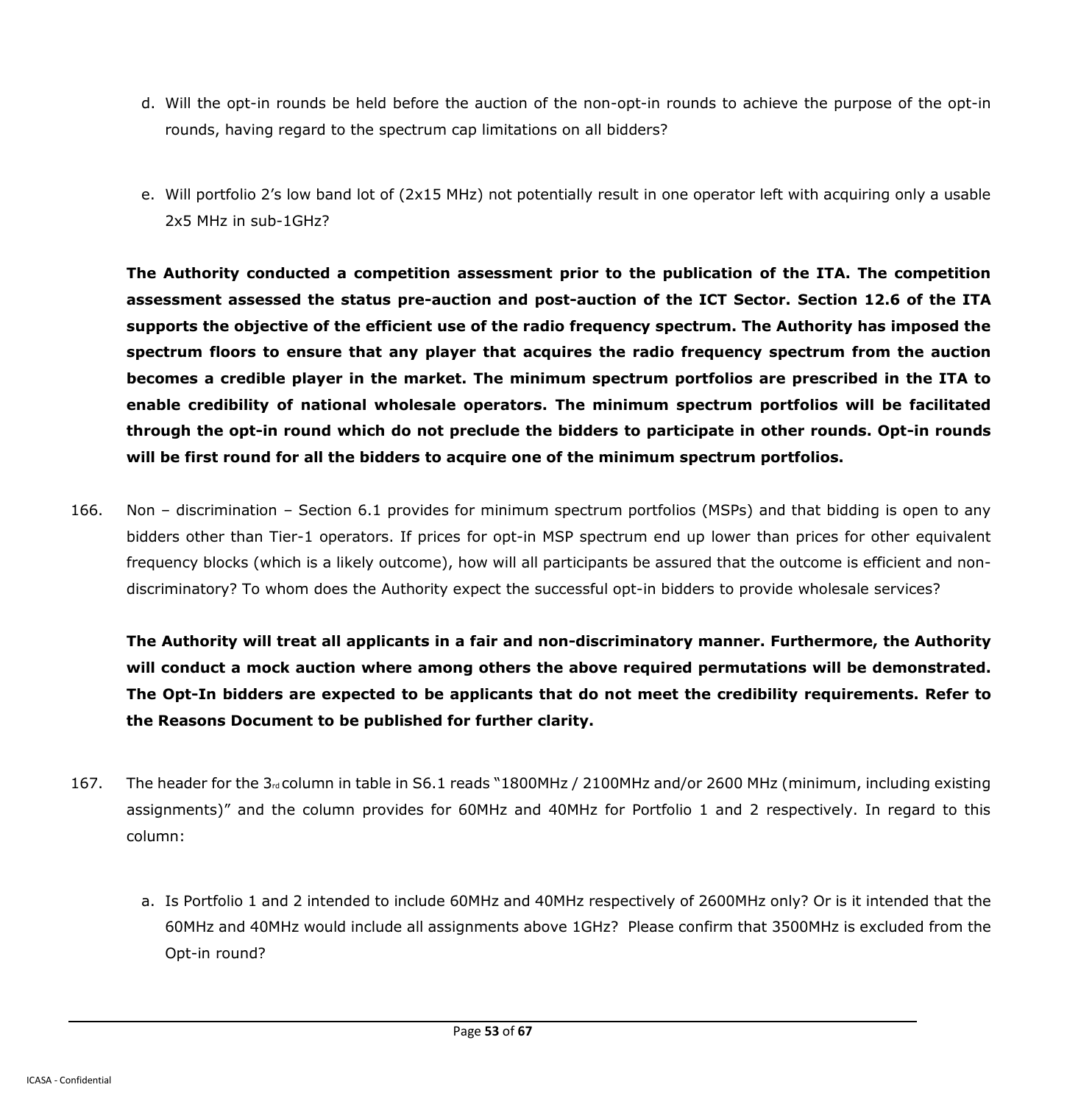### **Portfolio 1 and 2 include all the spectrum bands to be licensed in this process.**

168. Section 6.1 sets out the minimum spectrum that must be held by the winners of Portfolios 1 and 2. What is the maximum spectrum available in the respective bands that will be available for acquisition during the opt-in round? Kindly confirm if there are specific lots to be reserved as opt-in lots - for bidders winning the opt-in rounds?

## **The qualified bidders will be advised at the auction stage of this licensing process. There are no lots reserved for specific bidders.**

- 169. Section 6.1 provides for minimum spectrum portfolios (MSPs) and that the minimums include existing assignments in Sub-1 GHz and 1800, 2100 and 2600 MHz. <sup>150</sup>
	- a. Is it correct that the quantity of MHz that will be assigned in terms of the opt-in MSP can only be determined once the Standing High Bidders are designated the winners of the two MSPs?
	- b. In order to make available for auction the remaining unassigned MSP spectrum, will the SMRA for the MSPs precede the SMRA for the remaining lots?

## **All spectrum is to be auctioned as per the rules set out in the ITA. The Lots left after the opt-in round will be auctioned.**

c. Please explain in detail how this will work in practice, and specifically indicate how the remaining unassigned lots will be determined by providing plausible examples of potential outcomes?

**The qualified bidders will be advised at the auction stage of this licensing process. There are no lots reserved for specific bidders. The successful applicants who qualify to participate in the auction are to be advised through the auction rules process including MOCK auction.**

170. There appears to be an inconsistency in signalling the purpose of the opt-in rounds: the first sentence identifies the Tier 2 operators as the intended beneficiaries of the section. This sentence, read with the table and section 6.2, suggests that the Authority requires two Tier-2 operators to end up with the Minimum Spectrum Portfolios reflected in the Table, to give them enough spectrum to be credible competitors. However, the remaining parts suggest that third party bidders might acquire the reserved "opt-in" assignments and prevent the Tier 2 operators from acquiring enough spectrum.

<sup>150</sup> Vodacom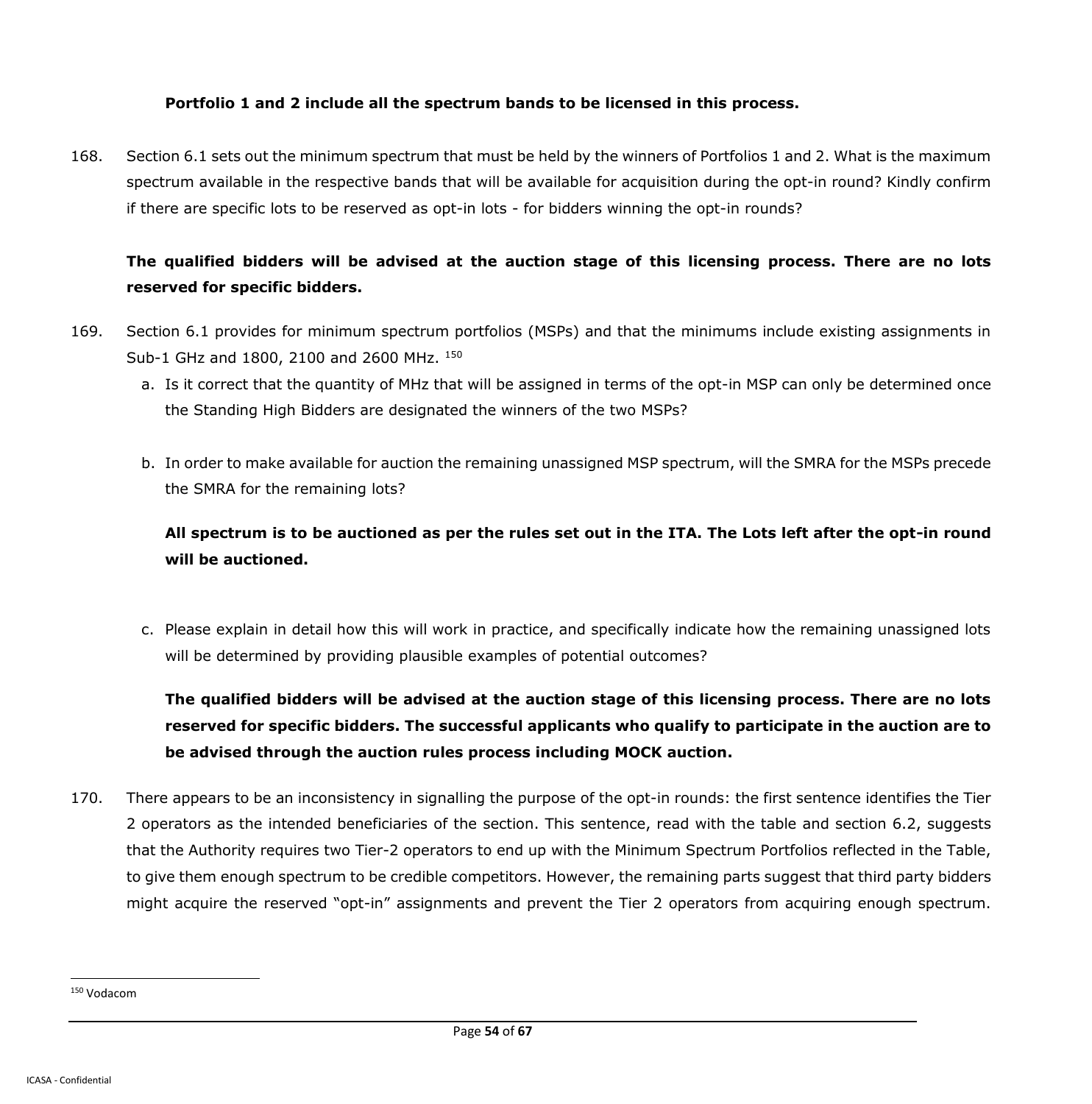These opt-in bidders need not have any spectrum holdings currently and so, by definition, are not Tier 2 operators. It is consequently not clear what the eligibility criteria for MSPs is.  $151$ 

a. Will both Tier-2 operators and Sub-national operators be eligible for the opt-in round?

# **The bidders that have less spectrum than the minimum spectrum portfolios as stipulated in the table below paragraph 6.1 of the ITA may qualify to the opt-in round**.

171. Given the existing assignments currently held by non-Tier-1 operators and the spectrum cap imposed by the ITA, has the Authority designed the Minimum Spectrum Portfolios with specific operators in mind? If so, which operators does the Authority expect to hold the MSPs after the auction?

#### **See paragraphs 6.2 and 6.3 of the ITA.**

172. Section 7.3 suggests that 1015MHz of High Demand Spectrum will be assigned at the auction stage. In contrast, S5.1 provides that 326MHz spectrum is available for assignment. Is the 1015MHz meant to refer to the sum of the 326MHz spectrum available for assignment in this ITA plus the WOAN ITA plus existing assigned spectrum holdings?

# **The available IMT Spectrum for the auction is 326 MHz, whereas 80 MHz is set aside for the licensing of the WOAN.**

- 173. Section 7 sets out the spectrum caps applicable to the current assignment process, which includes existing assigned spectrum holdings.
- 174. Will operators have the opportunity to return existing spectrum holdings ahead of the auction in order to optimise their spectrum caps? Would the return need to be done in accordance with the RFS Regulations i.e. regulation 13?

**The operator is at liberty to surrender the radio frequency spectrum licence in accordance with the Regulations. The surrender of the spectrum and the amendment as per the Regulations of the radio frequency spectrum licences should be concluded before submission of the application. It should be also noted that the turnaround for consideration to surrender is no less than 60 working days.**

<sup>151</sup> Vodacom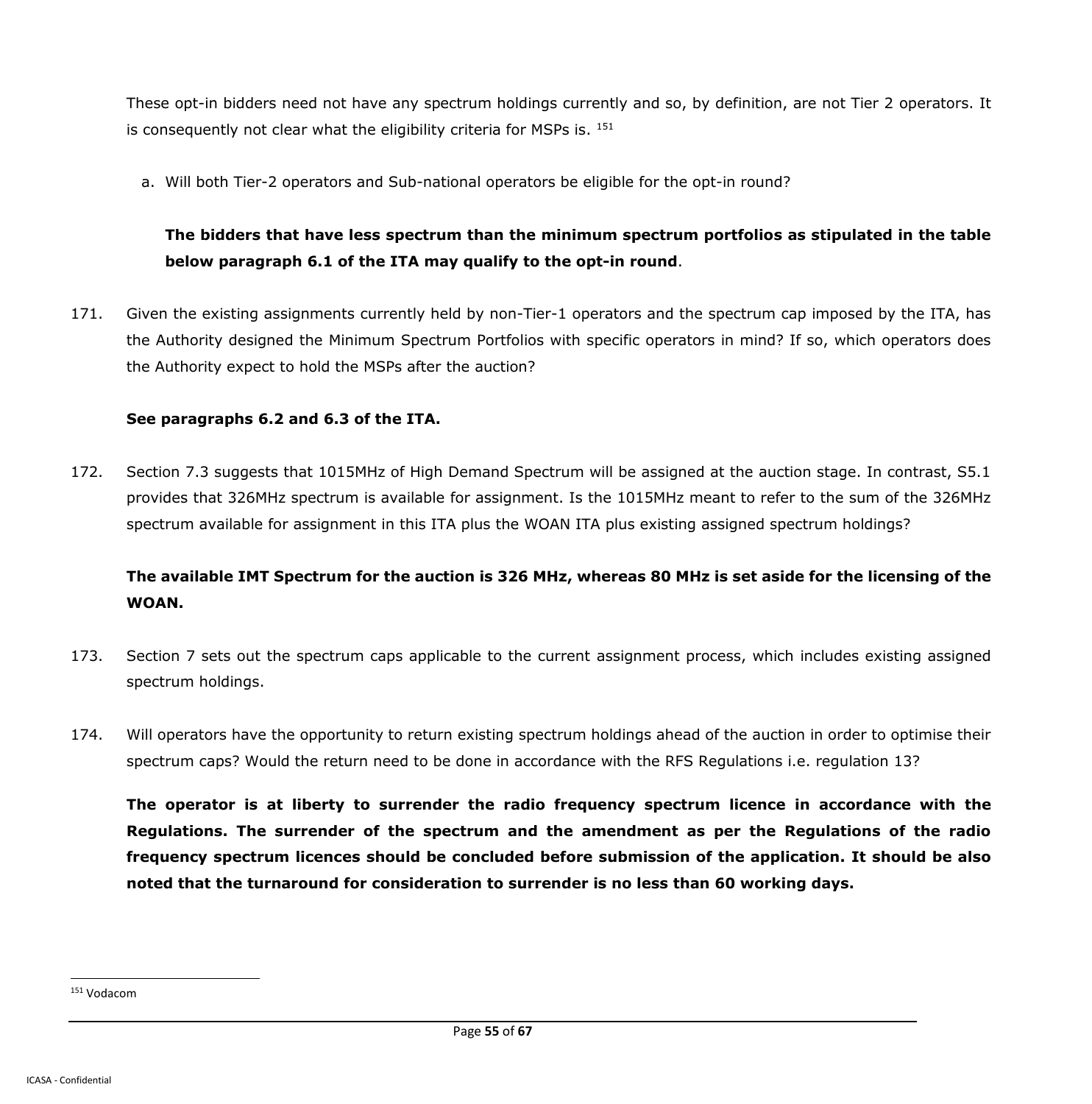- 175. Section 8 provides that a licence is valid for 20 years from the date of issue "taking into consideration the residual analogue and digital television broadcasting service migration below 694 MHz band timescales in South Africa".
	- a. Does this mean that the 20-year license term commences on the date at which the television broadcast signal migration has been completed nationally i.e. the date at which all 700MHz and 800MHz spectrum will be fully available nationally for IMT use.

# **The 20-year license term commences from the date of issuance of the Radio Frequency Spectrum Licence.**

- b. Will due payment of the Auction Fee for IMT700 and IMT800 spectrum be suspended until such time that the Digital Migration and analogue switch-off process has been completed? **The date of payment of the auction fee is prescribed in paragraph 18.1.4 of the ITA.**
- 176. The heading to s12.1 reads "Uplink and throughput obligation… Is it supposed to be Downlink instead of Uplink? **Correct. The prescribed obligation is for a downlink speed.**
- 177. Vodacom understands that Section 12.1.1 sets out throughput obligations that are uncoupled from the coverage obligation as detailed in Section 12.2. This allows for flexibility in the rollout of all spectrum bands, more specifically the newly acquired 2600MHz and 3500MHz bands in addressing areas currently experiencing capacity constraints i.e. major cities and towns. Is this understanding correct?

**The obligation prescribed in paragraph 12.1.1 applies to the successful bidders who have acquired any spectrum from the auction, whereas the obligations prescribed in section 12.2 are prescribed with certain conditions in the ITA.**

178. Section 12.1.1 sets out throughput obligations that must be achieved within 5 years. Will the minimum throughput obligation apply for the duration of the licence?<sup>152</sup>

**All the obligations will become licence terms and conditions for the Radio Frequency Spectrum Licence to be issued and shall be in force throughout the duration of the licence. The compliance monitoring of licence terms and conditions will start from the first five year period of the licence.**

<sup>152</sup> Vodacom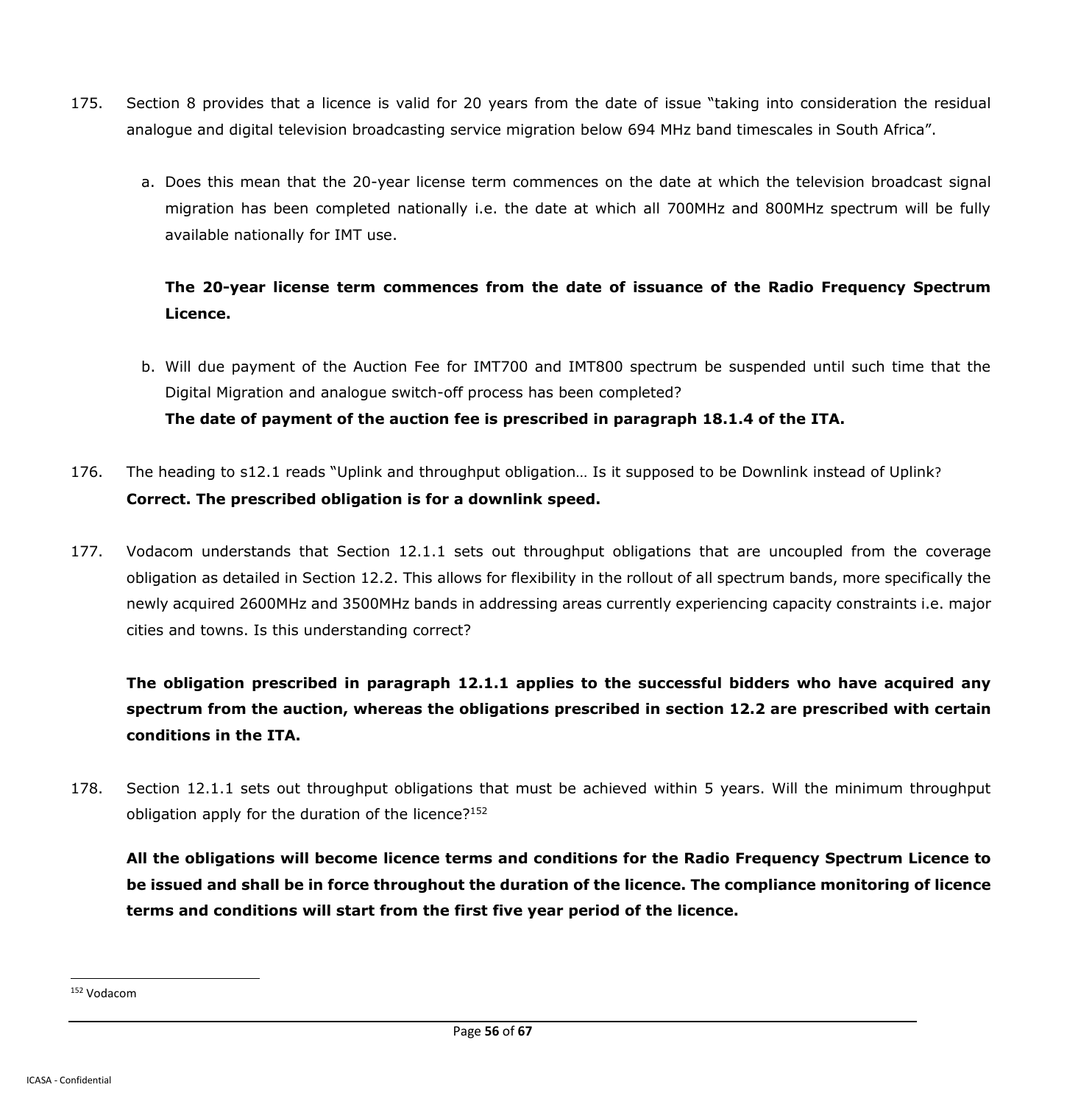179. Section 12.2.2 and Section 12.2.3 set out the population coverage that winners of 700MHz and 800MHz lots need to achieve. It does not indicate the manner in which such coverage is to be measured. This has the potential for differences in interpretation by the various auction participants, potentially leading to different expectations as to the investment required to achieve those coverage requirements and sub-optimal outcomes in the auction. Please confirm that this obligation refers to basic data coverage available to consumers?

# **These obligations should be achieved to cover all the municipalities categorised into three batches to ensure that all citizens are provided with the quality mobile broadband services. The Authority is to devise means of monitoring the compliance of these obligations.**

180. Outside-In - Vodacom understands that, in meeting its Batch 2 and 3 municipalities coverage obligations, a licensee will be allowed to deploy its network in Batch 2 and 3 areas using any of its current and/or newly awarded spectrum. The licensee is not precluded from, at the same time, using any currently assigned and/or newly awarded spectrum, other than 700 MHz and 800 MHz, to deploy its network in other areas immediately. The 700 MHz and 800 MHz spectrum can be deployed in areas other than Batch 2 and 3 municipalities once broadband coverage has been achieved for either 95% or 92% referred to in 12.2. Is this understanding correct?

### **The understanding is correct.**

181. Section 12.2.2.1 sets out the coverage obligations for "One 2x10MHz (on IMT800) Coverage Lot", which means Lot number 9. The winner of this lot must comply with the coverage obligation using an "outside in approach". Section 12.2.2.2 sets out the coverage obligations for "Any other tier-1 player who wins ANY further sub-1GHz spectrum", which means any of the 2x5MHz IMT700/800 Lots, i.e. Lot numbers 1-8. In contrast, Section 12.2.2.2 further provides that "the outside in approach applies,… for the 2x10MHz Coverage Lot". Does the "outside in approach" apply to Tier-1 operators who win any of Lot numbers 1-8?<sup>153</sup>

### **The understanding is correct.**

182. Section 12.2.2 sets out coverage obligations that apply to the "One 2x10MHz (on IMT800) Coverage Lot" and "any other tier-1 player who wins ANY further sub-1GHz spectrum". Section 12.2.3 sets out coverage obligations that apply to Tier-2 operators awarded with 700MHz or 800MHz licenses and notes that it does not apply to sub-national wholesalers who do not opt-in for reserved spectrum described in section  $6.1^{154}$ 

<sup>153</sup> Vodacom

<sup>154</sup> Vodacom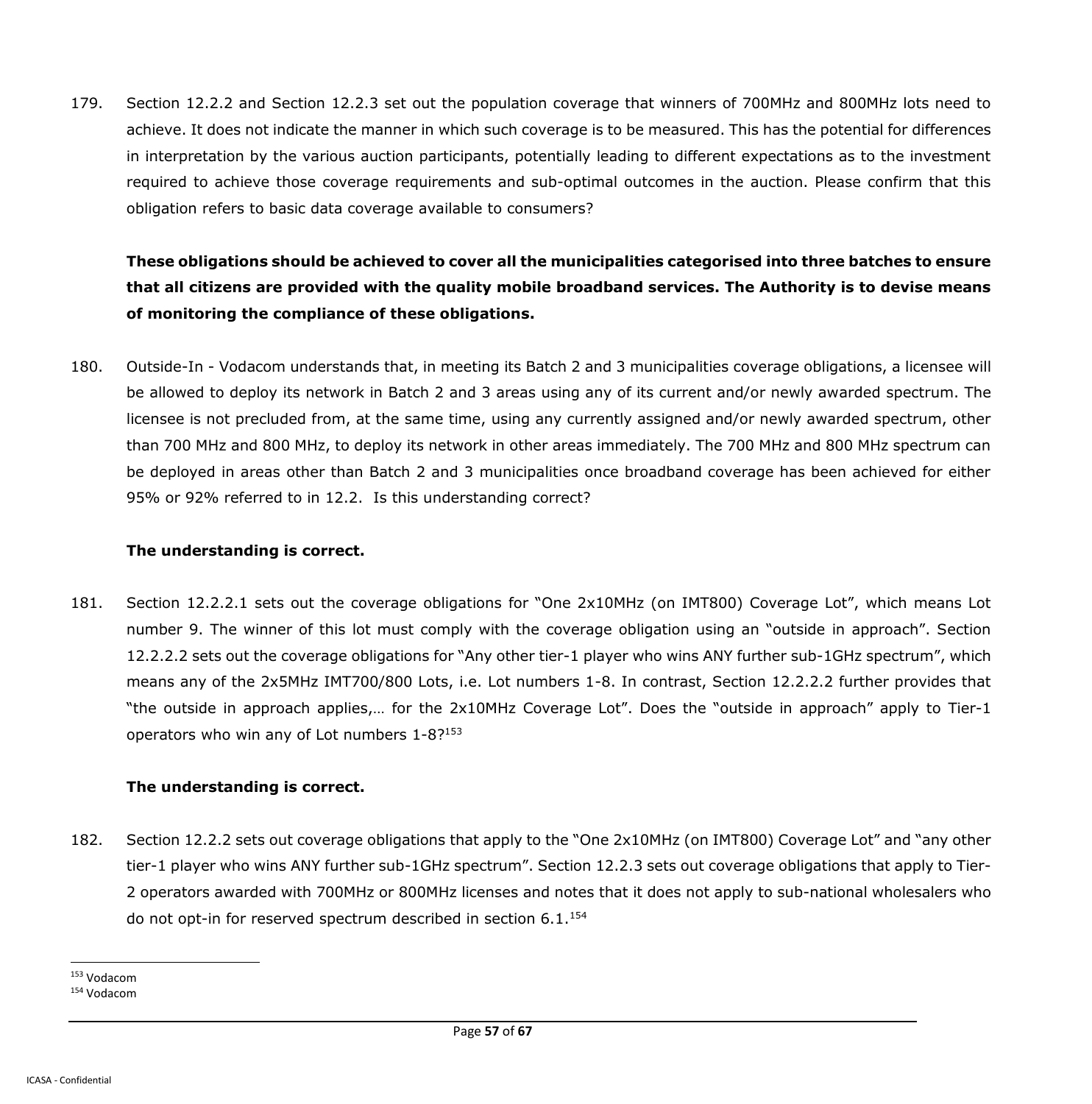a. Does this mean that coverage obligations will apply to Sub National Operators (in other words operators other than Tier-1 and Tier-2) in the case of spectrum obtained via the opt-in mechanism?

#### **The understanding is correct.**

b. Precisely what would be the coverage obligations for Sub National Operators?

**The coverage lot obligation (paragraph 12.2.2.1 of the ITA) apply to any operator who will acquire the coverage lot at the auction. Furthermore, the coverage obligation as prescribed in paragraph 12.2.3 of the ITA may apply to the sub-national operators.**

183. Section 12.2.3 requires Tier-2 operators awarded with 700MHz or 800MHz licenses and that cover less than 80% of the population with IMT services to expand such coverage to at least 80% of the population in general across South Africa. Section 12.2.3 further provides that the outside-in obligation would not apply to Tier-2 national wholesalers that do not already cover 95% or more of the population with IMT services in January 2020. Vodacom understands this means that the outside-in obligation will apply to the Tier-2 operators with less than 95% population coverage as at January 2020. Is this understanding correct?<sup>155</sup>

### **The understanding is correct.**

184. Section 12.3.1.1 provides that Tier-1 Operators must produce a reference offer and Section 15.3.4.1.6 provides that the application must include the reference offers described in section 12.3. Will the content of the reference offer form part of the evaluation during the qualification stage? If so, what criteria will inform the evaluation in regard to the reference offer, and how will points be awarded on this aspect? $156$ 

**The reference offer shall become licence conditions of the licences to be issued to the successful bidders.**

185. Section 12.3.1.2 provides that reference offers shall become licence conditions for two Tier-1 operators applying (we assume not merely applying but actually awarded spectrum) in this auction process. Why are only two bidders required to provide reference offers? Why are Tier 2 bidders not required to provide such offers? 157

<sup>155</sup> Vodacom

<sup>156</sup> Vodacom

<sup>157</sup> Vodacom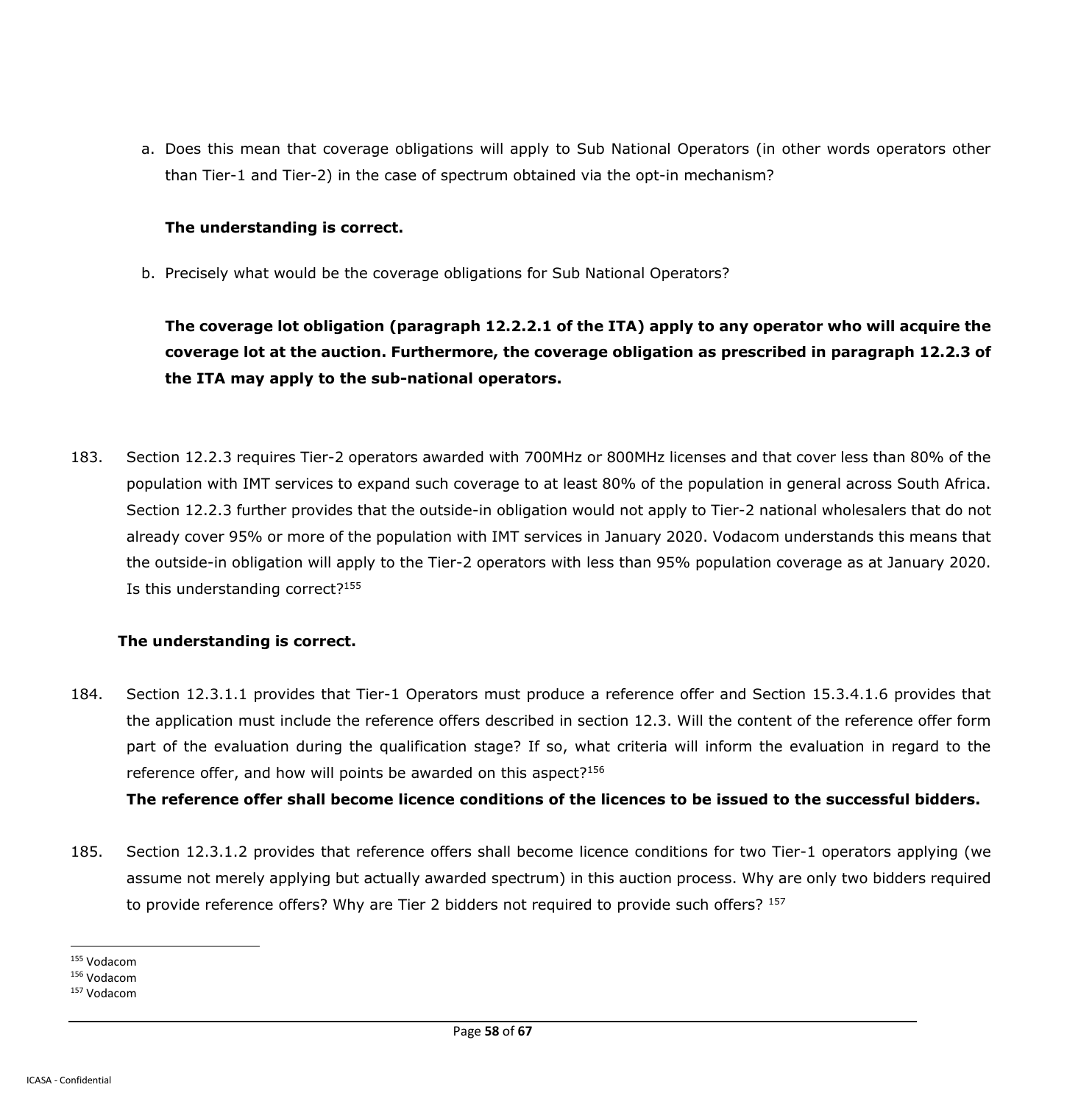**The Authority will provide the Reasons Document which will address the questions raised above here. The stakeholders are requested to refer thereto.**

186. Will the 51% HDG ownership be measurable in terms of the ICT Sector Codes and be confirmed by a valid BEE verification certificate issued by an accredited BBBEE verification agency?

# **51% HDG ownership will be measurable in terms of the ICT Sector Codes and the Authority will verify the compliance.**

- 187. Section 12.3.2 provides that the licensee assigned spectrum through this process shall be required to submit to the Authority within a period of between 3 – 6 months the business plans to ensure that the MVNOs are sustainable for the period of 3 years.
	- a. Do both the 3-6 months and 3-year timers start from the award of the spectrum licenses?

## **The prescribed periods start from the date of the issuance of the spectrum licences**.

b. Is the obligation to submit business plans limited to submission of those viable business plans received by the licensee or is the licensee required to host MVNOs?

**The Authority expects applicants to provide the business plans of the MVNOs that it will host within the period of 3-6 months after acquiring the spectrum from the auction. The business plans shall prove that the hosted MVNOs shall be viable for the period of at least 3 years. The licensee shall host the MVNOs as prescribed in the ITA.**

188. An MVNO is defined as a wireless communications service provider that does not own the wireless network infrastructure over which the MVNO provides services to its customers. We understand that this implies that all types of MVNOs, including sub-branded and/or co-owned MVNOs, and Resellers would qualify as an MVNO. Is this understanding correct? If not, please indicate exclusion(s) from the definition? $158$ 

**The understanding is correct. The MVNO must have 51% ownership held by persons from Historically Disadvantaged Groups as contemplated section 12.3.2 of ITA.**

<sup>158</sup> Vodacom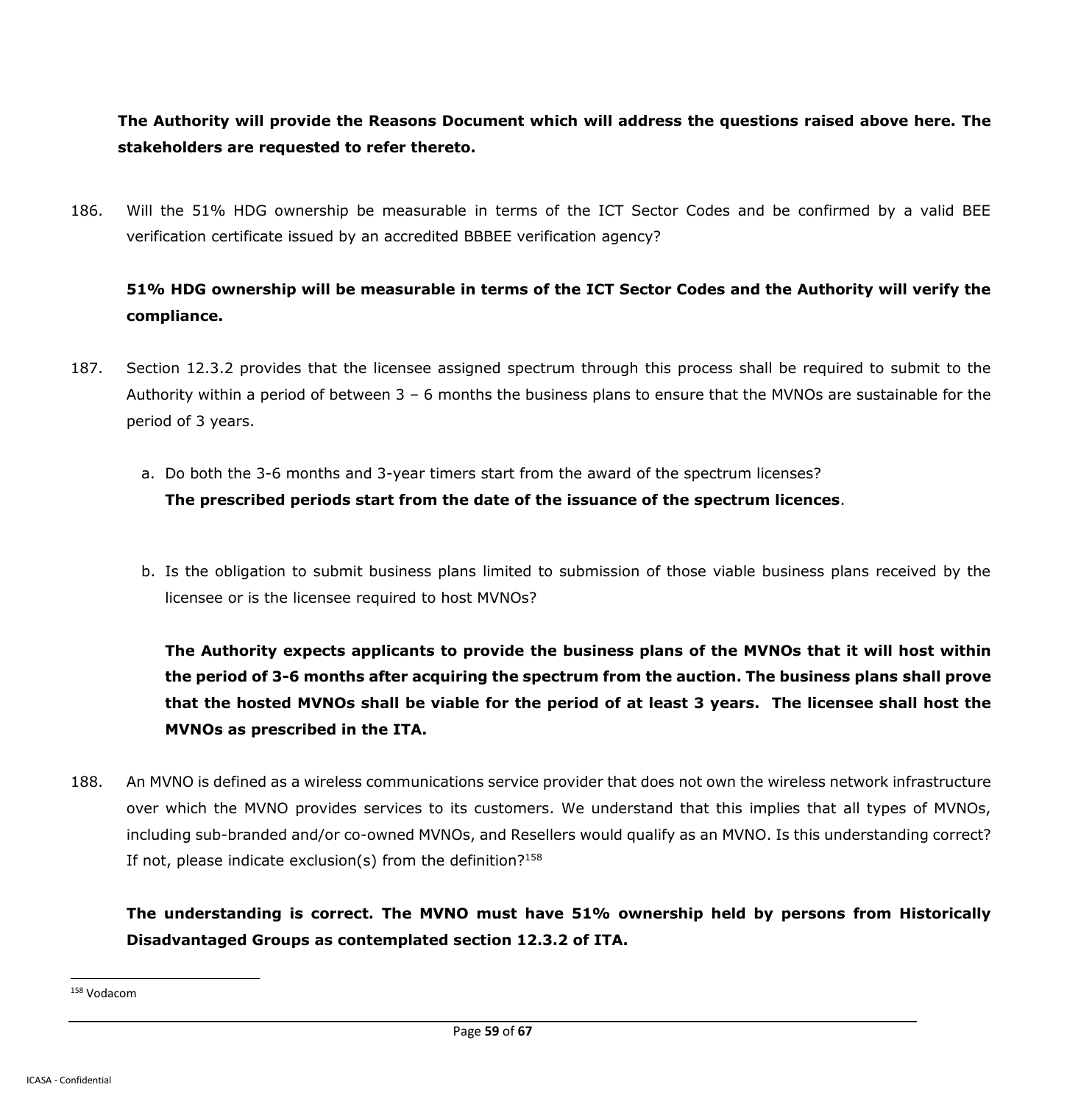189. Section 12.4.1 requires minimum 30% collective capacity commitment from the time that the WOAN is operational for 5 years. We understand that this obligation ends 5 years from the date the WOAN is deemed to be operational. Is this understanding correct?

#### **The understanding is correct.**

190. Section 12.5.1 requires zero-rate of Mobile Content provided by Public Benefit Organisations including ".gov.za sites". Does this mean that is Mobile Content by Public Benefit Organisations only available on ".gov.za sites"?

## **No, Licensee assigned spectrum through this process shall zero-rate all the Mobile Content provided by Public Benefit Organisations including .gov.za websites**

191. Section 12.5.1 requires zero-rate of Mobile Content provided by Public Benefit Organisations. Vodacom understands that Public Benefit Organisations in the context of this obligation include only organisations duly registered with the Department of Social Development, that is in possession of a valid Public Benefit Organisation certificate and that can be verified by the Department of Social Development. Is this understanding correct?<sup>159</sup>

**A public benefit organisation (PBO) can be a trust, a not-for-profit company in terms of the Companies Act or an association registered with the South African Revenue Service (SARS) in terms of Section 30(1) of the Income Tax Act, No 58 of 1962.**

- 192. Section 12.6.2 provides for processes in cases where spectrum is not fully utilised by the licensee within 5 years of issuance of the Radio Frequency Spectrum Licences.
	- a. Is there a minimum geographical requirement for utilisation? Is there a minimum throughput obligation for utilisation?

**The Minimum utilisations is the entire territory of South Africa where people reside as per the batches provided in the ITA.**

<sup>159</sup> Vodacom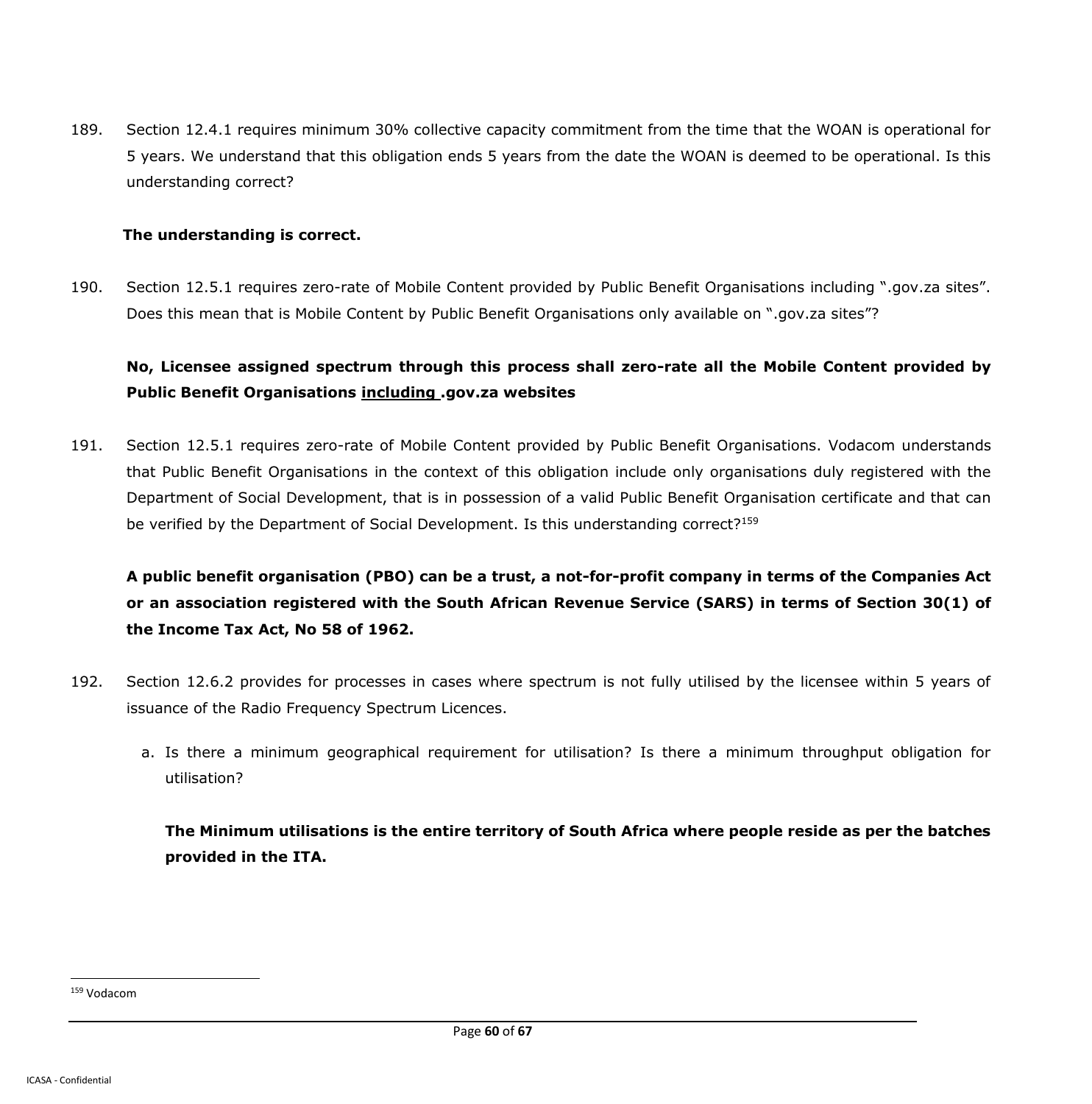b. Does the Authority intend to monitor utilisation during the five year period when will the assessment of utilisation be undertaken?<sup>160</sup>

**The monitoring of the spectrum utilisation will be during the five-year period starting from the date of issuance of the spectrum licence.**

- 193. Where unused spectrum is to be made available to be shared with any ECNS licensees.
	- a. Will the Spectrum Sharing Regulations apply, or will a new or alternative mechanism be introduced? **Spectrum Sharing provisions which are covered by regulation 18 of the Regulations can be implemented wherein the spectrum is not used.**
	- b. Are the processes contemplated in section 12.6.2 reversible if the licensee is able to improve utilisation? How would such arrangements be reversed once the licensee of such spectrum has shown it could "fully utilise" its spectrum?

### **Provisions in section 12.6.2 of the ITA are irreversible.**

- 194. How would such arrangements be implemented if there is excess demand for sharing, how would spectrum sharing be? **See provision 12.6.2 of the ITA stating that the Authority will initiate the process contemplated in paragraphs 12.6.2.1 to 12.2.3.**
- 195. Section 15.3.1.1 requires applicants to state which lots they intend to place bids for during the award process.<sup>161</sup>
	- a. Is there any limit on the number of lots an applicant may apply for?
	- b. Is there a limit on the number of lots in each frequency band that the applicant may apply for?
	- c. Must the applicant identify the specific lot number or merely the number of lots in each frequency band?
	- d. The Authority is requested to confirm that, by identifying the lots it intends to apply for, is the applicant is not considered to be making an Initial Bid?

**There is no limit on the number of lots an applicant may apply for and there is no limit on the number of lots in each frequency band that the applicant may apply for. However, the spectrum caps should be observed and be complied with when the applicant applies for the Lots. The Applicant must indicate the specific Lot numbers it intends to apply for.**

<sup>160</sup> Vodacom

<sup>161</sup> Vodacom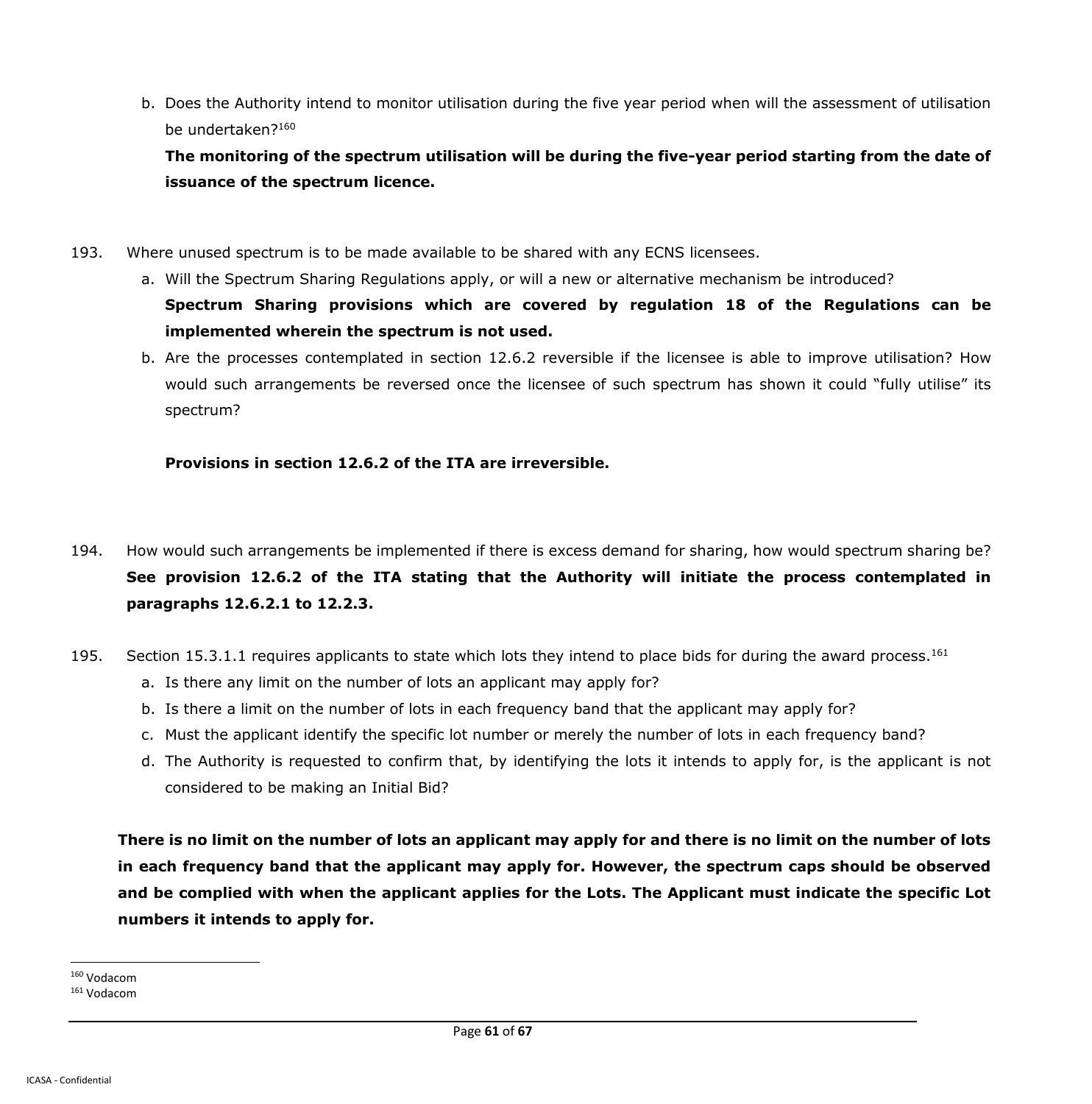196. Section 15.3.4.1.4 of the ITA requires that the application must consist of a detailed, clear and exhaustive description of the ownership structure of the applicant. Is this requirement met by naming material shareholders, being shareholders holding 5% or more of the issued share capital? Alternatively, does the Authority require a description of each and every shareholder in the applicant together with its full name and percentage shareholding? If an applicant is a subsidiary of another firm, as defined in the Companies Act, is the shareholding in the holding company required? Will the Authority call for ownership in a shareholder or holding company, if it requires additional information regarding the shareholding structures?

**The level of details of the ownership structure of the applicant must be provided in order for the Authority to verify BBBEE and HDP compliance, including any subsidiary of another firm, as defined in the Companies Act.**

197. If an application is not disqualified in terms of 15.3.6.3 but the Authority requires additional information, does the Authority foresee a process by which it can call for additional information?<sup>162</sup>

### **Please refer to X+84 prescribed in the table for timeframes.**

198. Vodacom note that the word "applicant" used in the table is not capitalised but understands that the definition of "Applicant" is intended to apply. Is this understanding correct?

### **The understanding is correct.**

199. Is the reference to the "same application process" a reference to the ITA Notice? Please confirm that the Composite WOAN ITA Notice is not "the same application process"?<sup>163</sup>

# **The Authority confirms that the Composite WOAN ITA Notice is the separate application process from this one.**

200. Will bidders be allowed in early rounds to bid at an activity level that is different from its eligibility, or does it plan that activity and eligibility levels remain matched throughout the auction (i.e. 100% activity throughout the auction)?<sup>164</sup>

 $\ddot{\phantom{a}}$ <sup>162</sup> Vodacom

<sup>163</sup> Vodacom

<sup>164</sup> Vodacom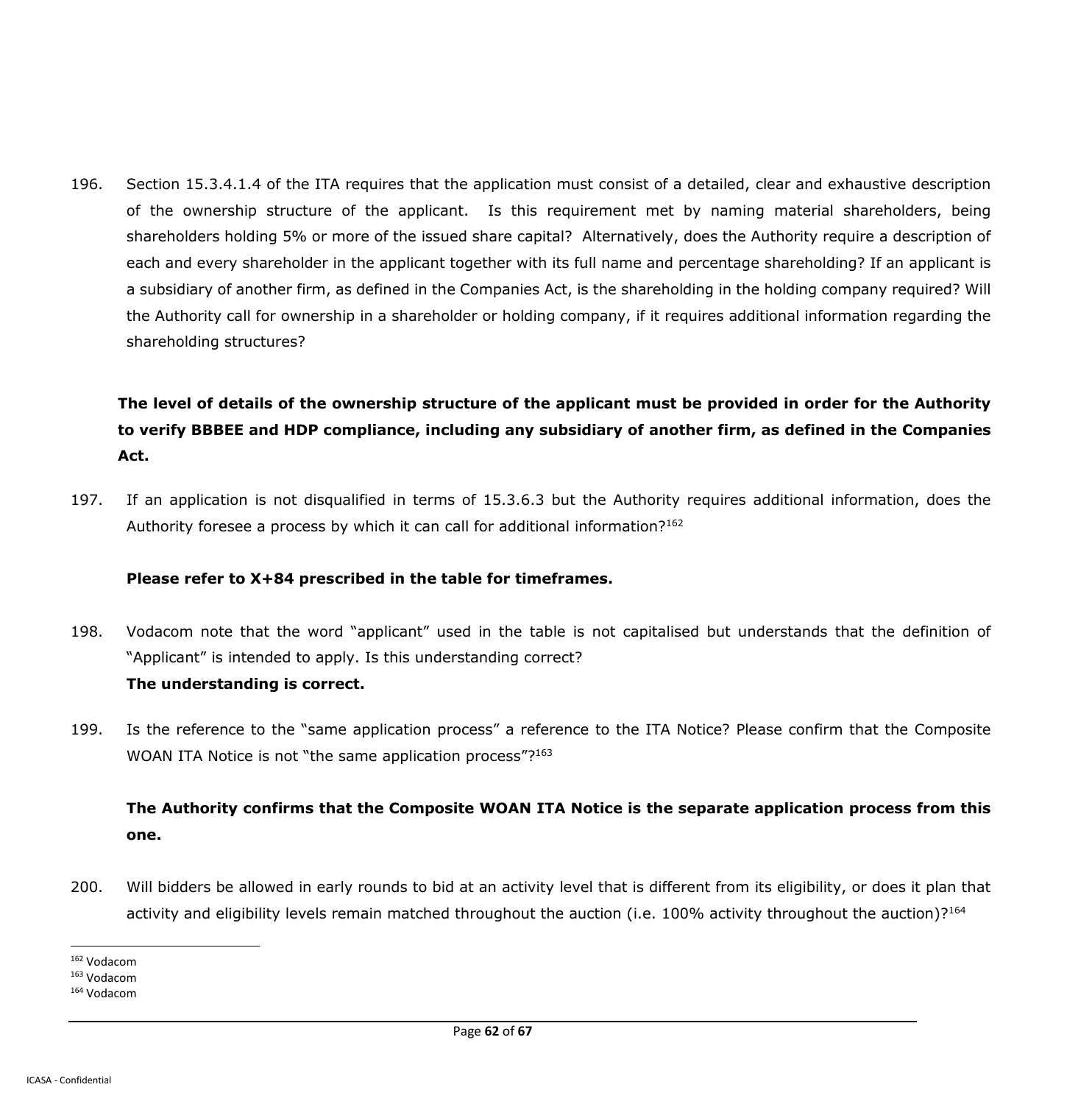## **See section 17.5 of the ITA. The Authority is to conduct a mock auction with the qualified bidders as prescribed in the timeframe table.**

- 201. Section 17.5.6 provides that each Lot has an associated number of Activity Points based on the likely ability for bidders to substitute between the lots. However, the activity points in Section 17.5.6, read together with Section 17.5.9, suggests that a bidder that wishes to move their bidding from the single 2x10MHz lot in the 800MHz band, to 2 lots of 2x5MHz in the 800MHz band, would require additional activity points than which they had already accumulated through their sub-1GHz bid.<sup>165</sup>
	- a. Please clarify how the activity points chosen for the 2x5MHz and 2x10MHz lots of 800MHz are expected to allow bidders to move between alternative configurations to achieve 2x10MHz in total?
	- b. Will such bidders have any other option but to use activity points they had already accumulated in the 2600MHz and 3500MHz bands, thereby having to reduce their demand for the 2600MHz and 3500MHz bands?

# **Additional activity points in the sub-1GHz bid would be required or alternatively activity points from any IMT2600 and IMT3500 lots can be substituted for sub-1GHz in line with ratio stipulated in section 17.5.7 of the ITA**.

202. Will a bidder's eligibility during the rounds be limited by the spectrum cap, taking into account the applicant's current assignments? Or can an applicant that holds 100MHz prior to the auction bid on more than 84MHz at any point during the auction?<sup>166</sup>

**The bidder's eligibility is limited by the spectrum cap that took into consideration the current spectrum holdings of the bidder, including the sub-1GHz spectrum cap. See section 17.5.9 for determination of eligibility.**

- 203. Will any interference with newly acquired spectrum also be considered when finalising the assignment plan, since in certain bands, the exact position of the acquired spectrum may result in harmful interference with operators' existing assignments?<sup>167</sup>
- $\ddot{\phantom{a}}$ <sup>165</sup> Vodacom

<sup>166</sup> Vodacom

<sup>167</sup> Vodacom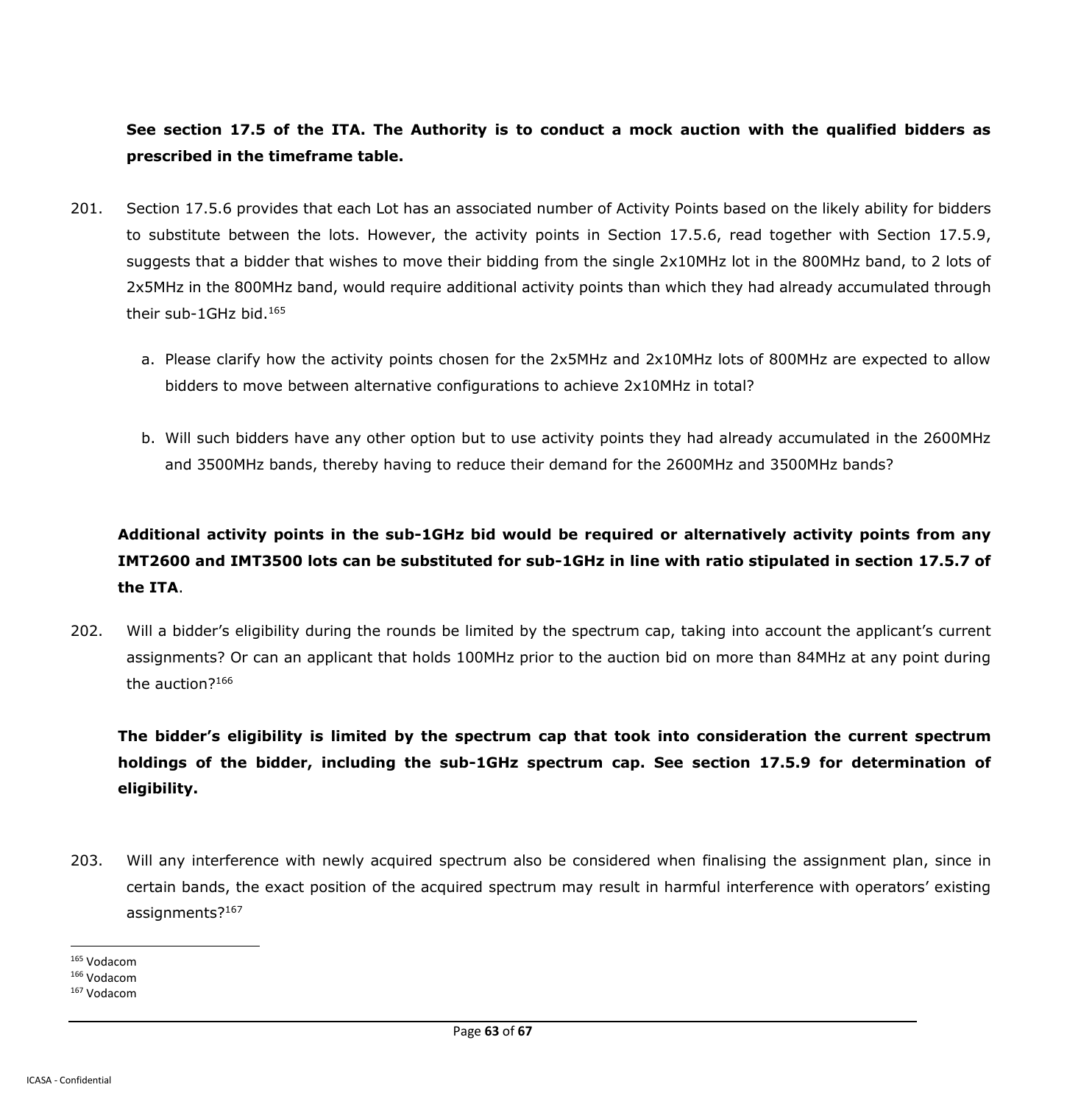## **The Authority refers the stakeholders to Appendix D of the Radio Frequency Assignment Plans which deals with interference issues.**

204. Section 17.18.2 provides that the Authority will arrange the channels in the licences so as to ensure that they are contiguous and following a consultation process. What considerations will be taken into account when ensuring that channels are "contiguous". For example will the authority only focus on the ITA spectrum or will it take into account current spectrum holdings as well?

#### **Paragraph 17.18.2 of the ITA is in relation to the spectrum to be auctioned in this licensing process.**

205. Section 17.18.2 provides that the Authority will arrange the channels in the licences so as to ensure that they are contiguous and following a consultation process. What considerations will be taken into account when ensuring that channels are "contiguous". For example will the authority only focus on the ITA spectrum or will it take into account current spectrum holdings as well?<sup>168</sup>

#### **The Authority will focus on the spectrum to be auctioned as part of this licensing.**

206. Section 17.18.2 provides that the Authority will arrange the channels in the licences so as to ensure that they are contiguous and following a consultation process. What "consultation process" will be undertaken over what period and with whom, when determining contiguity of the channels? Will existing assignments be migrated to achieve a contiguity with newly acquired spectrum in each band? What circumstances would render it "necessary" to hold an additional auction? What process will be followed, and criteria be applied in an additional auction?<sup>169</sup>

**The consultation process may take place with the successful bidders that have acquired the spectrum from the auction and may take place during the licensing stage of this process. The Authority can only be certain about in-band migration after consultation with the winning bidders and affected incumbents during the licensing stage. The outcome of the consultation shall dictate the action the Authority should take in ensuring that the spectrum is contiguous.**

<sup>168</sup> Vodacom

<sup>169</sup> Vodacom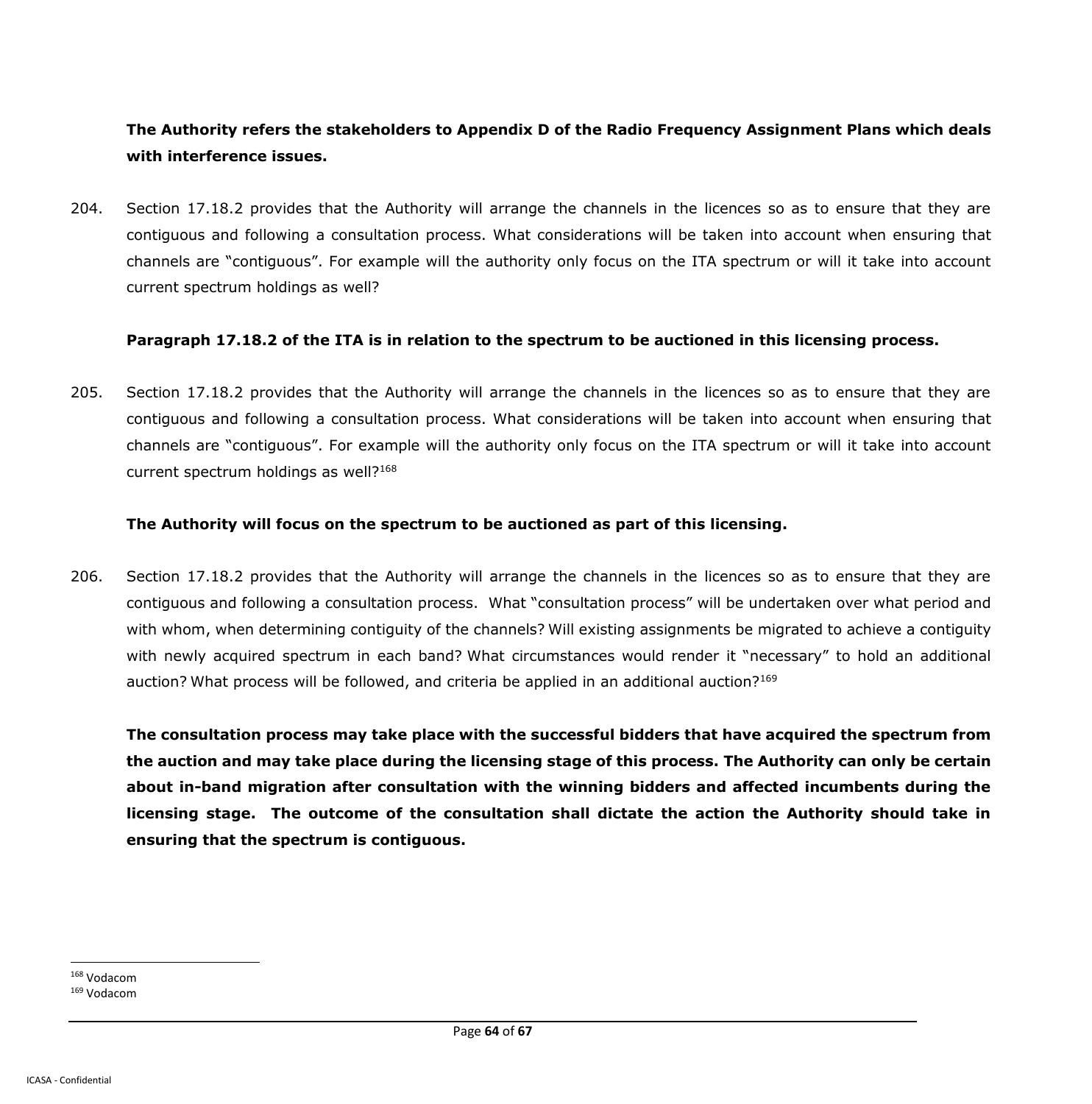207. Section 18.1.6 provides that non-payment, late or incomplete payment of the Auction Fee may lead to the non-issuing of the Licence. Does this mean permanently refusing to issue any licence for non-payment or simply delay issuing of the licence until payment is received?<sup>170</sup>

## **No, issuance of the Spectrum Licence and the spectrum affected will be auctioned at the later stage as prescribed in paragraph 18.1.6 of the ITA.**

208. Section 18.3 provides the timeframe for the award process. Does the column "Day" mean working days. In the response and having regard to the ITA being issued on 2 October 2020, please identify the dates on which each Task is to be expected?

### **See the table below read with section 18.3 of the ITA**.

| <b>Activities</b>                       | <b>Start</b>     | End              | <b>Number of Workin</b> |
|-----------------------------------------|------------------|------------------|-------------------------|
| Publication of the ITA                  | 02 October 20    | 02 October 2     | x                       |
| Receiving of enquirie                   | 05 October 20    | 22 October 2     | $X + 14$                |
| Deadline for receiving of en            | 22 October 2020  |                  |                         |
| Responding to enquiri                   | 05 October 20    | 11 November      | $X + 28$                |
| Deadline to Respond to end              | 11 November 2020 |                  |                         |
| Receiving of Applicatio                 | 02 October 20    | 28 December      | $X + 60$                |
| Closing date to Receive Appl            |                  | 28 December 2020 |                         |
| Publication of the List of Ap           | 05 October 20    | 18 January 20    | $X + 73$                |
| <b>Clarification or Queries submiss</b> |                  |                  |                         |
| Public                                  | 05 October 20    | 02 February 2    | $X + 84$                |
| Announcement of Qualified               | 05 October 20    | 22 February 2    | $X + 98$                |
| Bidder Seminar and Mock A               | 05 October 20    | 12 March 20      | $X + 112$               |
| <b>Start of Auction</b>                 | 05 October 20    | 24 March 20      | $X + 119$               |
| <b>End of Auction</b>                   |                  |                  |                         |

209. Section 21.1 provides for the sanctions applicable in the event that an Applicant breaches the auction rules. Is the reference to "auction rules" a reference to the General rules set out in section 19 of the ITA?<sup>171</sup>

<sup>171</sup> Vodacom

<sup>170</sup> Vodacom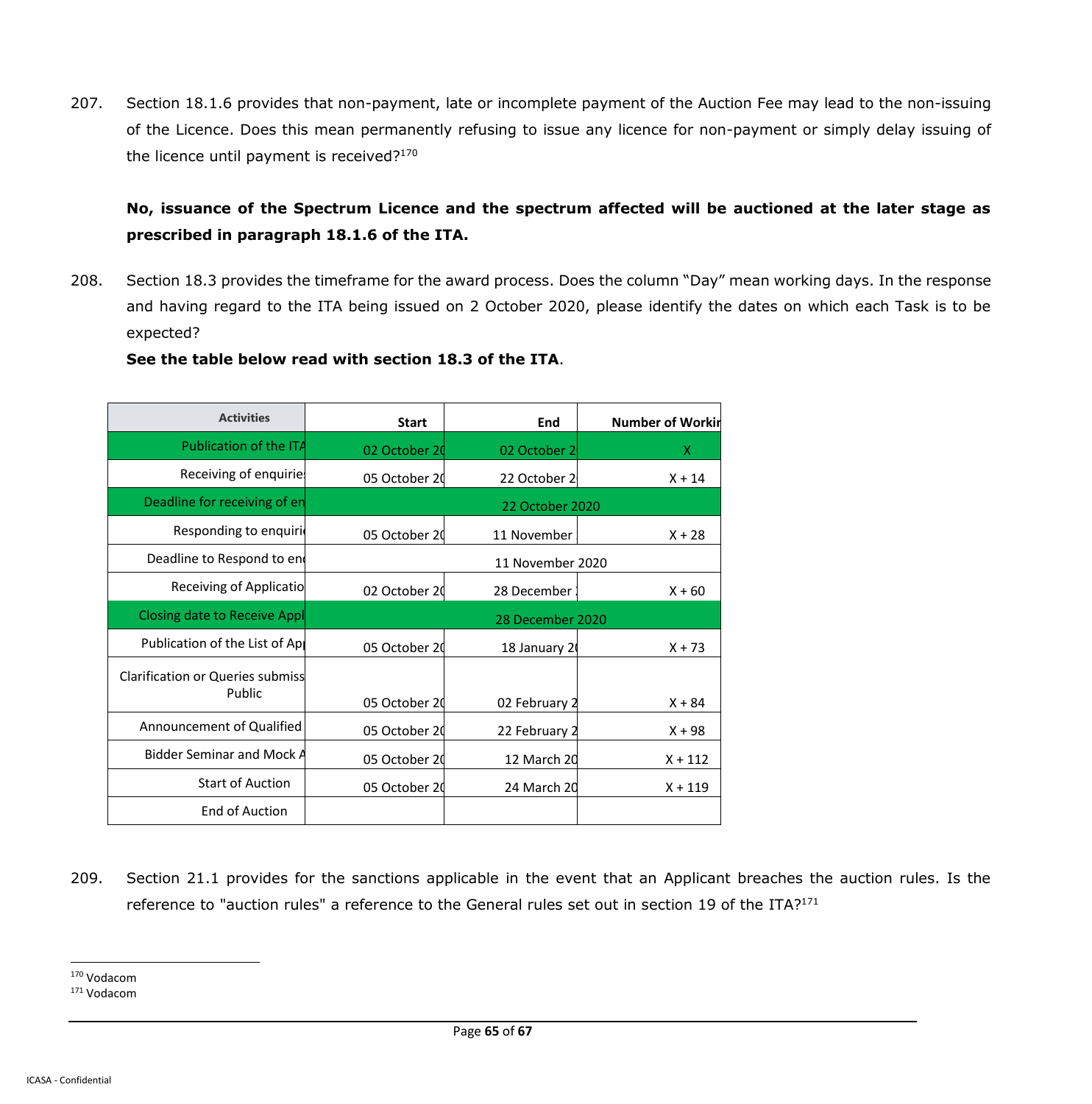### **All the applicable rules in the ITA.**

#### 210. **Business plan**

a. Please provide full details of the requirement?

#### **As prescribed in the Appendix B: Application Form.**

b. What is the scope of the business plan, i.e. Profit & Loss statement and/or Balance Sheet and/or Cash Flow statement? What is the level of granularity required, e.g. detailed breakdown of revenue streams, capex and opex or high-level line items? Is each applicant required to record the sources of funding to achieve its plan?

**See Appendix B of the ITA. The ITA must be read with provisions of the Regulations. As per the requirements of the ITA. The Authority aims to licence radio frequency spectrum to the operators that will fully utilise the spectrum. The ITA must be read with provisions of the Regulations.**

c. Is the business plan to be prepared on an investment basis i.e. including Auction Fees and coverage obligations? What should be assumed in this regard?

# **As per the requirements of the ITA in particular Appendix B. The ITA must be read with provisions of the Regulations.**

d. What time series should be covered?

#### **Licence period.**

e. What would be the review criteria and on what basis would points be awarded?

#### **See the table below paragraph 15.3.8.1.1 of the ITA.**

f. What would be the objective for requesting a business plan as part of the Application?

**To ensure that the operator will remain sustainable during the licence period and be able to meet set obligations and ensuring that the spectrum is used efficiently.**